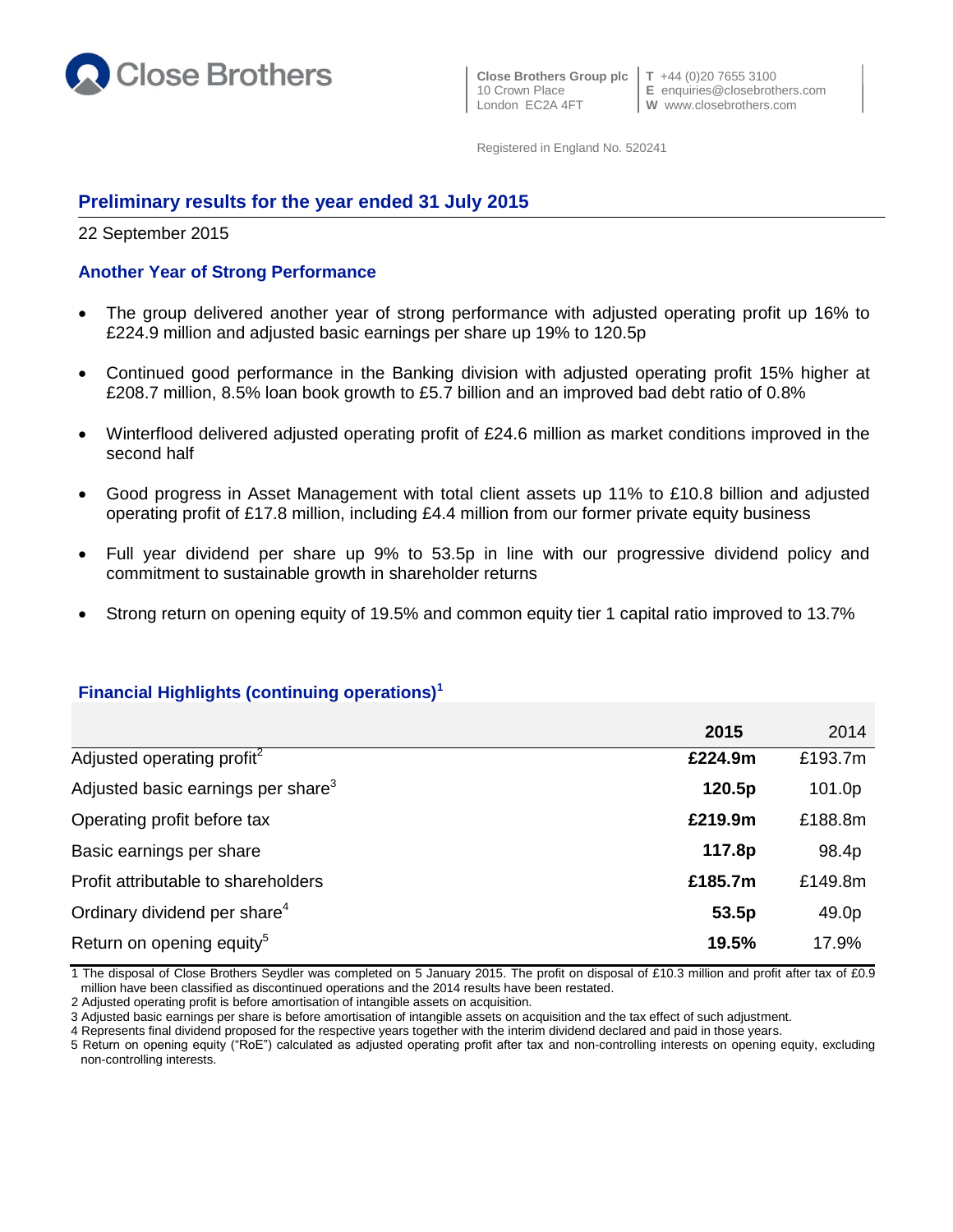## **Preben Prebensen, Chief Executive, commenting on the results said:**

"We are pleased to report another year of strong performance for Close Brothers with good results across all of our businesses. After successive years of exceptional growth the group is in better shape than ever, which means we are well positioned to invest in supporting and extending our tried and tested business model and continue to deliver sustainable growth over the long term."

| <b>Enquiries to:</b> |                          |               |
|----------------------|--------------------------|---------------|
| Sophie Gillingham    | Close Brothers Group plc | 020 7655 3844 |
| <b>Robert Coates</b> | Close Brothers Group plc | 020 7655 3350 |
| Lois Hutchings       | Close Brothers Group plc | 020 7655 3468 |
| <b>Andy Donald</b>   | Maitland                 | 020 7379 5151 |

A presentation to analysts and investors will be held today at 9.30 am GMT at our offices at 10 Crown Place, London EC2A 4FT. A listen-only dial-in facility will be available by dialling +44 203 059 8125. A recording of this call will be available for replay for two weeks by dialling +44 121 260 4861, access code 1525903#.

#### **About Close Brothers:**

Close Brothers is a leading UK merchant banking group providing lending, deposit taking, wealth management services and securities trading.

Our Banking division provides lending to small businesses and individuals, with an emphasis on specialist finance. We also offer deposit taking services to UK businesses and individuals.

In Securities, we provide trading services in the UK through Winterflood, a leading market-maker.

Close Brothers Asset Management provides a range of financial advice, investment management and online investing services to private clients and professional advisers.

Established in 1878, we believe our traditional merchant banking values, based on service and integrity, continue to be relevant today. We define our approach to business as "Modern Merchant Banking" – values that are embedded in our culture and that underpin everything we do.

Today, Close Brothers Group plc employs around 2,900 people, principally in the UK. We are listed on the London Stock Exchange and are a member of the FTSE 250.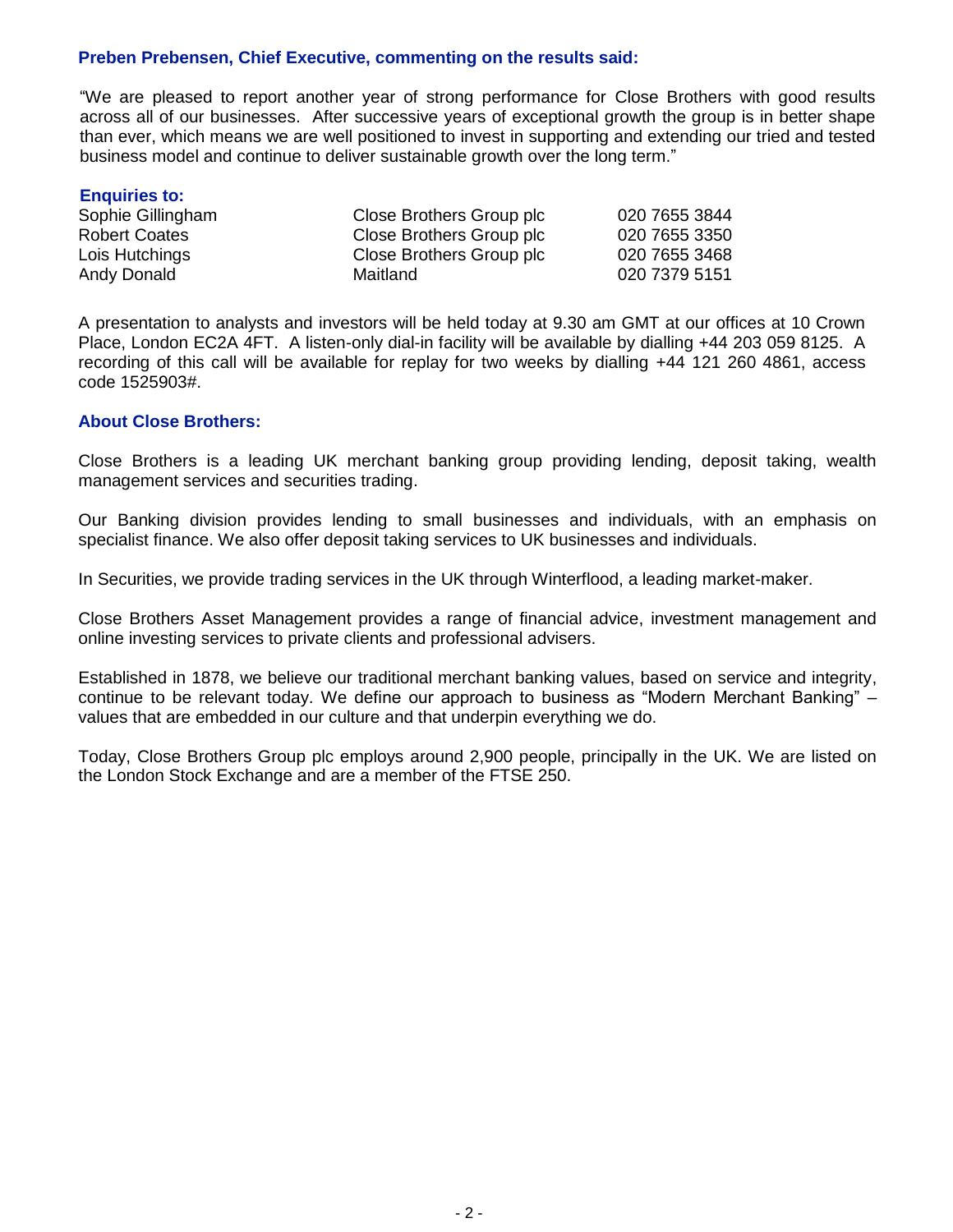## **CHAIRMAN'S AND CHIEF EXECUTIVE'S STATEMENT**

#### **Another Year of Strong Performance**

We are pleased to report another year of strong performance across the group, driven by continued good performance from the Banking division and steady growth in Asset Management. This once again demonstrates the robustness of our business model which supports our long-term track record and financial performance.

The Banking division achieved strong profit growth, benefiting from the high quality loan book growth in recent years and lower impairments. Winterflood experienced difficult market conditions in the first half but continued to trade profitably and has delivered a solid result for the full year. Asset Management is continuing to see good demand for its high quality advice and wealth management services, supporting growth in client assets and improving profitability.

We remain fully committed to our strategy of building leading positions in niche markets, through strong customer relationships. As the markets that we operate in continue to evolve, particularly for the Banking division, we will continue to invest in our people, products and systems, to both protect our positioning within existing markets, and extend our reach into new areas to support future growth.

We remain committed to delivering this growth and investment, whilst maintaining a strong and prudent financial position, allowing us to support our customers, grow our businesses and deliver sustainable shareholder returns in all market conditions.

#### **Strong Financial Position**

Overall, the group delivered adjusted operating profit growth of 16% to £224.9 million (2014: £193.7 million), and adjusted earnings per share growth of 19% to 120.5p (2014: 101.0p). As a result, we have delivered a further improvement in return on opening equity to 19.5% (2014: 17.9%).

Our strong and prudent financial position has again been strengthened in the period, by further diversifying our sources of funding to include the government's Funding for Lending Scheme and continued improvement in our capital position, with a common equity tier 1 ratio of 13.7% (31 July 2014: 13.1%), and a leverage ratio of 10.2% (31 July 2014: 9.2%).

Our prudent approach, strong financial position and consistent track record have resulted in Moody's upgrading our credit rating to A3/P2 for Close Brothers Group and Aa3/P1 for Close Brothers Limited, both with stable outlooks, making us one of the highest rated banks in the UK.

In line with our commitment to delivering sustainable, progressive dividend growth for our shareholders, and to reflect our continued strong financial performance, the board has recommended a 9% increase in the final dividend to 35.5p (2014: 32.5p). This gives a total dividend per share for the full year of 53.5p (2014: 49.0p) making 2015 our fifth successive year of growing our dividend.

#### **Consistent Profitability and Returns over the Long Term**

The Banking division continued its good performance, delivering its sixth consecutive year of double-digit profit growth. Adjusted operating profit increased 15% to £208.7 million (2014: £181.6 million), reflecting good loan book growth over the last year, a strong net interest margin of 8.8%, and a further decline in impairments. This consistent performance illustrates the strength of our business model, focusing on our local presence in specialist markets, building strong client relationships, underpinned by prudent underwriting criteria.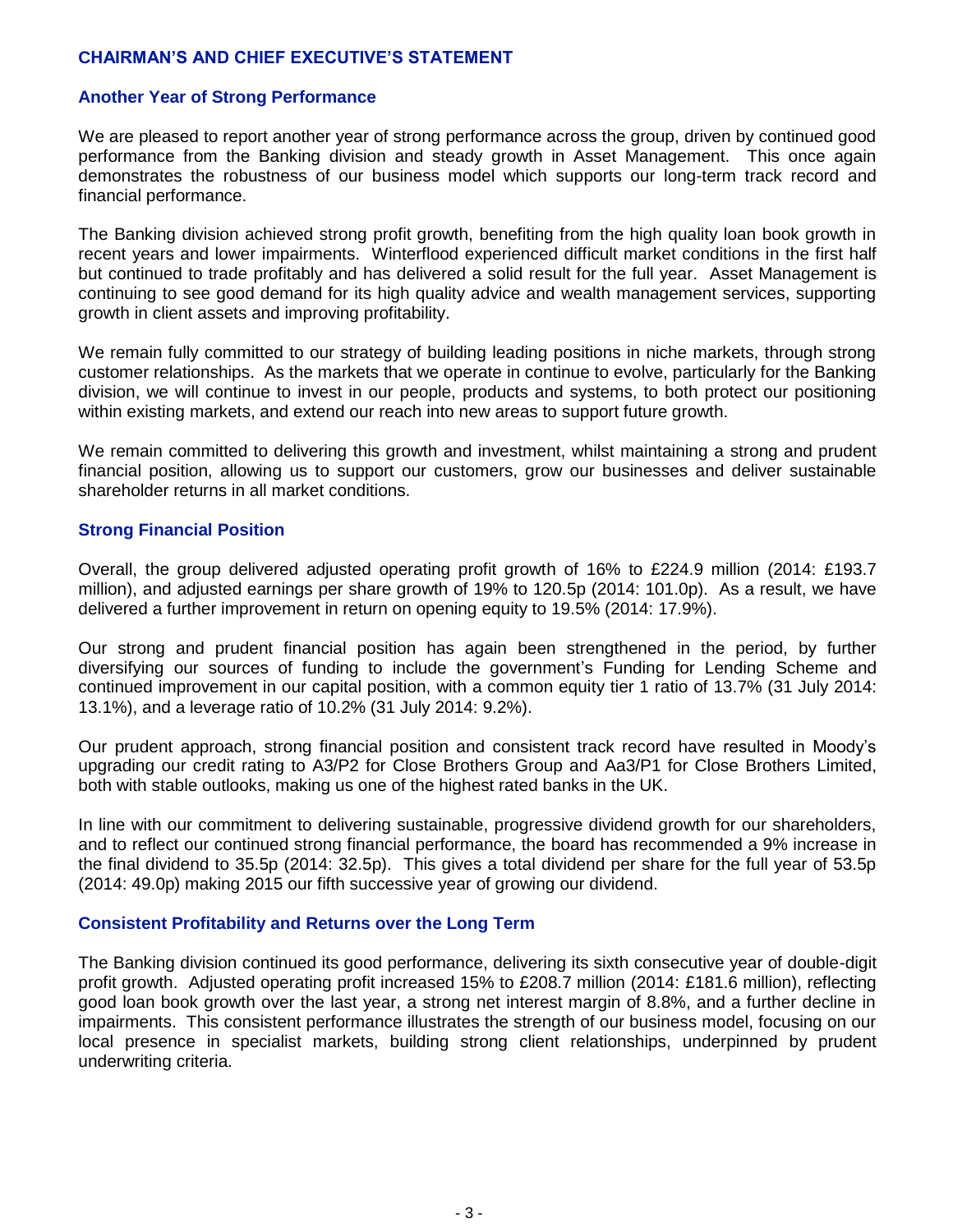## **CHAIRMAN'S AND CHIEF EXECUTIVE'S STATEMENT**

As we continue to see a gradual increase in the supply of credit a with a return of competition in some of our key markets, we will maintain the same approach that has served us well through previous cycles, maintaining our margins and continuing to price risk appropriately rather than chasing growth. We will remain focused on our core attributes which differentiate us and underpin our long track record of profitable growth through the cycle, namely the expertise of our people within their specific fields, our high levels of repeat business and local underwriting responsibility. We will also ensure that the profile of our lending, which is predominantly short-term, secured and diversified across industry sectors, remains consistent.

We continue to see opportunities for growth in the Banking division, both through our well established distribution network of over 500 direct sales people as well as specialist intermediaries including motor dealers and insurance brokers, and through initiatives looking at entry into adjacent markets which suit our specialist model and underwriting criteria.

Winterflood experienced mixed market conditions during the year but continues to benefit from its unique business model which allows us to provide continuous liquidity for our clients and trade profitably even in challenging market conditions, thereby maintaining our market leading position. Lower activity and periods of increased volatility in the first half resulted in an increase in the number of loss days, but conditions improved in the second half and good performance in our investment trusts business ensured that adjusted operating profit reduced by just 8% to £24.6 million (2014: £26.6 million).

In the first half we completed the sale of Close Brothers Seydler, our German securities business which has been treated as a discontinued operation.

Our Asset Management business continues to make good progress, with its high quality integrated financial planning advice and investment management proposition proving popular with clients. We achieved good growth in the period with gross inflows into our managed assets up 31% year-on-year to £1.5 billion (31 July 2014: £1.1 billion). We continue to see good demand for our discretionary Close Portfolio Funds which now total close to £3 billion under management, the majority of which delivered top quartile performance over the last year. This growth is driving further improvement in profitability with adjusted operating profit increasing to £17.8 million (2014: £9.9 million), including a £4.4 million benefit from our former private equity business.

Our business remains well positioned to benefit from ongoing changes in the market and regulatory environment, such as the recently announced pension freedoms legislation which we expect to increase the overall demand for retail advice and wealth management over the longer term.

#### **Investing for the Long Term**

Our strong financial position and good levels of profitability also mean that we have the financial resources to continuously invest in our people, products and systems to adapt as markets evolve, and to enhance and diversify our client offering and improve the delivery of services to our clients.

Our high touch business model and client led approach is dependent upon the knowledge and experience of our people and our shared values of integrity, prudence and commitment to service. Therefore, attracting, retaining and developing talent in each of our specialist fields is key to our longer term success. To further develop our employees, we have introduced a sales training programme for new recruits in our asset finance business, and to maximise productivity and enhance the client experience in Asset Management, we are investing in the training and development of our professional adviser force and creating regional practices which are supported by expanded client service teams.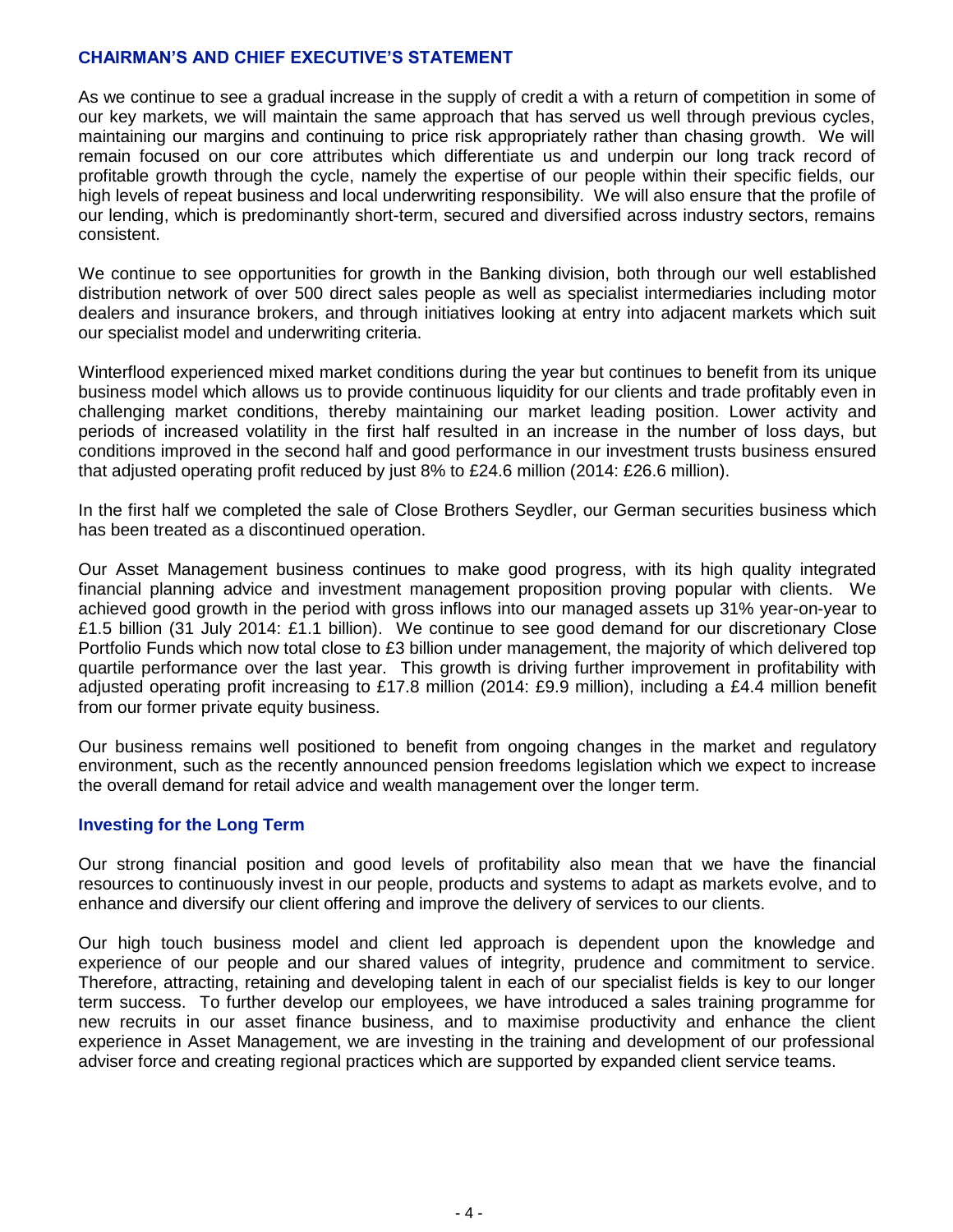## **CHAIRMAN'S AND CHIEF EXECUTIVE'S STATEMENT**

We have a long history of supporting SMEs across the UK and currently provide £3.5 billion of lending to these growing businesses. To further demonstrate our ongoing commitment to supporting SMEs we have created an apprenticeship scheme. The Close Brothers SME Apprentice Programme will provide funding for up to 20 apprentices per annum for the next three years with the aim of enabling SMEs that would otherwise be unable to afford to take on and train additional staff to grow and expand their businesses.

While we are predominantly a people driven business, we also continuously invest in our systems to both improve our client proposition and the accessibility of our products and services as well as protect our client data. During the year we have further strengthened our IT function within the Banking division to deliver improvements to our client proposition and increase our efficiency and speed to market. We have rolled out a number of new initiatives in recent years including system upgrades in Property and Treasury to improve efficiency and we are now enhancing our processes in premium finance. Winterflood invests continuously to support its market leading, proprietary technology and Asset Management is benefiting from the investment made in our technology platform in recent years.

Ongoing regulatory reform remains a significant challenge in the banking sector, but with our strong client focus, straightforward products and prudent approach we are well positioned. Monitoring and implementing this regulatory change is resource intensive and we continue to invest in our people and systems to ensure we continue to meet increasing regulatory reporting requirements and operate in the best interests of our clients. Specifically, in response to the increased focus on risk and compliance across our industry and a greater level of oversight, we have reorganised and strengthened our group wide risk and compliance functions.

## **Management and Board Changes**

As previously announced, after 27 years with the business, Julian Palfreyman retired from his position as chief executive of Winterflood at the end of the financial year. Philip Yarrow has taken over as chief executive, having previously been the head of electronic trading at Winterflood since 2000. We would like to thank Julian for his significant contribution to the business over many years and wish him well for the future.

Additionally, Robert Sack joined Close Brothers in April 2015 as group risk officer and is a member of the Executive Committee. Robert has held a number of senior roles at other financial institutions and brings a wealth of risk management experience to his new role within the group.

As planned, Bruce Carnegie-Brown stood down from the board in November 2014. Following Bruce's departure, Bridget Macaskill was appointed chairman of the remuneration committee and Geoffrey Howe was appointed senior independent director.

#### **Outlook**

We remain confident that our strategy and proven business model will continue to deliver both attractive propositions for our clients, and long-term value for our shareholders.

We see continued opportunities for growth in the Banking division, whilst maintaining our prudent risk profile and focus on returns.

Winterflood is well positioned but remains sensitive to market conditions.

In Asset Management we expect to see continued net inflows and increasing profitability.

Overall, the group remains well positioned to continue to deliver good results.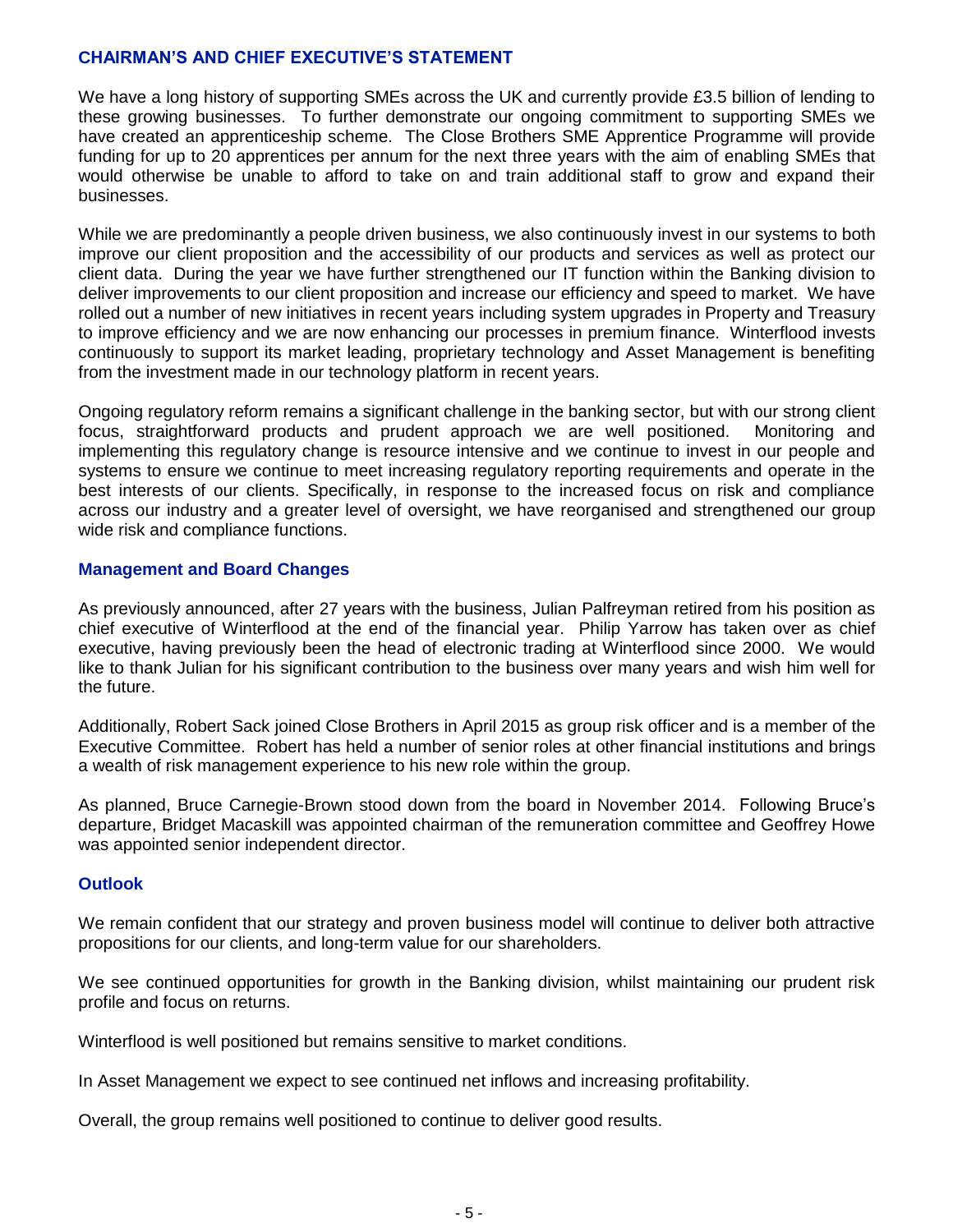#### **FINANCIAL REVIEW**

#### **Continued Strong Performance**

Close Brothers has delivered another year of strong performance, with adjusted operating profit growth of 16% to £224.9 million (2014: £193.7 million), adjusted earnings per share ("EPS") growth of 19% to 120.5p (2014: 101.0p) and a further improvement in return on opening equity to 19.5% (2014: 17.9%).

All three of our divisions delivered a good performance in 2015. The Banking division remains the key driver of the group's growth, delivering a 15% uplift in adjusted operating profit to £208.7 million (2014: £181.6 million), with 8.5% loan book growth to £5.7 billion, helped by a strong net interest margin and further improvement in the bad debt ratio. Winterflood experienced difficult trading conditions in the first half but remained consistently profitable, delivering £24.6 million adjusted operating profit (2014: £26.6 million) in the period as strong performance in the investment trust business and a one-off investment gain helped to offset weaker trading revenues. Asset Management continues to make progress in growing client assets and underlying profitability, as well as benefitting from non-recurring income related to our former private equity business, to deliver 80% adjusted operating profit growth to £17.8 million (2014: £9.9 million).

#### **Group Income Statement**

|                                                                                    | 2015      | 2014      | Change         |
|------------------------------------------------------------------------------------|-----------|-----------|----------------|
|                                                                                    | £ million | £ million | %              |
| Adjusted operating income                                                          | 689.5     | 627.9     | 10             |
| Adjusted operating expenses                                                        | (422.7)   | (390.1)   | 8              |
| Impairment losses on loans and advances                                            | (41.9)    | (44.1)    | (5)            |
| Adjusted operating profit                                                          | 224.9     | 193.7     | 16             |
| <b>Banking</b>                                                                     | 208.7     | 181.6     | 15             |
| <b>Securities</b>                                                                  | 24.6      | 26.6      | (8)            |
| Asset Management                                                                   | 17.8      | 9.9       | 80             |
| Group                                                                              | (26.2)    | (24.4)    | $\overline{7}$ |
| Amortisation of intangible assets on acquisition                                   | (5.0)     | (4.9)     | $\overline{2}$ |
| Operating profit before tax                                                        | 219.9     | 188.8     | 16             |
| Tax                                                                                | (45.4)    | (43.2)    | 5              |
| Non-controlling interests                                                          |           | (0.4)     |                |
| Profit attributable to shareholders from continuing<br>operations                  | 174.5     | 145.2     | 20             |
| Profit from discontinued operations, net of tax                                    | 11.2      | 4.6       |                |
| Profit attributable to shareholders from continuing<br>and discontinued operations | 185.7     | 149.8     | 24             |
| Adjusted basic earnings per share (continuing operations)                          | 120.5p    | 101.0p    | 19             |
| Basic earnings per share (continuing operations)                                   | 117.8p    | 98.4p     | 20             |
| Basic earnings per share (continuing and discontinued<br>operations)               | 125.4p    | 101.5p    | 24             |
| Ordinary dividend per share                                                        | 53.5p     | 49.0p     | 9              |
|                                                                                    |           |           |                |
| Return on opening equity                                                           | 19.5%     | 17.9%     |                |

Total revenues increased 10% year-on-year to £689.5 million (2014: £627.9 million) driven primarily by strong growth in net interest and fee income in the Banking division and further growth in Asset Management, although income in Securities declined marginally.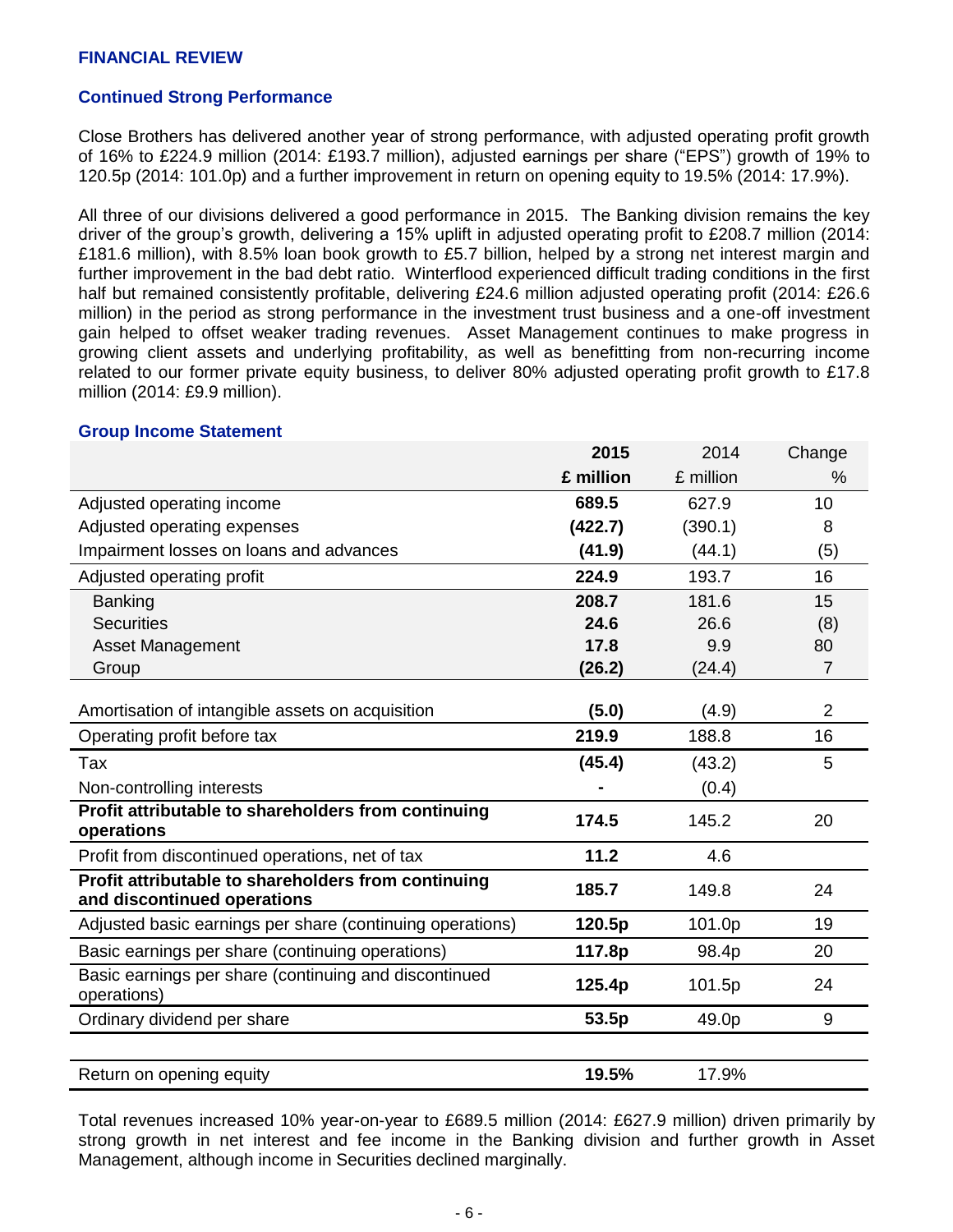#### **FINANCIAL REVIEW**

We continue to invest in people, products and systems to sustain and further develop our business model. As a result adjusted operating expenses increased 8% to £422.7 million (2014: £390.1 million) primarily driven by higher volume related costs and continued investment to support growth in the Banking division. Securities costs have remained broadly stable, while costs in Asset Management increased only modestly reflecting the operating leverage in the division.

Overall, the expense/income and compensation ratios (total staff costs on adjusted operating income) both improved to 61% (2014: 62%) and 36% (2014: 37%) respectively.

The group continues to benefit from its disciplined approach to underwriting and primarily secured lending model as well as the benign credit environment. As a result, impairment losses declined and the bad debt ratio fell for the sixth consecutive year to 0.8% (2014: 0.9%), despite the strong loan book growth over the same period.

Overall, this resulted in strong adjusted operating profit growth of 16% to £224.9 million (2014: £193.7 million) which includes the group expenses of £26.2 million (2014: £24.4 million). The operating margin increased slightly to 33% (2014: 31%).

After amortisation of intangible assets of £5.0 million (2014: £4.9 million), profit attributable to shareholders increased 20% to £174.5 million (2014: £145.2 million). The effective tax rate declined to 21% (2014: 23%), in line with the UK corporation tax rate.

In July 2015, draft legislation was published in relation to a corporation tax surcharge of 8% on banking sector profits from 1 January 2016, together with a reduction in the underlying corporation tax rate from 20% to 18% by 2020. We will continue to monitor this legislation and its impact on our tax rate.

Our adjusted EPS from continuing operations increased 19% or 19.5p to 120.5p (2014: 101.0p), ahead of the 16% increase in adjusted operating profit due to the reduction in effective tax rate.

Our reported basic EPS, which includes amortisation of intangible assets, increased 20% to 117.8p (2014: 98.4p) on a continuing basis. Basic EPS including continuing and discontinued operations increased 24% to 125.4p (2014: 101.5p), which includes the trading result and profit on disposal of Close Brothers Seydler.

#### **Simple and Transparent Balance Sheet**

During the year, the overall structure of the group's high quality and transparent balance sheet has remained unchanged, and we have maintained our prudent capital, funding and liquidity positions. Our balance sheet remains simple and is predominantly made up of loans and advances to customers, which are short-term in nature and over 90% secured, cash and loans and advances to banks and settlement balances held within our Securities division.

Total assets increased by £256.9 million to £8.0 billion, due to an 8.5% increase in loans and advances to customers to £5,737.8 million (31 July 2014: £5,289.7 million) which account for the significant majority of the balance sheet at 72% (31 July 2014: 69%) of assets. Borrowings increased £351.6 million to £1,792.6 million (31 July 2014: £1,441.0 million) to fund the loan book growth.

Net settlement balances declined £34.8 million to £77.6 million due to the disposal of Close Brothers Seydler and lower trading activity at Winterflood.

Total equity increased to £1,009.9 million (31 July 2014: £917.6 million) reflecting strong profitability in the year, partially offset by dividend payments of £74.3 million. The return on group assets improved to 2.3% from 1.9% in 2014.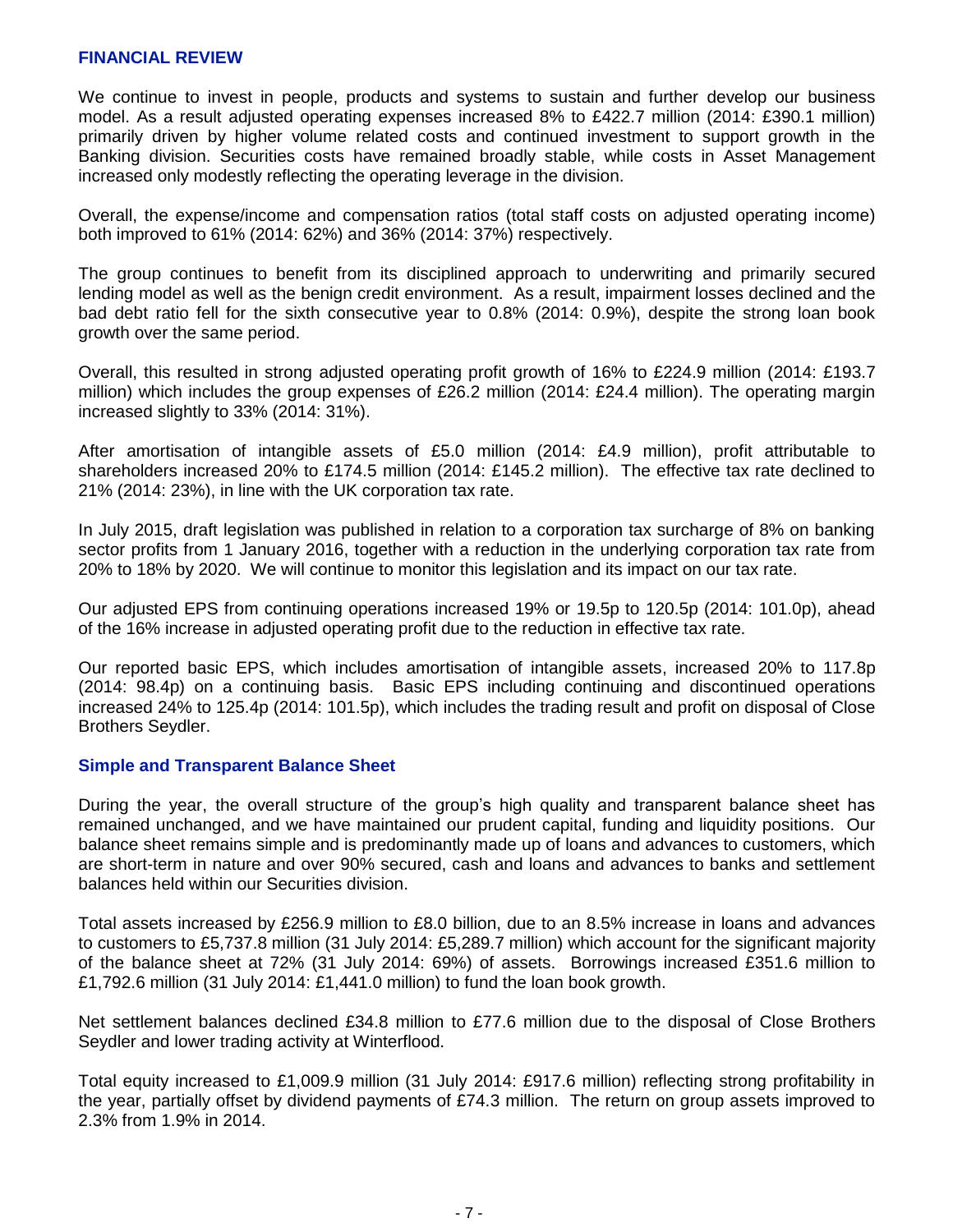#### **Group Balance Sheet**

|                                                                           | 31 July   | 31 July   |
|---------------------------------------------------------------------------|-----------|-----------|
|                                                                           | 2015      | 2014      |
|                                                                           | £ million | £ million |
| <b>Assets</b>                                                             |           |           |
| Cash and loans and advances to banks                                      | 1,122.6   | 1,259.2   |
| Settlement balances, long trading positions and loans to money brokers    | 481.9     | 634.8     |
| Loans and advances to customers                                           | 5,737.8   | 5,289.7   |
| Non-trading debt securities                                               | 135.4     | 45.6      |
| Intangible assets                                                         | 144.2     | 146.3     |
| Other assets                                                              | 335.4     | 324.8     |
| <b>Total assets</b>                                                       | 7,957.3   | 7,700.4   |
| <b>Liabilities</b>                                                        |           |           |
| Settlement balances, short trading positions and loans from money brokers | 404.3     | 522.4     |
| Deposits by banks                                                         | 35.1      | 49.6      |
| Deposits by customers                                                     | 4,481.4   | 4,513.7   |
| <b>Borrowings</b>                                                         | 1,792.6   | 1,441.0   |
| <b>Other liabilities</b>                                                  | 234.0     | 256.1     |
| <b>Total liabilities</b>                                                  | 6,947.4   | 6,782.8   |
| <b>Equity</b>                                                             | 1,009.9   | 917.6     |
| <b>Total liabilities and equity</b>                                       | 7,957.3   | 7,700.4   |

#### **Diverse and conservative funding position**

Our conservative approach to funding and liquidity is a core part of our business model. Our Treasury function provides funding for our lending businesses from a diverse range of sources, including retail and corporate customer deposits, secured and unsecured loan facilities and bonds, and maintains a prudent maturity profile at all times. As a result, we expect to meet the requirements for the new funding and liquidity ratios proposed under the Capital Requirements Directive ("CRD IV") when they come into force.

In 2015 we have taken advantage of favourable market conditions to strengthen our funding position whilst at the same time reducing the overall funding costs for our business. We have further diversified our funding sources by drawing down £375 million from the government's Funding for Lending Scheme secured against a portion of the asset finance loan book. We have also renewed £945 million of facilities and since the year end we have completed a private placement of a  $\epsilon$ 25 million bond.

Total funding increased £392.4 million or 6% in the year to £7,520.3 million (31 July 2014: £7,127.9 million) and accounted for 131% (31 July 2014: 135%) of the loan book. This reflects a £321.0 million increase in drawn and undrawn facilities increasing to £1,512.2 million (31 July 2014: £1,191.2 million), reflecting participation in the government's Funding for Lending Scheme.

Customer deposits remained broadly stable at £4,481.4 million (31 July 2014: £4,513.7 million) as did senior unsecured bonds at £516.8 million (31 July 2014: £505.4 million).

Term funding (funding with a maturity greater than 12 months) increased by 9% to £4,018.7 million (31 July 2014: £3,699.5 million) due to participation in the Funding for Lending Scheme, which runs for four years, and the facility renewals. At 31 July 2015, the loan book was 70% covered by term funding (31 July 2014: 70%) with an average maturity of 31 months (31 July 2014: 30 months), more than double the maturity of the loan book of 14 months (31 July 2014: 14 months).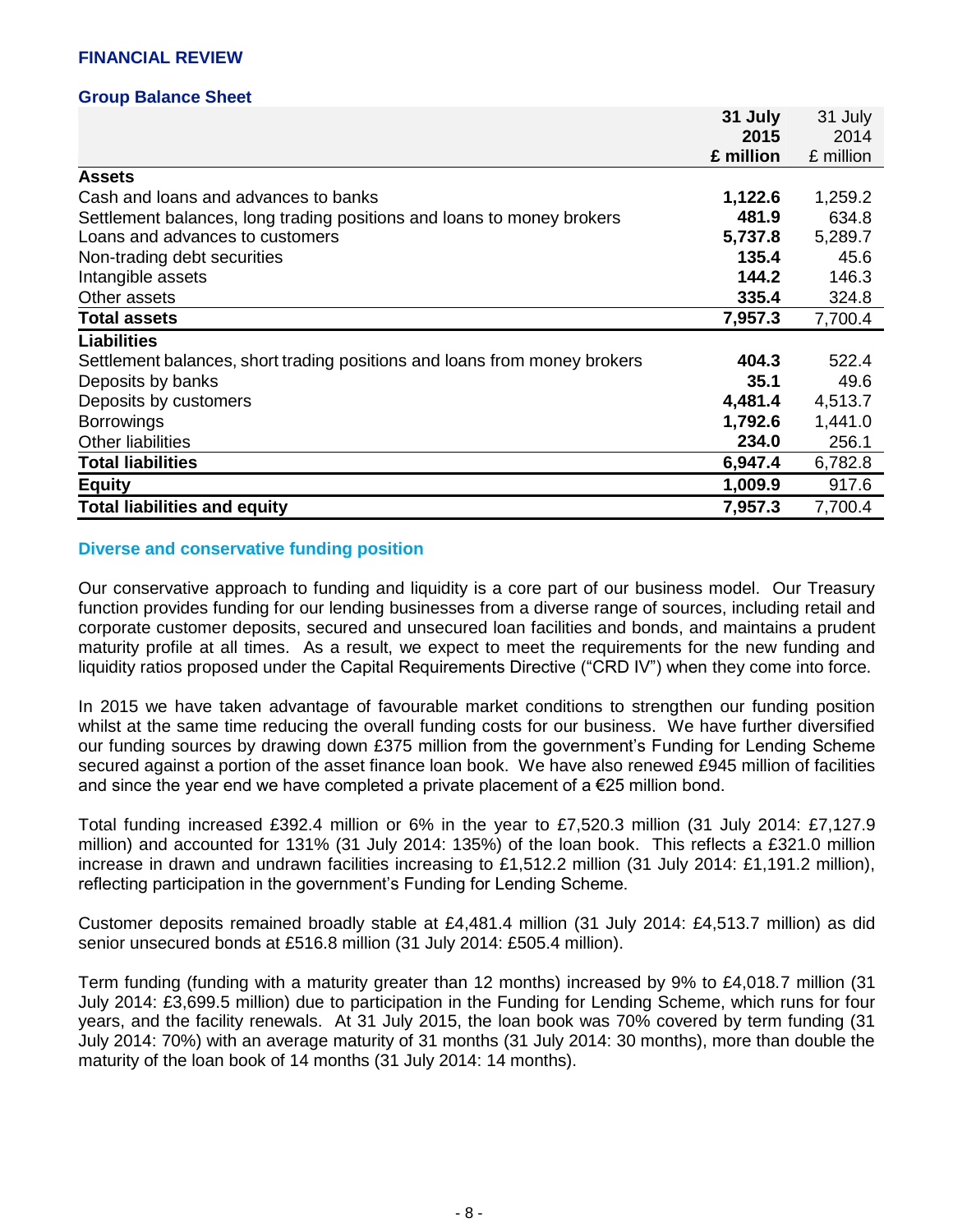## **FINANCIAL REVIEW**

### **Group Funding**

|                                           | 31 July   | 31 July   |           |
|-------------------------------------------|-----------|-----------|-----------|
|                                           | 2015      | 2014      | Change    |
|                                           | £ million | £ million | £ million |
| Deposits by customers                     | 4,481.4   | 4,513.7   | (32.3)    |
| Drawn and undrawn facilities <sup>1</sup> | 1,512.2   | 1,191.2   | 321.0     |
| Senior unsecured bonds                    | 516.8     | 505.4     | 11.4      |
| Equity                                    | 1,009.9   | 917.6     | 92.3      |
| <b>Total available funding</b>            | 7,520.3   | 7,127.9   | 392.4     |

1 Includes £245.0 million (31 July 2014: £265.0 million) of undrawn facilities and excludes £8.6 million (31 July 2014: £9.4 million) of non-facility overdrafts included in borrowings.

#### **Group Funding Maturity Profile**

| Less than                | One to    | Greater than |           |
|--------------------------|-----------|--------------|-----------|
| one year                 | two years | two years    | Total     |
| £ million                | £ million | £ million    | £ million |
| 3,330.9                  | 851.2     | 299.3        | 4,481.4   |
| 152.2                    | 643.4     | 716.6        | 1,512.2   |
| 18.5                     | 199.4     | 298.9        | 516.8     |
| $\overline{\phantom{a}}$ |           | 1,009.9      | 1,009.9   |
| 3,501.6                  | 1,694.0   | 2,324.7      | 7,520.3   |
| 3,428.4                  | 1,777.1   | 1,922.4      | 7,127.9   |
|                          |           |              |           |

## **Prudent approach to managing liquidity**

The group takes a conservative approach to liquidity management, and the majority of our liquidity requirements and surplus funding are held in the form of high quality liquid assets.

At 31 July 2015, our treasury assets totalled £1,173.4 million (31 July 2014: £1,217.3 million), of which £1,058.1 million (31 July 2014: £1,217.3 million) comprised high quality liquid assets, principally in the form of deposits with the Bank of England. From time to time we also place surplus funding in certificates of deposits ("CDs") or other liquid securities to maximise yield. At the year end, we held £115.3 million (31 July 2014: £nil) in CDs.

We regularly assess our long and short-term liquidity requirements including extensive stress testing, with a clearly defined risk appetite. Therefore, we hold a prudent liquidity position at all times relative to both internal and external requirements, and expect to comfortably meet the Liquidity Coverage Ratio requirements under CRD IV when they come into force.

#### **Treasury Assets**

|                                   | 31 July   | 31 July   |           |
|-----------------------------------|-----------|-----------|-----------|
|                                   | 2015      | 2014      | Change    |
|                                   | £ million | £ million | £ million |
| Gilts                             | 20.1      | 45.6      | (25.5)    |
| Bank of England deposits          | 1,038.0   | 1,171.7   | (133.7)   |
| <b>High quality liquid assets</b> | 1,058.1   | 1,217.3   | (159.2)   |
| Certificates of deposit           | 115.3     |           | 115.3     |
| <b>Total treasury assets</b>      | 1,173.4   | 1,217.3   | (43.9)    |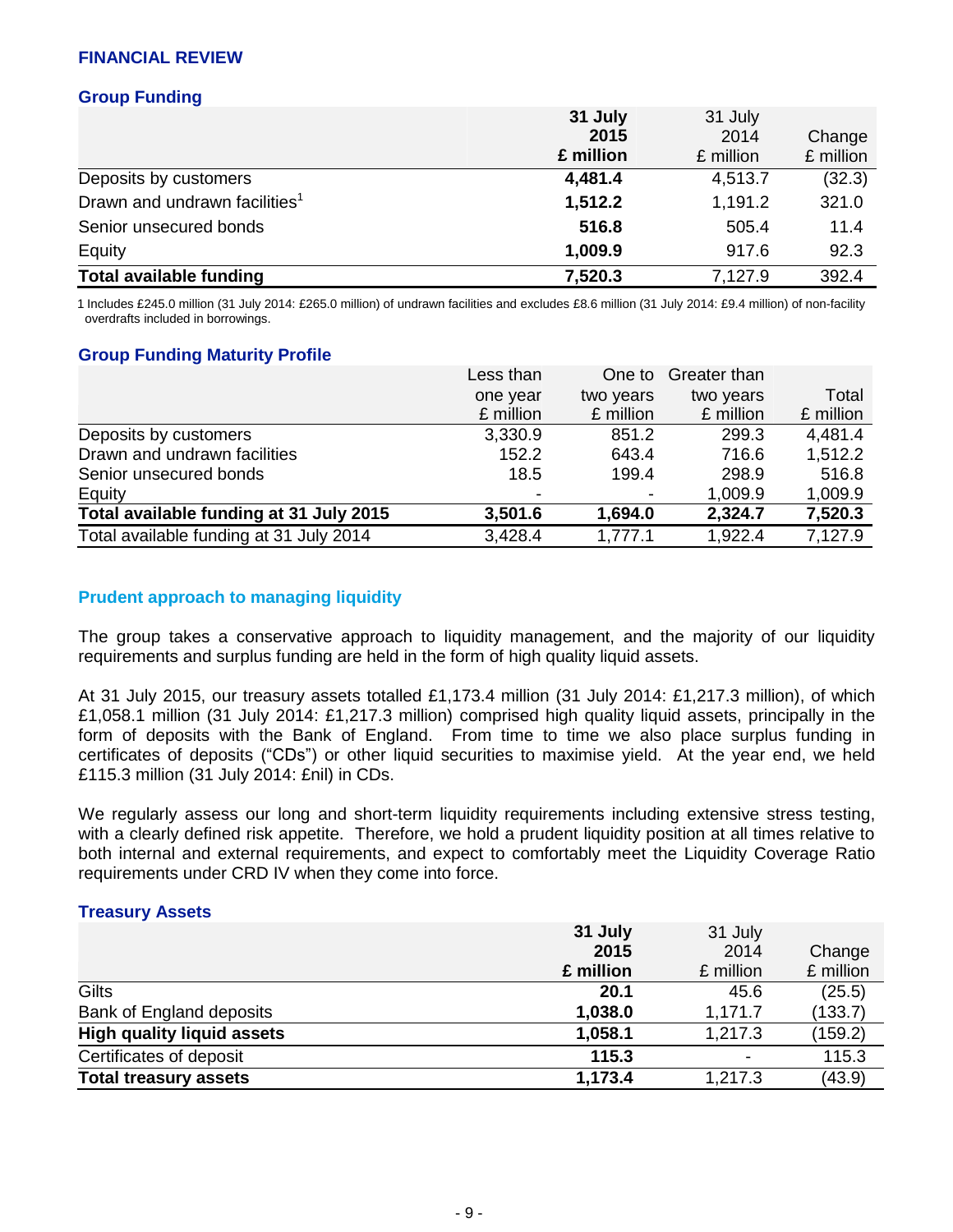#### **Credit ratings upgraded by Moody's**

In May 2015, Moody's Investor Services ("Moody's") upgraded its long-term rating for Close Brothers Group ("CBG") and Close Brothers Limited ("CBL") to A3/P2 from Baa1/P2 and Aa3/P1 from A3/P2, respectively, both with stable outlooks. Earlier in the year, Fitch Ratings reaffirmed its ratings for CBG and CBL at A/F1, both with stable outlooks.

The rating upgrade reflects our proven business model, consistent track record through the cycle and prudent approach to funding and capital management, as well as the implementation of Moody's new bank rating methodology.

#### **Group Capital Position**

|                                    | 31 July   | 31 July   |
|------------------------------------|-----------|-----------|
|                                    | 2015      | 2014      |
|                                    | £ million | £ million |
| Common equity tier 1 capital ratio | 13.7%     | 13.1%     |
| Total capital ratio                | 14.3%     | 14.3%     |
| Leverage ratio <sup>1</sup>        | 10.2%     | 9.2%      |
| Common equity tier 1 capital       | 813.2     | 710.8     |
| Total regulatory capital           | 848.0     | 780.4     |
| Risk weighted assets               | 5,932.1   | 5,445.8   |

1 The leverage ratio is calculated using the 2014 Basel Committee methodology as required by the Prudential Regulation Authority. It is calculated as Tier 1 capital as a percentage of total balance sheet assets, adjusting for certain capital deductions, including intangible assets, and off balance sheet exposures.

## **Maintaining a strong capital position**

We have always maintained a strong and prudent capital position, which in recent years has allowed us to invest in our business and consistently deliver strong loan book growth while at the same time meeting increasingly demanding regulatory requirements. In 2015, our capital position improved further with a common equity tier 1 capital ratio of 13.7% (31 July 2014: 13.1%) and a leverage ratio of 10.2% (31 July 2014: 9.2%), both comfortably ahead of minimum regulatory requirements. This reflects the strong profitability in the period, more than offsetting the impact of the growing loan book.

Common equity tier 1 capital increased to £813.2 million (31 July 2014: £710.8 million), reflecting profit for the year of £185.7 million, partly offset by the deduction for foreseeable dividend payments and other reserve movements. Total risk weighted assets increased 9% to £5,932.1 million (31 July 2014: £5,445.8 million), predominantly due to the increased credit and counterparty risk resulting from loan book growth in the period. Risk weighted assets in respect of operational risk also increased reflecting growth across the group, whilst market risk reduced due to the disposal of Close Brothers Seydler and lower trading in Winterflood.

Our current capital position is strong and our existing ratios are comfortably ahead of current requirements. However, the regulatory environment continues to evolve, with capital requirements across the industry being reviewed by both UK and international regulators, which could lead to changes in the future. We are confident that our strong capital position, the quality of our assets and overall prudent approach to managing our business and financial resources ensure we can absorb any future changes, while retaining the flexibility to pursue growth opportunities.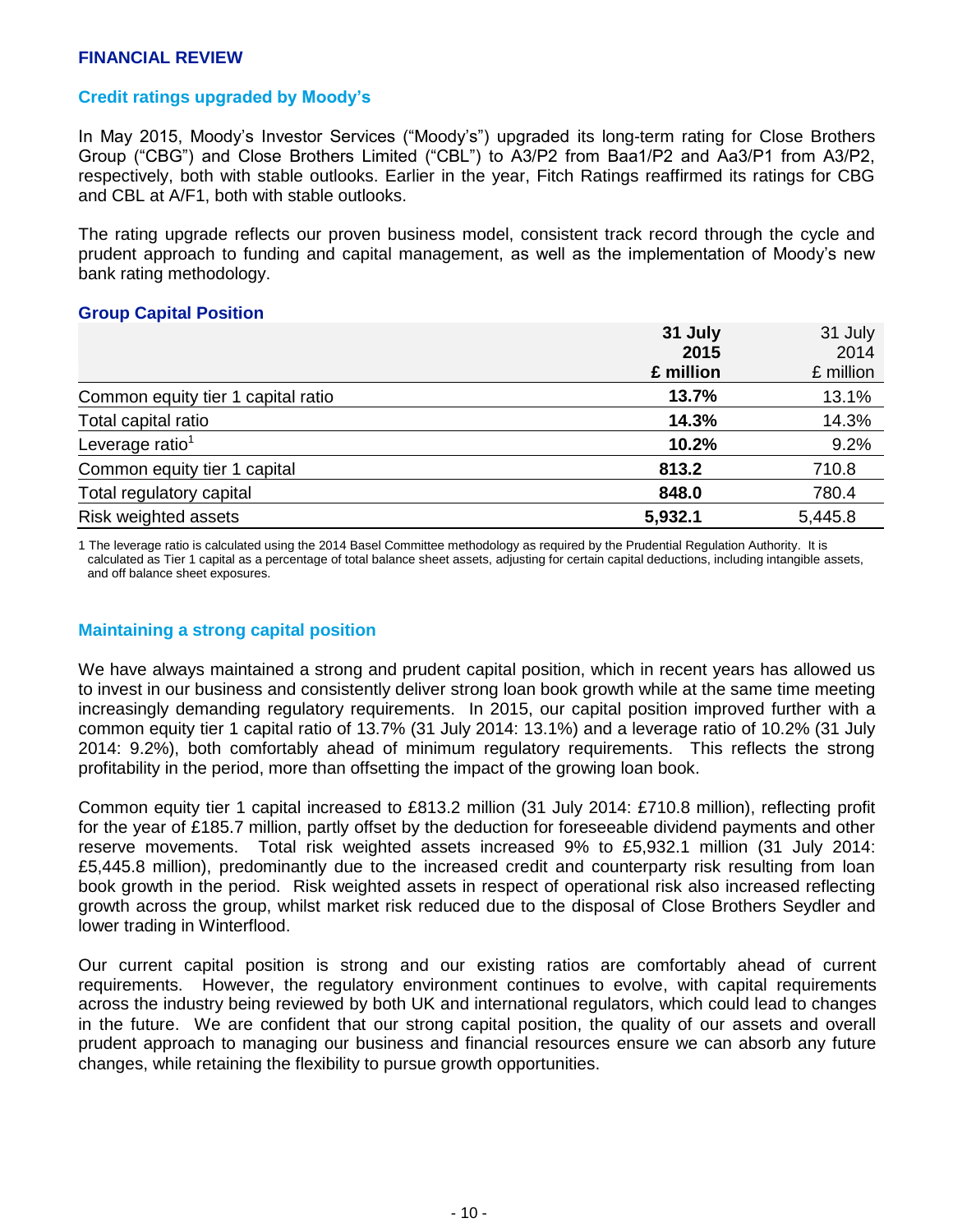## **Banking**

## **Key Financials**

|                                                 | 2015<br>£ million | 2014<br>£ million | Change<br>% |
|-------------------------------------------------|-------------------|-------------------|-------------|
| Operating income                                | 498.6             | 446.7             | 12          |
| Net interest and fees on loan book <sup>1</sup> | 485.2             | 427.3             | 14          |
| Retail                                          | 181.1             | 164.6             | 10          |
| Commercial                                      | 207.3             | 187.3             | 11          |
| Property                                        | 96.8              | 75.4              | 28          |
| Treasury income                                 | 13.4              | 19.4              | (31)        |
| Adjusted operating expenses                     | (248.0)           | (221.0)           | 12          |
| Impairment losses on loans and advances         | (41.9)            | (44.1)            | (5)         |
| <b>Adjusted operating profit</b>                | 208.7             | 181.6             | 15          |
| <b>Key Performance Indicators</b>               |                   |                   |             |
| Net interest margin <sup>2</sup>                | 8.8%              | 8.6%              |             |
| Bad debt ratio <sup>3</sup>                     | 0.8%              | 0.9%              |             |
| Expense/income ratio <sup>4</sup>               | 50%               | 49%               |             |
| Return on opening equity <sup>5</sup>           | 27%               | 25%               |             |
| Return on net loan book <sup>6</sup>            | 3.8%              | 3.7%              |             |

1 Includes £381.2 million (2014: £332.2 million) net interest income and £104.0 million (2014: £95.1 million) other income. Other income includes net fees and commissions, operating lease income, and other miscellaneous income.

2 Net interest and fees on average net loans and advances to customers.

3 Impairment losses on average net loans and advances to customers.

4 Adjusted operating expenses on operating income.

5 Adjusted operating profit after tax and non-controlling interests on the division's opening equity, excluding non-controlling interests.

6 Adjusted operating profit on average net loans and advances to customers.

#### **Delivering sustainable growth and strong returns over the long term**

The Banking division's strategy remains unchanged: to deliver sustainable growth and strong returns throughout the economic cycle. To do this, we continuously invest in our business model to maintain our local presence and leading position in our chosen specialist markets, in order to build long-term client relationships. This strategy has driven strong performance for the business which delivered its sixth consecutive year of double-digit profit growth in 2015.

In recent years, the division has achieved exceptionally strong growth, which combined with improving economic conditions and our disciplined approach to underwriting has resulted in reduced impairments and increasingly strong returns. As we continue to see a gradual increase in the supply of credit and a return of competition in some of our key markets, we remain focused on maintaining the high quality of our loan book and ensuring that we price risk appropriately. This will enable us to continue our long track record of delivering strong returns and sustainable growth through the cycle.

#### **Distinctive business model drives strong financial performance**

The Banking division has again delivered solid growth and strong returns in 2015. Adjusted operating profit increased 15% to £208.7 million (2014: £181.6 million) due to a 12% increase in adjusted operating income and lower impairment losses. As a result, the division's return on opening equity improved to 27% (2014: 25%) and the return on net loan book increased to 3.8% (2014: 3.7%).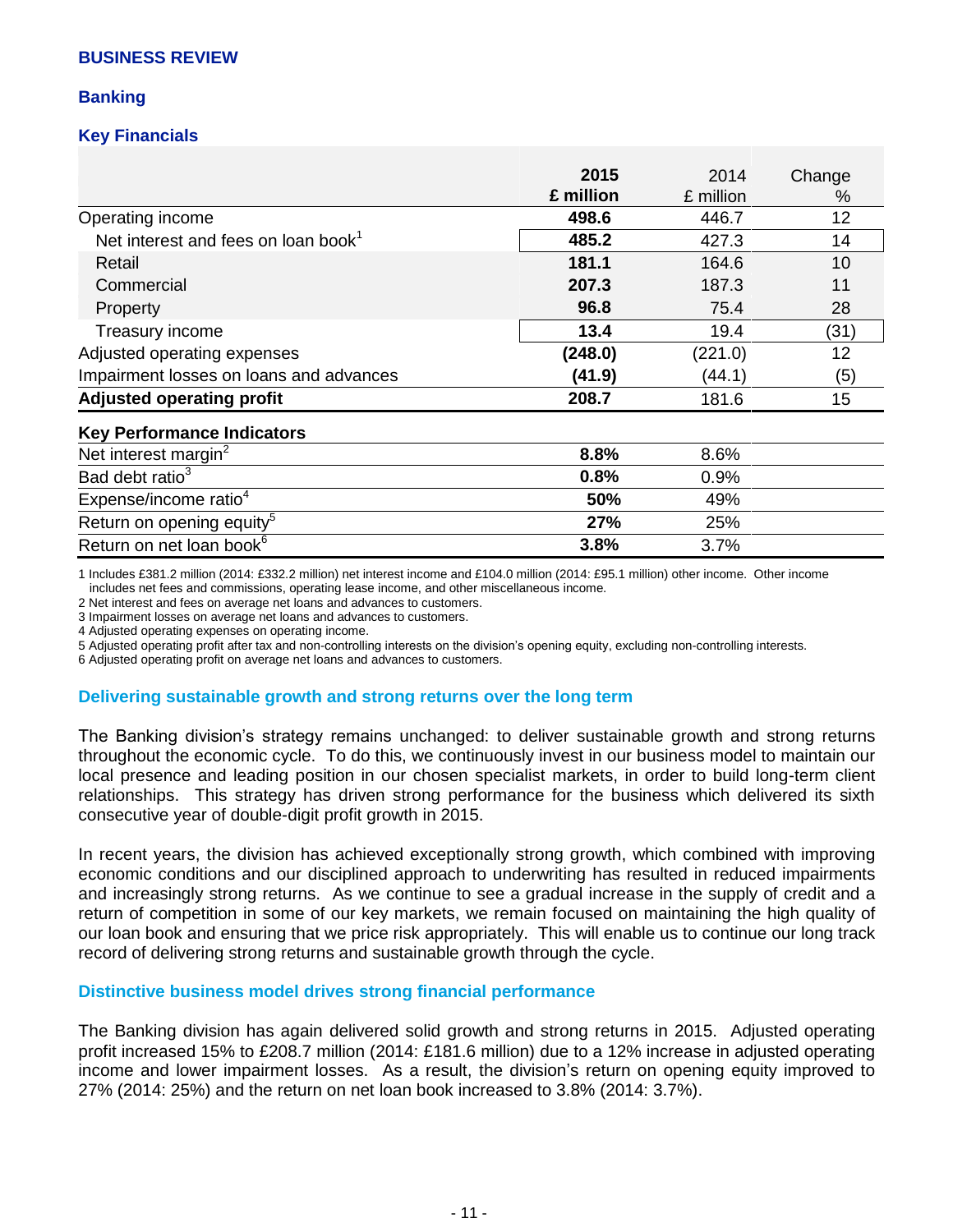#### **Banking** continued

Operating income increased 12% to £498.6 million (2014: £446.7 million) driven by increases across all our businesses, with particularly strong growth in Property which increased 28% to £96.8 million (2014: £75.4 million). The net interest margin remained strong at 8.8% (2014: 8.6%), reflecting our focus on maintaining our margins and pricing risk appropriately as competition increases and supported by a modest decline in funding costs. Treasury and other income declined slightly to £13.4 million (2014: £19.4 million).

The bad debt ratio has improved steadily in recent years and declined further in 2015 to 0.8% (2014: 0.9%). The improvement in the year was principally driven by lower impairment charges in Commercial and Property, and reflects our ongoing focus on credit quality and the favourable economic conditions.

Adjusted operating expenses increased in line with income, up 12% to £248.0 million (2014: £221.0 million) reflecting an increase in volume related costs and continued investment in our service led business model to deliver further growth and consistent returns over the long term. Specifically, higher staff costs reflect increased headcount in our operational and control functions to support loan book growth and ensure we operate effectively in our regulated environment. IT costs also increased to meet the continued need to invest in our systems and technology to enhance our speed to market and customer focused service proposition. As a result the expense/income ratio has marginally increased to 50% (2014: 49%), whilst the compensation ratio remained stable at 27% (2014: 27%).

#### **Continued loan book growth**

We have a track record of consistent growth through the cycle and delivered good growth in the year across our loan book despite a gradual increase in the supply of credit and increasing competition in some of our key markets.

In the 12 months to 31 July 2015, the overall loan book increased 8.5% to £5.7 billion (31 July 2014: £5.3 billion). Most importantly this growth was achieved with no change to our strict risk and return criteria and its key characteristics remained unchanged, with an average duration of 14 months (31 July 2014: 14 months) and around 90% secured.

Asset finance continues to deliver good growth due to our strong customer relationships and direct lending capabilities. In motor finance, strong demand in the overall car market has allowed us to deliver further loan book growth whilst maintaining our robust margins in the face of increasing competition. Property remains the area of highest growth in the period with continued strong demand for development finance.

#### **Loan Book Analysis**

|                          | 31 July   | 31 July   |        |
|--------------------------|-----------|-----------|--------|
|                          | 2015      | 2014      | Change |
|                          | £ million | £ million | %      |
| Retail                   | 2,266.0   | 2,092.8   | 8.3    |
| Motor finance            | 1,600.3   | 1,458.9   | 9.7    |
| Premium finance          | 665.7     | 633.9     | 5.0    |
| <b>Commercial</b>        | 2,172.8   | 2,047.2   | 6.1    |
| Asset finance            | 1,796.2   | 1,656.0   | 8.5    |
| Invoice finance          | 376.6     | 391.2     | (3.7)  |
| <b>Property</b>          | 1,299.0   | 1,149.7   | 13.0   |
| <b>Closing loan book</b> | 5,737.8   | 5,289.7   | 8.5    |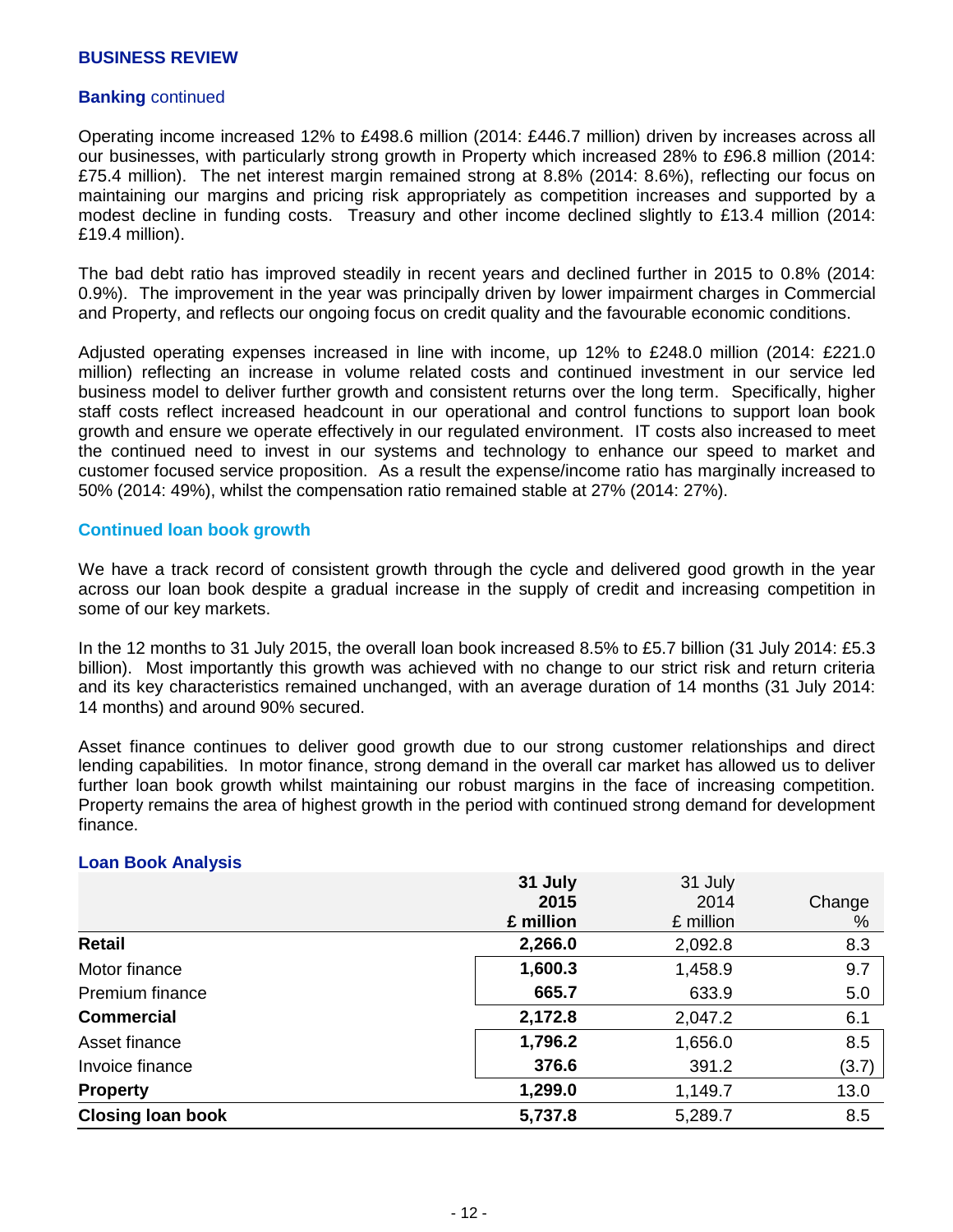#### **Banking** continued

Overall, the Retail loan book increased 8.3% to £2,266.0 million (31 July 2014: £2,092.8 million) in the 12 months to 31 July 2015. The motor finance loan book increased 9.7% to £1,600.3 million (31 July 2014: £1,458.9 million) as underlying growth in car market volumes and successful sales campaigns in the second half offset increased competition. The premium finance book increased 5.0% to £665.7 million (31 July 2014: £633.9 million) reflecting new business from both new and existing customers.

The Commercial loan book increased 6.1% to £2,172.8 million (31 July 2014: £2,047.2 million) driven by an 8.5% increase in asset finance to £1,796.2 million (31 July 2014: £1,656.0 million) due to good levels of new business across all sectors and the benefits of our growth initiatives in Ireland and energy finance. Invoice finance reduced by 3.7% to £376.6 million (31 July 2014: £391.2 million) in a market that continues to be highly competitive.

In Property, we continue to benefit from our strong positioning in the residential development market as we continued to see solid loan book growth in 2015 of 13.0% to £1,299.0 million (31 July 2014: £1,149.7 million). We have maintained our strict and consistent lending criteria throughout this period of increased demand and continue to lend at conservative loan to values focusing primarily on residential property development in the South East.

#### **Well positioned for further growth at attractive margins**

We remain confident in the outlook for the Banking division and our ability to deliver further growth and good returns over the long term. To do this we will continue to invest in our tried and tested business model, which is built upon strong customer relationships and expertise in our chosen markets which deliver high levels of repeat business. We will also deliver further investment in both people and technology to adapt to changes in the wider regulatory and market environments as they continue to evolve.

We continue to see opportunities for growth and we will maximise these opportunities by investing in our people to extend our reach and distribution capacity in existing markets and looking at new initiatives in adjacent markets. At the same time we will remain focused on the quality of our lending to support strong returns over the long term.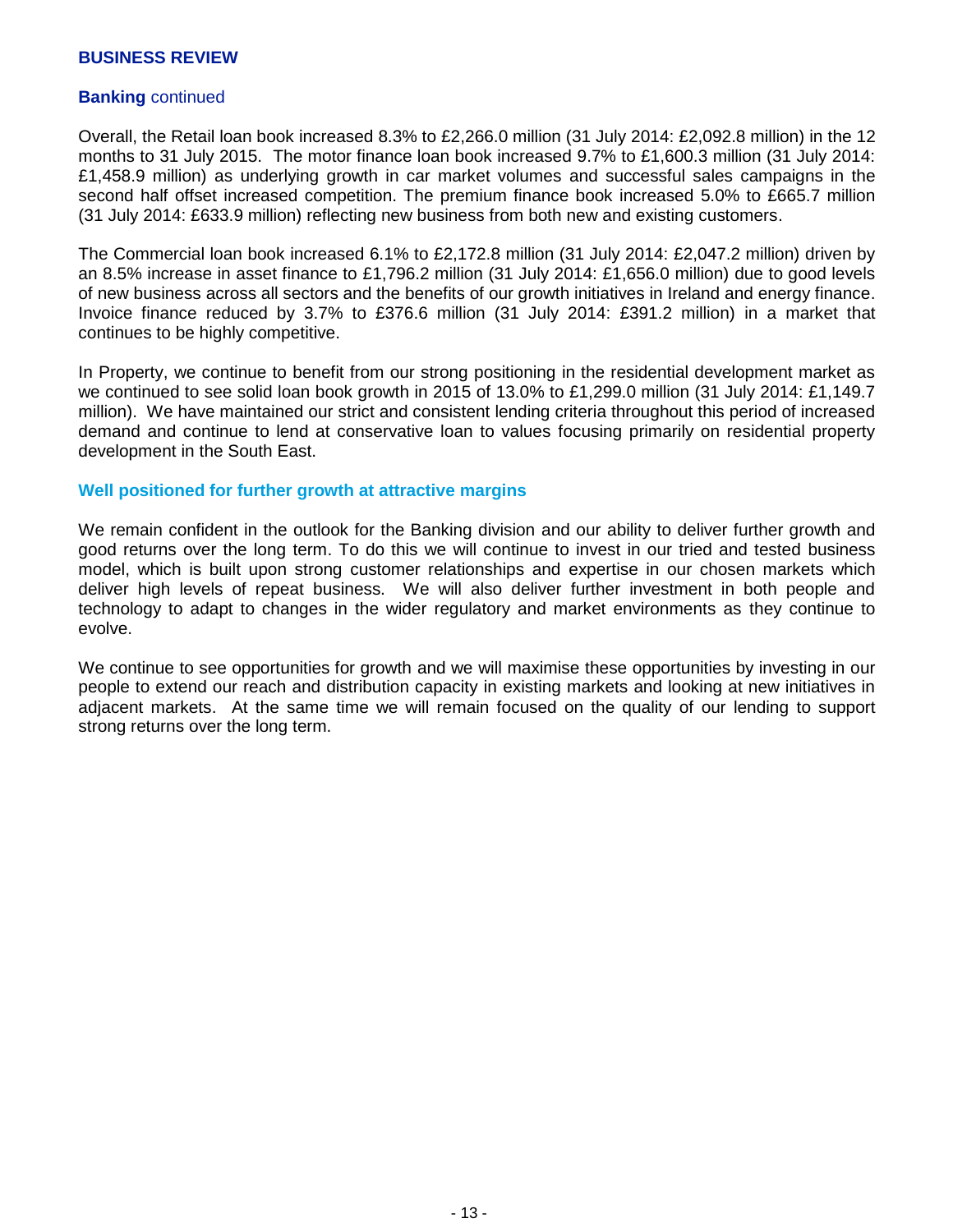#### **Securities**

## **Key Financials (continuing operations)<sup>1</sup>**

|                                        | 2015      | 2014      | Change |
|----------------------------------------|-----------|-----------|--------|
|                                        | £ million | £ million | %      |
| Operating income <sup>2</sup>          | 94.6      | 96.1      | (2)    |
| Operating expenses                     | (70.0)    | (69.5)    |        |
| Adjusted operating profit <sup>2</sup> | 24.6      | 26.6      | (8)    |
| <b>Key Performance Indicators</b>      |           |           |        |
| Average bargains per day ('000)        | 60.5      | 55.7      |        |
| Operating margin <sup>3</sup>          | 26%       | 28%       |        |
| Return on opening equity <sup>4</sup>  | 26%       | 28%       |        |

1 Results from continuing operations exclude Close Brothers Seydler, the sale of which was completed on 5 January 2015 and has been classified as a discontinued operation under IFRS 5.

2 Operating income and adjusted operating profit include £6.8 million and £3.5 million respectively relating to the disposal of Euroclear shares.

3 Adjusted operating profit on operating income.

4 Adjusted operating profit after tax and non-controlling interests on opening equity, excluding non-controlling interests. Opening equity relates to Winterflood only and excludes the brought forward equity of Seydler due to its disposal in the year.

#### **Solid result despite mixed market conditions**

Winterflood has maintained its leading market position and remained profitable by maximising revenue opportunities in all market conditions, benefiting from its experienced traders, proprietary technology and tight risk controls.

Winterflood experienced mixed market conditions throughout the financial year, with periods of increased volatility due to economic and political uncertainty, and the UK equity markets in general seeing lower levels of activity compared to 2014.

Against this tough market backdrop, Winterflood has provided continuous liquidity to clients whilst maintaining consistent profitability and its variable cost model has allowed it to deliver good returns in the period with both operating margin and return on opening equity broadly stable at 26% (2014: 28%) and 26% (2014: 28%) respectively.

#### **Diverse business model drives consistent profitability**

Winterflood's operating income remained broadly stable at £94.6 million (2014: £96.1 million). This reflects a significant decline in trading revenues with lower activity and income seen across most markets, but particularly in AIM which was impacted by the weakness in commodity prices. This decline was broadly offset by a particularly strong year for investment trust activity, as well as proceeds from the Euroclear disposal in the first half. The relative stability of the division's income under these conditions illustrates the resilience and diversity of Winterflood's business model.

Total bargains and average bargains per day increased 9% to 15.3 million (2014: 14.1 million) and 60,494 (2014: 55,749) respectively, as Winterflood maintained its leading market position and increased the level of international trading. Income per bargain (excluding the income relating to the disposal of Euroclear shares) decreased to £5.73 (2014: £6.81) reflecting the adverse trading conditions seen in the first half and an increase in lower margin international trades. As a result the number of loss days increased to 14 (2014: four), the majority of which were in the first half.

Operating expenses increased slightly to £70.0 million (2014: £69.5 million) with lower staff costs offset by higher settlement fees due to increased bargains. As a result, the expense/income ratio increased slightly to 74% (2014: 72%) while the compensation ratio has remained broadly stable at 47% (2014: 48%).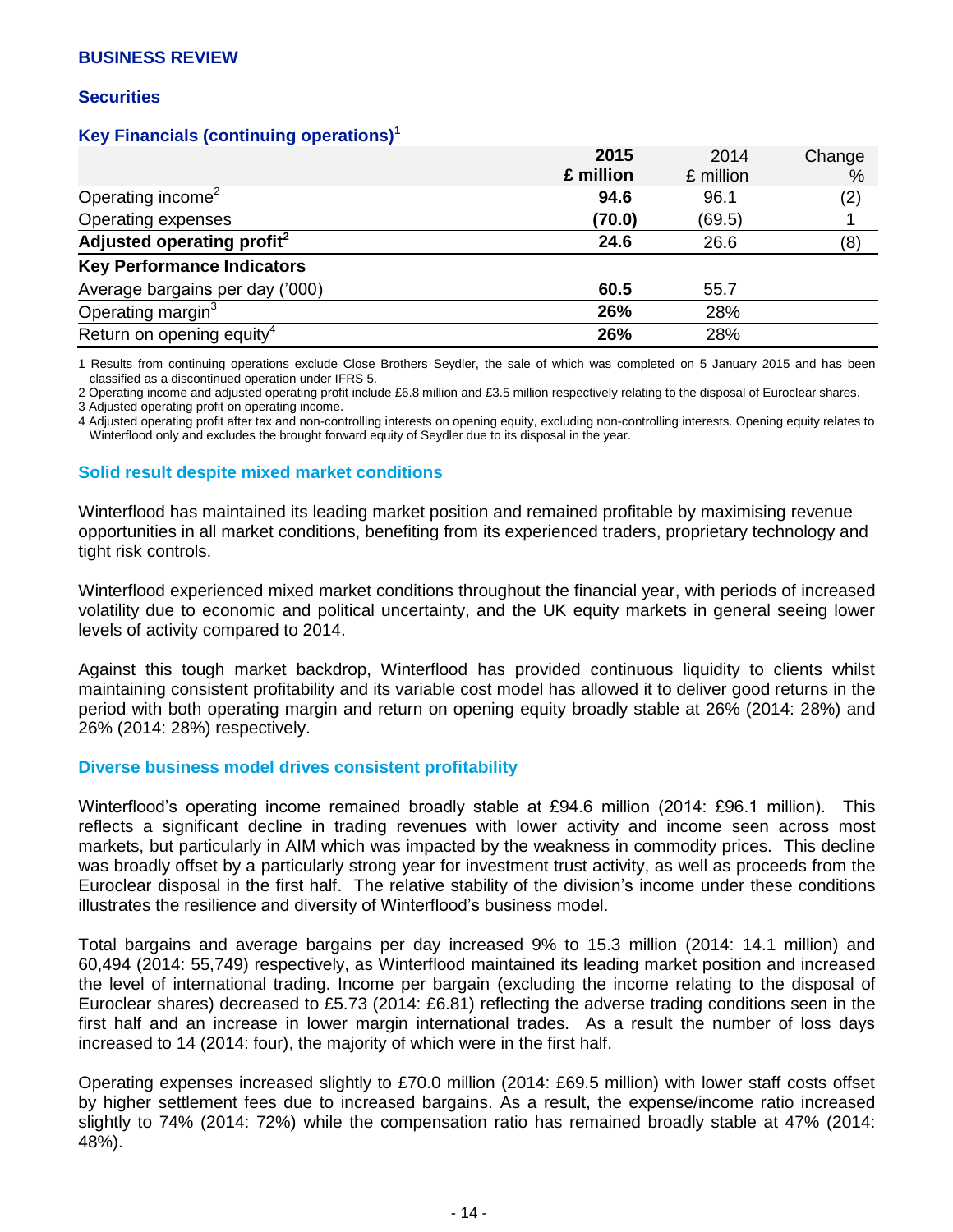#### **Securities continued**

Overall, this resulted in an 8% decline in adjusted operating profit to £24.6 million (2014: £26.6 million), which includes a £3.5 million benefit from the partial disposal of a long standing shareholding in Euroclear.

#### **Well positioned**

Market conditions since the year end have been challenging but we are confident that our consistent strategy and robust business model will enable us to provide continuous liquidity and remain profitable in a variety of market conditions.

#### **Close Brothers Seydler disposal completed**

During the first half of the year we completed the sale of Close Brothers Seydler. The profit on disposal of £10.3 million and the profit after tax of £0.9 million have been classified as discontinued operations and the results for 2014 have been restated. As a result, going forward the operations of the Securities division will relate exclusively to Winterflood.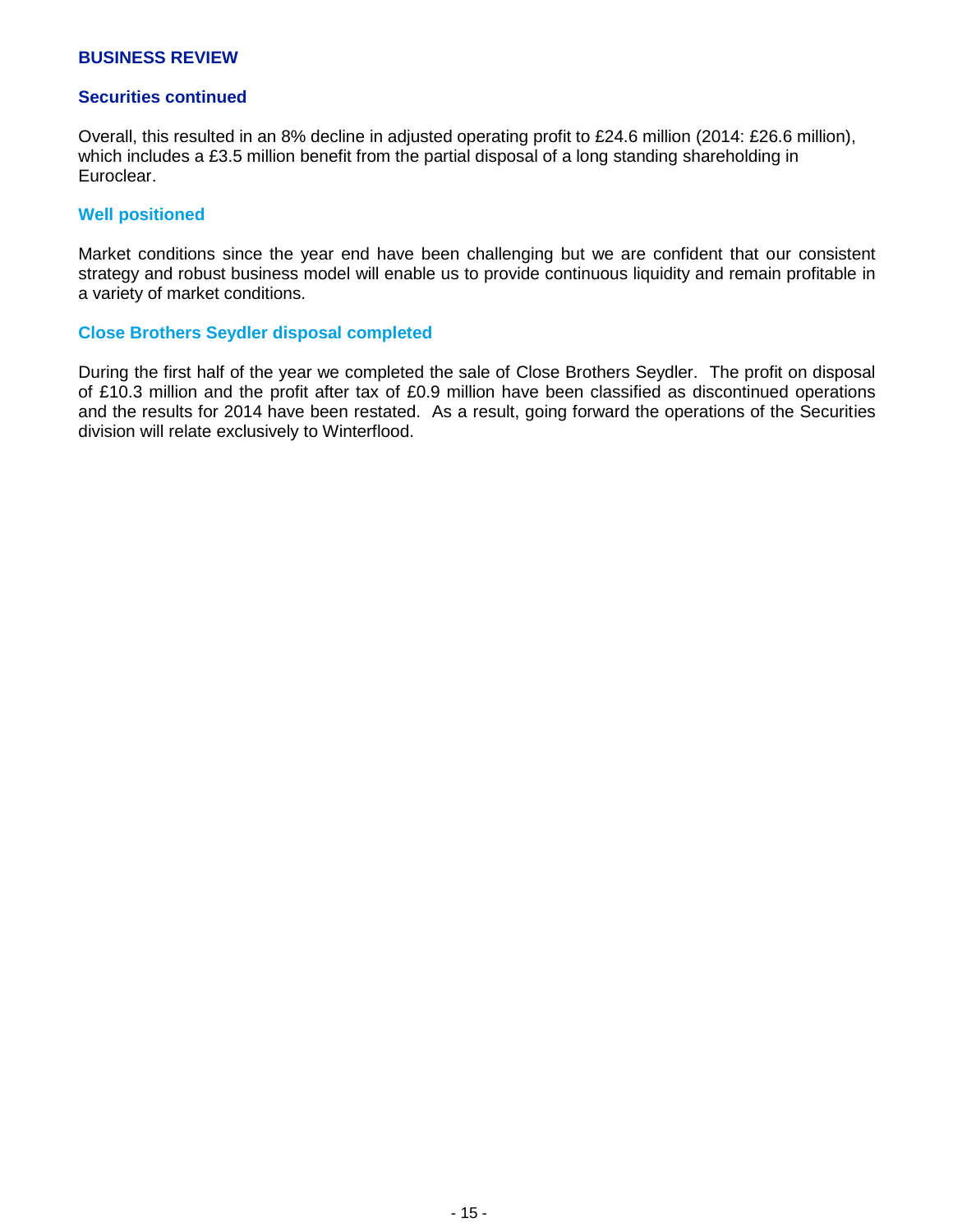#### **Asset Management**

### **Key Financials**

|                                        | 2015      | 2014      | Change |
|----------------------------------------|-----------|-----------|--------|
|                                        | £ million | £ million | %      |
| Operating income                       | 95.6      | 84.4      | 13     |
| Income on client assets                | 90.2      | 83.8      |        |
| Advice and other services <sup>1</sup> | 36.1      | 36.6      |        |
| Investment management                  | 54.1      | 47.2      | 15     |
| Other income $2$                       | 5.4       | 0.6       |        |
| Adjusted operating expenses            | (77.8)    | (74.5)    |        |
| <b>Adjusted operating profit</b>       | 17.8      | 9.9       | 80     |

#### **Key Performance Indicators**

| Total client assets (£ billion)       | 10.8 | 9.7 |  |
|---------------------------------------|------|-----|--|
| Revenue margin (basis points) $3$     | 88   | 89  |  |
| Operating margin                      | 19%  | 12% |  |
| Return on opening equity <sup>4</sup> | 39%  | 25% |  |

1 Income from advice to private and corporate clients and self directed services, excluding investment management income.

2 Interest income and expense, income on principal investments and other income.

3 Income from advice and other services and investment management over average client assets.

4 Adjusted operating profit after tax and non-controlling interests on opening equity, less non-controlling interests.

## **Continued good progress**

Asset Management has continued to deliver good growth in assets and improved profitability in 2015. We continue to see solid demand for our integrated advice and investment management services and the business remains well positioned to benefit from the ongoing regulatory and demographic changes.

The division delivered adjusted operating profit of £17.8 million (2014: £9.9 million), resulting in an improved operating margin of 19% (2014: 12%) and a return on opening equity of 39% (2014: 25%). Excluding a £4.4 million benefit from non-recurring private equity income, adjusted operating profit increased 35% to £13.4 million, with an operating margin of 15%.

Income on client assets increased 8% to £90.2 million (2014: £83.8 million), reflecting higher investment management revenues driven by solid growth in managed assets, offset by a slight decline in advice and other services. As a result, the revenue margin remained broadly stable at 88 basis points (2014: 89 basis points).

Other income increased to £5.4 million (2014: £0.6 million) due to the one-off income from our former private equity business. As a result, total operating income increased 13% to £95.6 million (2014: £84.4 million).

Operating expenses increased by 4% to £77.8 million (2014: £74.5 million), less than the growth in income, reflecting the broadly stable fixed cost base and operating leverage within the business. This resulted in an improvement in both the expense/income ratio to 81% (2014: 88%) and the compensation ratio to 53% (2014: 58%).

#### **Strong growth in client assets**

Total client assets increased 11% year-on-year to £10.8 billion (31 July 2014: £9.7 billion), reflecting both solid net inflows and positive market movements with continued good demand for our integrated advice and investment management proposition.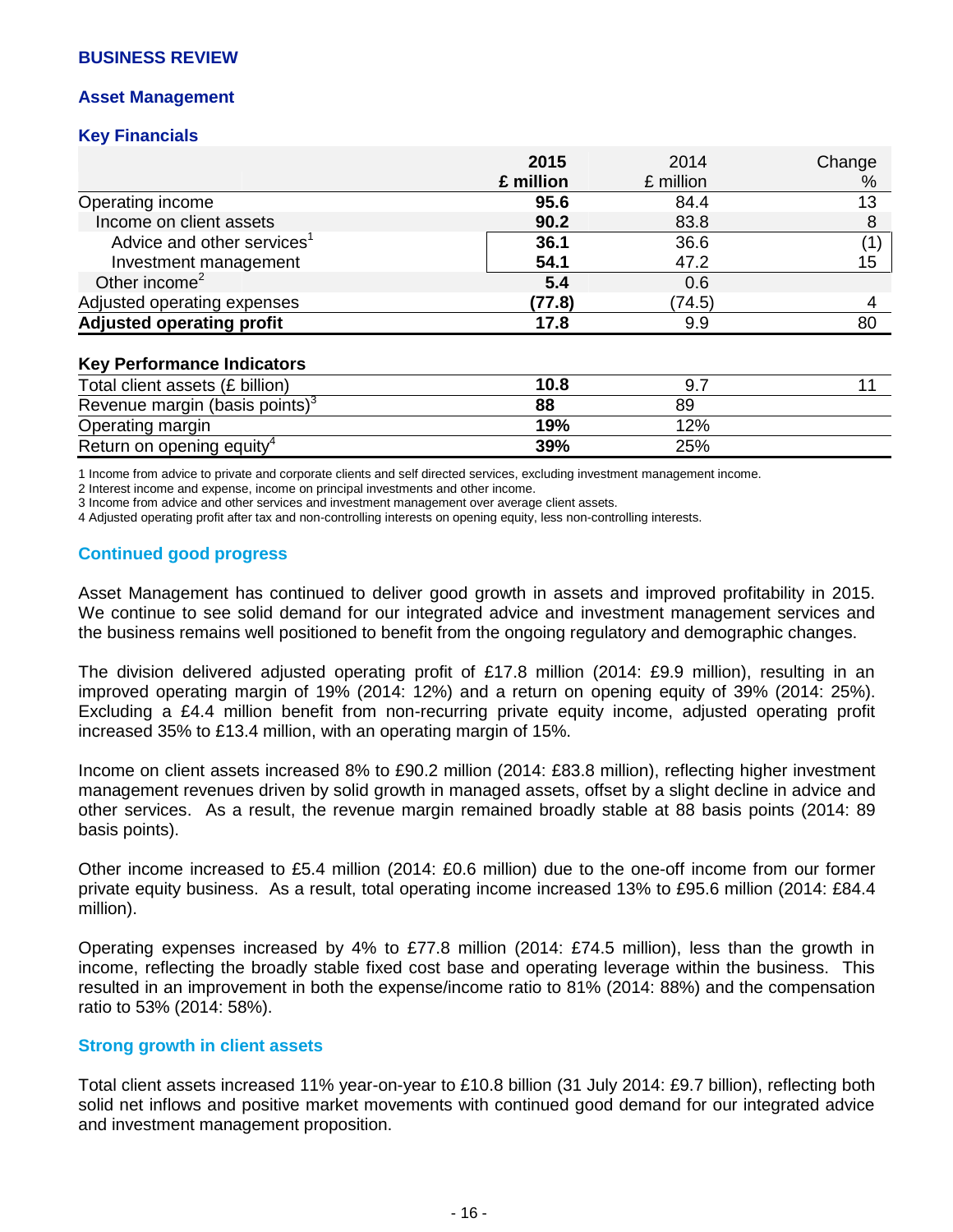#### **Asset Management** continued

We continue to see strong growth in our core investment management products, with good inflows from both our own advisers and investment managers and particularly from third party IFAs and other intermediaries. We also continue to deliver consistent investment performance for our clients, with three out of our five Close Portfolio Funds delivering top quartile performance over the last year.

Net inflows into our managed assets increased year-on-year to £700 million or 10% of opening total managed assets (2014: £554 million or 9%), while market movements added £374 million, benefiting from rising equity markets. As a result, total managed assets increased 16% in the year to £8.0 billion (31 July 2014: £6.9 billion).

This includes £2.7 billion (31 July 2014: £2.4 billion) of assets in our integrated advice and investment management proposition, a 14% increase year-on-year reflecting both strong new business levels and the ongoing migration of advised assets into our integrated investment management offering.

As a result, advised only assets remained broadly stable year-on-year at £2.8 billion resulting in overall growth in total advised assets of 7% to £5.5 billion (31 July 2014: £5.2 billion).

|                                              | 2015      | 2014      | Change |
|----------------------------------------------|-----------|-----------|--------|
|                                              | £ million | £ million | %      |
| Total managed assets at 1 August             | 6,922     | 6,193     | 12     |
| <b>Inflows</b>                               | 1,477     | 1,128     | 31     |
| <b>Outflows</b>                              | (777)     | (574)     | 35     |
| Net inflows                                  | 700       | 554       | 26     |
| Market movements                             | 374       | 175       | 114    |
| Total managed assets at 31 July <sup>1</sup> | 7,996     | 6,922     | 16     |
| Advised only assets at 31 July <sup>2</sup>  | 2,797     | 2,783     |        |
| Total client assets at 31 July               | 10,793    | 9,705     | 11     |

#### **Movement in Total Client Assets**

1 Total managed assets include £2.7 billion (31 July 2014: £2.4 billion) of assets that are both advised and managed.

2 Total advised assets of £5.5 billion at 31 July 2015 comprise £2.8 billion of advised only assets and £2.7 billion of assets that are both advised and managed.

Since the year end we have entered into an agreement regarding the sale of our corporate advice and investment management activities which we expect to complete before the end of the calendar year. This transaction further focuses our business around our core personal advice and wealth management proposition, where we see greater opportunities for growth and operating leverage.

The activities disposed of represented £711 million of advised assets and £652 million of managed assets as at 31 July 2015, and contributed income of £5.8 million and adjusted operating profit of £0.7 million in the 2015 financial year.

#### **Well positioned for further growth**

Our business is well positioned for future growth given ongoing regulatory and demographic changes. We have a strong client offering covering a full range of financial planning advice and investment management services, distributed directly to clients through our own advisers and high net worth investment managers and an outsourced investment management offering to third party IFAs.

We continue to invest in the business to support its growth, providing training and development programmes for our advisers and improving internal processes to increase efficiency and accelerate the growth of both new business and, where appropriate, migration of existing advised assets into our range of investment management propositions.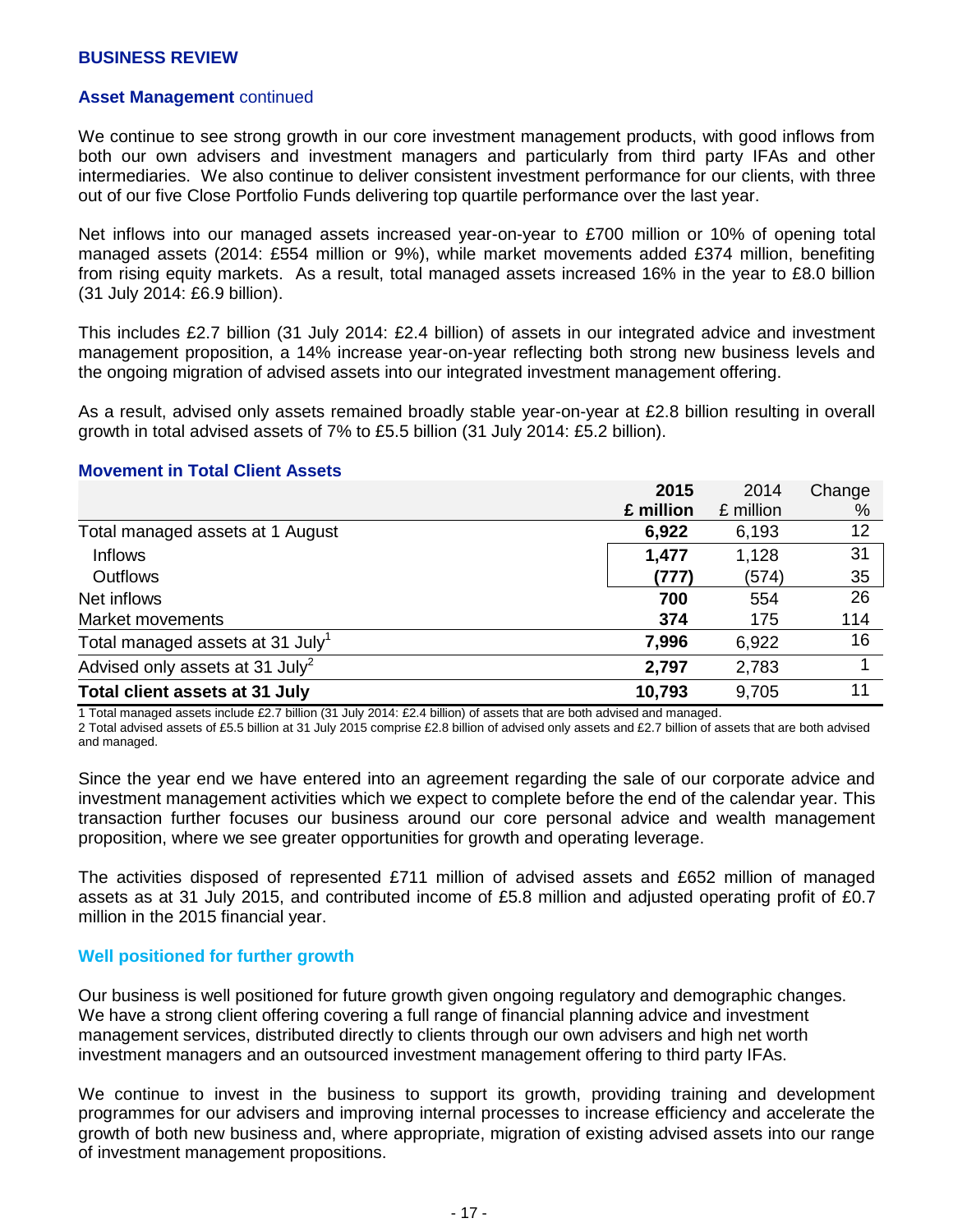## **Asset Management** continued

We believe the UK government's recently announced changes to the pensions market create opportunities for the industry and expect them to increase demand for our products and services in the longer term. We will also continue to look selectively at opportunities to support our organic growth with infill acquisitions and hiring of high quality advisers and investment managers.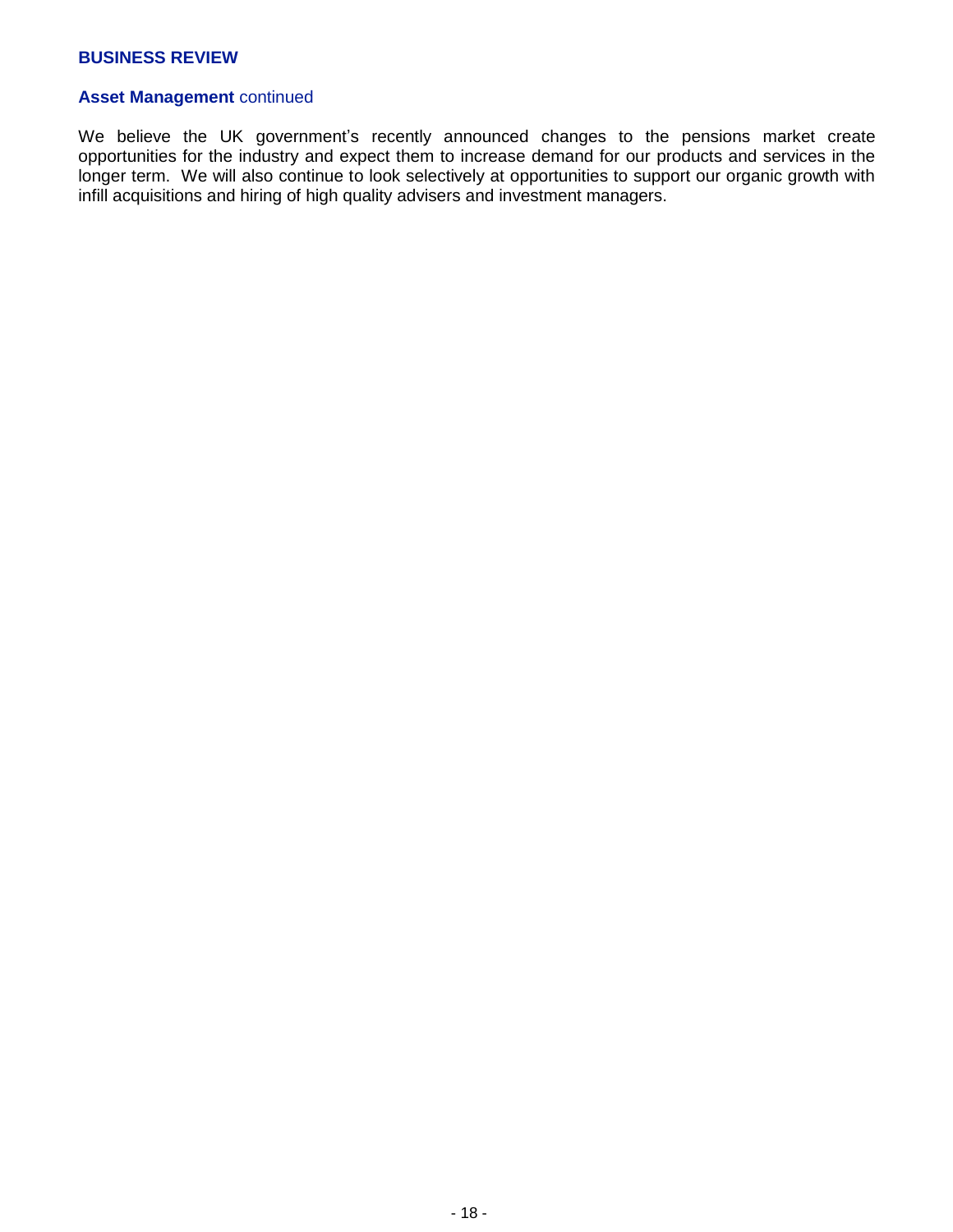## **CONSOLIDATED INCOME STATEMENT**

for the year ended 31 July 2015

|                                                                             |                | 2015      | 2014 <sup>1</sup> |
|-----------------------------------------------------------------------------|----------------|-----------|-------------------|
|                                                                             | <b>Note</b>    | £ million | £ million         |
| Interest income                                                             |                | 528.8     | 491.2             |
| Interest expense                                                            |                | (132.3)   | (139.1)           |
| Net interest income                                                         |                | 396.5     | 352.1             |
|                                                                             |                |           |                   |
| Fee and commission income                                                   |                | 195.7     | 177.9             |
| Fee and commission expense                                                  |                | (30.2)    | (27.4)            |
| Gains less losses arising from dealing in securities                        |                | 72.0      | 87.3              |
| Other income                                                                |                | 55.5      | 38.0              |
| Non-interest income                                                         |                | 293.0     | 275.8             |
| Operating income                                                            |                | 689.5     | 627.9             |
|                                                                             |                |           |                   |
| Administrative expenses                                                     |                | (422.7)   | (390.1)           |
| Impairment losses on loans and advances                                     | $\overline{7}$ | (41.9)    | (44.1)            |
| Total operating expenses before amortisation of intangible                  |                |           |                   |
| assets on acquisition                                                       |                | (464.6)   | (434.2)           |
| Operating profit before amortisation of intangible assets                   |                |           |                   |
| on acquisition                                                              |                | 224.9     | 193.7             |
| Amortisation of intangible assets on acquisition                            |                | (5.0)     | (4.9)             |
| <b>Operating profit before tax</b>                                          |                | 219.9     | 188.8             |
| Tax                                                                         | 3              | (45.4)    | (43.2)            |
|                                                                             |                |           |                   |
| Profit after tax from continuing operations                                 |                | 174.5     | 145.6             |
| Profit from discontinued operations, net of tax                             | 4              | 11.2      | 4.6               |
| Profit after tax                                                            |                | 185.7     | 150.2             |
| Profit attributable to non-controlling interests from continuing operations |                |           | 0.4               |
|                                                                             |                |           |                   |
| Profit attributable to shareholders                                         |                | 185.7     | 149.8             |
| From continuing operations                                                  |                |           |                   |
| <b>Basic earnings per share</b>                                             | 5              | 117.8p    | 98.4p             |
| Diluted earnings per share                                                  | $\overline{5}$ | 116.5p    | 96.9p             |
|                                                                             |                |           |                   |
| From continuing and discontinued operations                                 |                |           |                   |
| <b>Basic earnings per share</b>                                             | 5              | 125.4p    | 101.5p            |
| Diluted earnings per share                                                  | $\overline{5}$ | 124.0p    | 100.0p            |
|                                                                             |                |           |                   |
| Interim dividend per share paid                                             | 6              | 18.0p     | 16.5p             |
| Final dividend per share                                                    | 6              | 35.5p     | 32.5p             |

1 Restated – see note 4.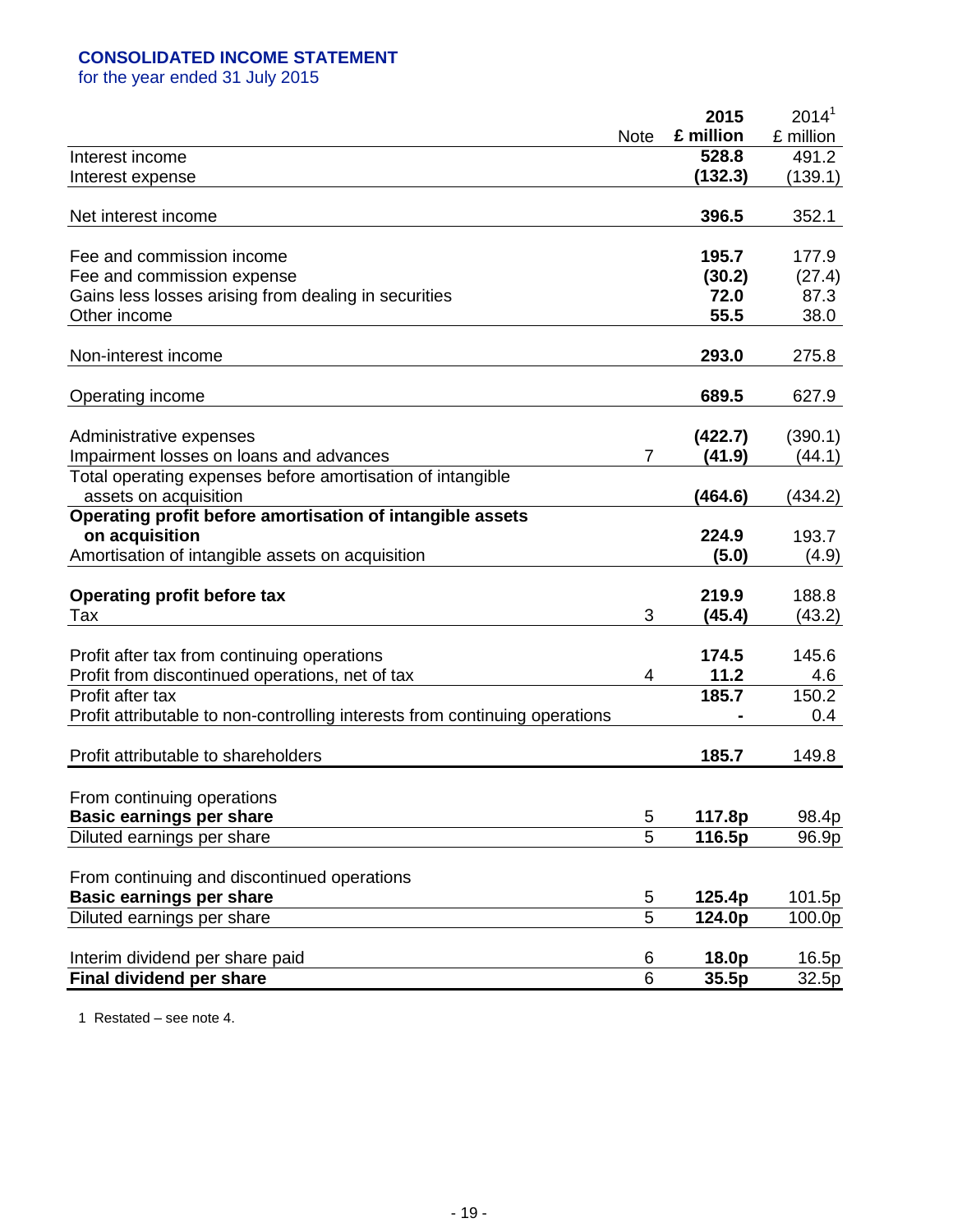## **CONSOLIDATED STATEMENT OF COMPREHENSIVE INCOME**

for the year ended 31 July 2015

|                                                                                                                      | 2015      | 2014 <sup>1</sup> |
|----------------------------------------------------------------------------------------------------------------------|-----------|-------------------|
|                                                                                                                      | £ million | £ million         |
| Profit after tax                                                                                                     | 185.7     | 150.2             |
| Other comprehensive (expense)/income that may be<br>reclassified to income statement from continuing operations      |           |                   |
| <b>Currency translation losses</b>                                                                                   | (3.0)     | (1.7)             |
| (Losses)/gains on cash flow hedging                                                                                  | (5.5)     | 4.7               |
| (Losses)/gains on equity shares classified as available for sale                                                     | (0.5)     | 0.4               |
| Available for sale investment gains transferred to income statement on disposal                                      | (6.8)     |                   |
| Tax relating to items that may be reclassified                                                                       | 2.5       | (0.8)             |
|                                                                                                                      | (13.3)    | 2.6               |
| Other comprehensive (expense)/income that will not be reclassified to<br>income statement from continuing operations |           |                   |
| Defined benefit pension scheme losses                                                                                | (2.0)     | (1.6)             |
| Tax relating to items that will not be reclassified                                                                  | 0.4       | 0.3               |
|                                                                                                                      | (1.6)     | (1.3)             |
| Other comprehensive (expense)/income, net of tax from continuing                                                     |           |                   |
| operations                                                                                                           | (14.9)    | 1.3               |
| Other comprehensive expense, net of tax from discontinued operations                                                 | (1.2)     | (2.5)             |
| <b>Total comprehensive income</b>                                                                                    | 169.6     | 149.0             |
| <b>Attributable to</b>                                                                                               |           |                   |
| Non-controlling interests                                                                                            |           | 0.4               |
| Shareholders                                                                                                         | 169.6     | 148.6             |
|                                                                                                                      |           |                   |
|                                                                                                                      | 169.6     | 149.0             |

1 Restated – see note 4.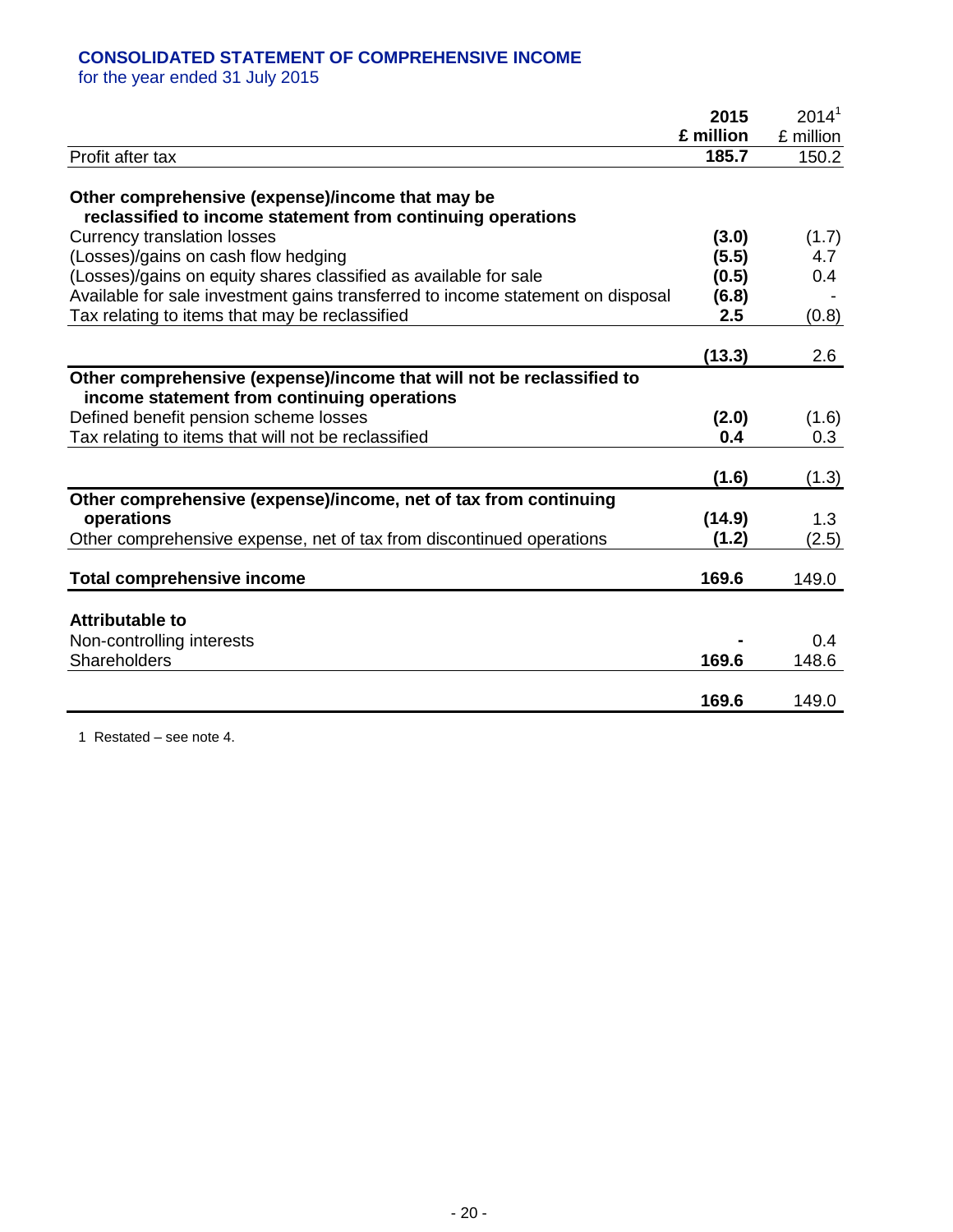# **CONSOLIDATED BALANCE SHEET**

at 31 July 2015

|                                                 | <b>Note</b> | 2015<br>£ million | 2014<br>£ million |
|-------------------------------------------------|-------------|-------------------|-------------------|
| <b>Assets</b>                                   |             |                   |                   |
| Cash and balances at central banks              |             | 1,038.0           | 1,171.8           |
| Settlement balances                             |             | 398.3             | 465.8             |
| Loans and advances to banks                     |             | 84.6              | 87.4              |
| Loans and advances to customers                 | 7           | 5,737.8           | 5,289.7           |
| Debt securities                                 | 8           | 149.5             | 94.2              |
| <b>Equity shares</b>                            | 9           | 41.2              | 76.1              |
| Loans to money brokers against stock advanced   |             | 38.4              | 63.9              |
| Derivative financial instruments                |             | 19.7              | 27.8              |
| Intangible assets                               | 10          | 144.2             | 146.3             |
| Property, plant and equipment                   |             | 148.4             | 117.0             |
| Deferred tax assets                             |             | 39.4              | 31.7              |
| Prepayments, accrued income and other assets    |             | 117.8             | 128.7             |
| <b>Total assets</b>                             |             | 7,957.3           | 7,700.4           |
|                                                 |             |                   |                   |
| <b>Liabilities</b>                              |             |                   |                   |
| Settlement balances and short positions         | 12          | 404.3             | 494.0             |
| Deposits by banks                               | 13          | 35.1              | 49.6              |
| Deposits by customers                           | 13          | 4,481.4           | 4,513.7           |
| Loans and overdrafts from banks                 | 13          | 381.2             | 9.4               |
| Debt securities in issue                        | 13          | 1,365.0           | 1,354.4           |
| Loans from money brokers against stock advanced |             |                   | 28.4              |
| Derivative financial instruments                |             | 7.1               | 19.5              |
| <b>Current tax liabilities</b>                  |             | 17.9              | 24.1              |
| Accruals, deferred income and other liabilities |             | 209.0             | 212.5             |
| Subordinated loan capital                       |             | 46.4              | 77.2              |
| <b>Total liabilities</b>                        |             | 6,947.4           | 6,782.8           |
|                                                 |             |                   |                   |
| <b>Equity</b>                                   |             |                   |                   |
| Called up share capital                         |             | 37.7              | 37.7              |
| Share premium account                           |             | 284.0             | 283.8             |
| Retained earnings                               |             | 694.4             | 589.8             |
| Other reserves                                  |             | (6.3)             | 5.2               |
| Total shareholders' equity                      |             | 1,009.8           | 916.5             |
| <b>Non-controlling interests</b>                |             | 0.1               | 1.1               |
| <b>Total equity</b>                             |             | 1,009.9           | 917.6             |
| <b>Total liabilities and equity</b>             |             | 7,957.3           | 7,700.4           |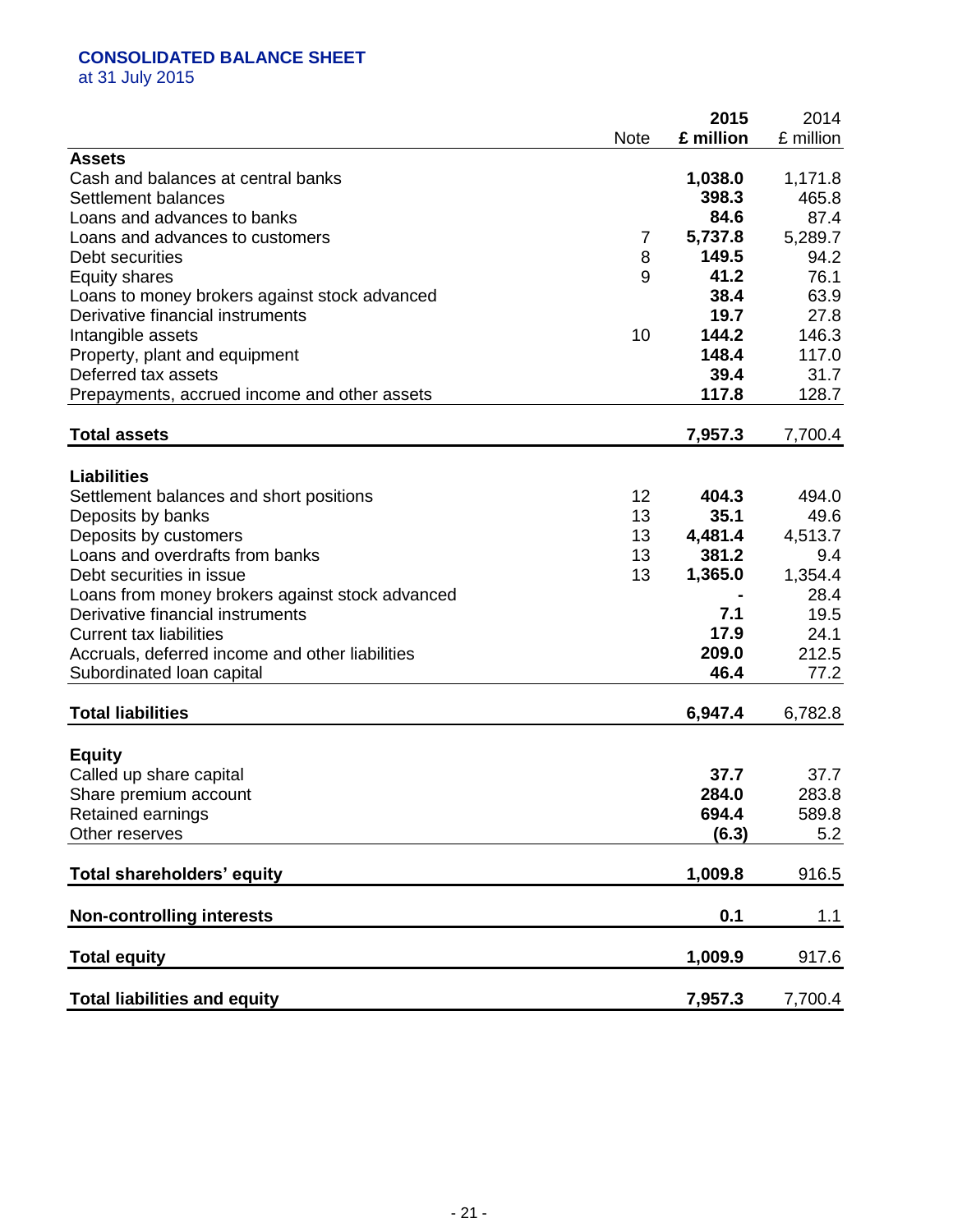## **CONSOLIDATED STATEMENT OF CHANGES IN EQUITY**

for the year ended 31 July 2015

|                     |                          |                          |                          |                    | Other reserves           |           |              |                   |                          |               |
|---------------------|--------------------------|--------------------------|--------------------------|--------------------|--------------------------|-----------|--------------|-------------------|--------------------------|---------------|
|                     |                          |                          |                          | Available          | Share-                   |           | Cash         | Total             |                          |               |
|                     | Called up                | Share                    |                          | for sale           | based                    | Exchange  |              | flow attributable | Non-                     |               |
|                     |                          | share premium Retained   |                          | movements payments |                          | movements | hedging      |                   | to equity controlling    | Total         |
|                     | capital                  | account                  | earnings                 | reserve            | reserve                  | reserve   | reserve      | holders           | interests                | equity        |
|                     | £ million                | £ million                | £ million                | £ million          | £ million                | £ million | £ million    | £ million         | £ million £ million      |               |
| At 1 August 2013    | 37.7                     | 283.7                    | 511.9                    | 9.1                | (13.1)                   | 5.2       | (1.7)        | 832.8             | 3.7                      | 836.5         |
| Profit for the year | $\overline{\phantom{a}}$ | $\overline{\phantom{a}}$ | 149.8                    | L.                 | $\blacksquare$           |           | $\mathbf{r}$ | 149.8             | 0.4                      | 150.2         |
| Other comprehensive |                          |                          |                          |                    |                          |           |              |                   |                          |               |
| (expense)/income    |                          | $\overline{\phantom{a}}$ | (1.3)                    | 0.5                | $\overline{\phantom{a}}$ | (4.2)     | 3.8          | (1.2)             | $\overline{a}$           | (1.2)         |
| Total comprehensive |                          |                          |                          |                    |                          |           |              |                   |                          |               |
| income/(expense)    |                          |                          |                          |                    |                          |           |              |                   |                          |               |
| for the year        |                          |                          | 148.5                    | 0.5                |                          | (4.2)     | 3.8          | 148.6             | 0.4                      | 149.0         |
| Exercise of options |                          |                          |                          |                    |                          |           |              |                   |                          |               |
| Dividends paid      |                          |                          | (67.1)                   |                    |                          |           |              | (67.1)            | (0.2)                    | (67.3)        |
| Shares purchased    |                          |                          |                          |                    | (7.8)                    |           |              | (7.8)             | $\overline{\phantom{a}}$ | (7.8)         |
| Shares issued       |                          | 0.1                      |                          |                    |                          |           |              | 0.1               |                          | 0.1           |
| Shares released     |                          |                          |                          | ٠                  | 13.7                     |           |              | 13.7              |                          | 13.7          |
| Other movements     |                          |                          | (5.7)                    | ä,                 | (0.3)                    |           | ä,           | (6.0)             | (2.8)                    | (8.8)         |
| Income tax          |                          |                          | 2.2                      |                    |                          |           |              | 2.2               |                          | 2.2           |
| At 31 July 2014     | 37.7                     | 283.8                    | 589.8                    | 9.6                | (7.5)                    | 1.0       | 2.1          | 916.5             | 1.1                      | 917.6         |
|                     |                          |                          |                          |                    |                          |           |              |                   |                          |               |
| Profit for the year |                          |                          | 185.7                    |                    |                          |           |              | 185.7             | $\overline{\phantom{a}}$ | 185.7         |
| Other comprehensive |                          |                          |                          |                    |                          |           |              |                   |                          |               |
| (expense)/income    |                          |                          | (1.6)                    | (6.3)              |                          | (3.8)     | (4.4)        | (16.1)            |                          | (16.1)        |
| Total comprehensive |                          |                          |                          |                    |                          |           |              |                   |                          |               |
| income/(expense)    |                          |                          |                          |                    |                          |           |              |                   |                          |               |
| for the year        |                          |                          | 184.1                    | (6.3)              |                          | (3.8)     | (4.4)        | 169.6             |                          | 169.6         |
| Exercise of options |                          | 0.1                      | $\overline{\phantom{a}}$ |                    |                          |           |              | 0.1               | $\overline{\phantom{a}}$ | 0.1           |
| Dividends paid      |                          |                          | (74.3)                   |                    |                          |           |              | (74.3)            | (0.1)                    | (74.4)        |
| Shares purchased    |                          |                          |                          |                    | (18.2)                   |           |              | (18.2)            | $\overline{\phantom{a}}$ | (18.2)        |
| Shares issued       |                          | 0.1                      |                          |                    |                          |           |              | 0.1               | $\overline{\phantom{a}}$ | 0.1           |
| Shares released     |                          |                          |                          |                    | 20.5                     |           |              | 20.5              | $\overline{\phantom{a}}$ | 20.5          |
| Other movements     |                          | $\overline{\phantom{a}}$ | (8.3)                    |                    | 0.7                      |           |              | (7.6)             | (0.9)                    | (8.5)         |
| Income tax          |                          |                          | 3.1                      |                    |                          |           |              | 3.1               |                          | 3.1           |
| At 31 July 2015     | 37.7                     | 284.0                    | 694.4                    | 3.3                | (4.5)                    | (2.8)     | (2.3)        | 1,009.8           |                          | $0.1$ 1,009.9 |
|                     |                          |                          |                          |                    |                          |           |              |                   |                          |               |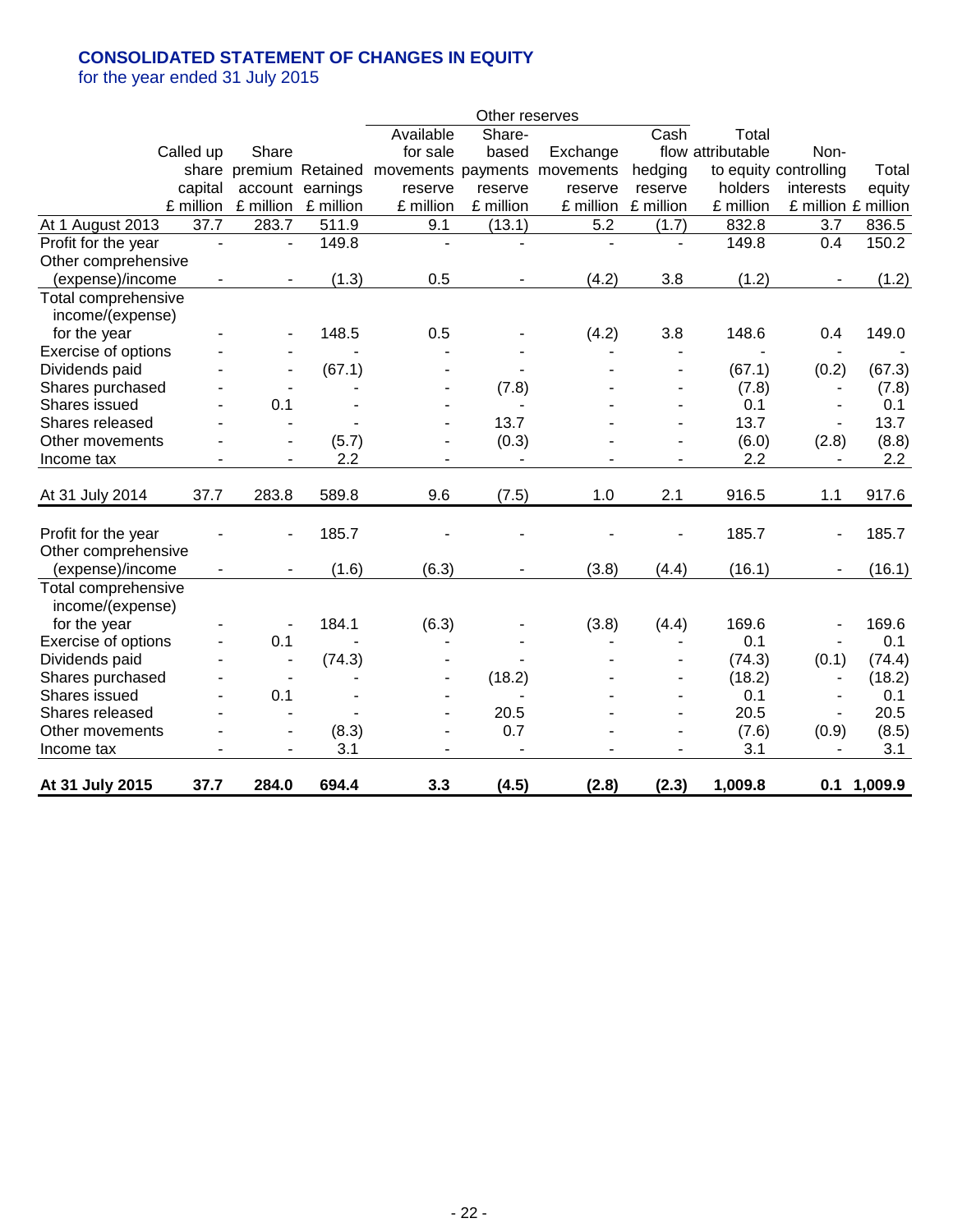## **CONSOLIDATED CASH FLOW STATEMENT**

for the year ended 31 July 2015

|                                                                     |             | 2015      | $2014^1$  |
|---------------------------------------------------------------------|-------------|-----------|-----------|
|                                                                     | <b>Note</b> | £ million | £ million |
| Net cash (outflow)/inflow from operating activities                 | 15(a)       | (18.0)    | 339.6     |
| Net cash (outflow)/inflow from investing activities<br>Purchase of: |             |           |           |
| Property, plant and equipment                                       |             | (14.8)    | (5.9)     |
| Intangible assets - software                                        |             | (19.1)    | (19.9)    |
| Equity shares held for investment                                   |             |           | (0.1)     |
| Non-controlling interests                                           | 15(b)       | (1.0)     | (7.5)     |
| Sale of:                                                            |             |           |           |
| Property, plant and equipment                                       |             | 0.1       |           |
| Equity shares held for investment                                   |             | 5.6       | 8.7       |
| Subsidiary                                                          | 15(c)       | 23.2      |           |
|                                                                     |             |           |           |
|                                                                     |             | (6.0)     | (24.7)    |
| Net cash (outflow)/inflow before financing activities               |             | (24.0)    | 314.9     |
| <b>Financing activities</b>                                         |             |           |           |
| Issue of ordinary share capital, net of transaction costs           | 15(d)       | 0.1       | 0.1       |
| Purchase of own shares for employee share award schemes             |             | (18.2)    | (7.8)     |
| Equity dividends paid                                               |             | (74.2)    | (67.1)    |
| Dividends paid to non-controlling interests                         |             | (0.1)     | (0.2)     |
| Interest paid on subordinated loan capital and debt financing       |             | (18.6)    | (18.6)    |
|                                                                     |             |           |           |
| Net (decrease)/increase in cash                                     |             | (135.0)   | 221.3     |
| Cash and cash equivalents at beginning of year                      |             | 1,238.7   | 1,017.4   |
| Cash and cash equivalents at end of year                            | 15(e)       | 1,103.7   | 1,238.7   |

1 Restated – see note 4.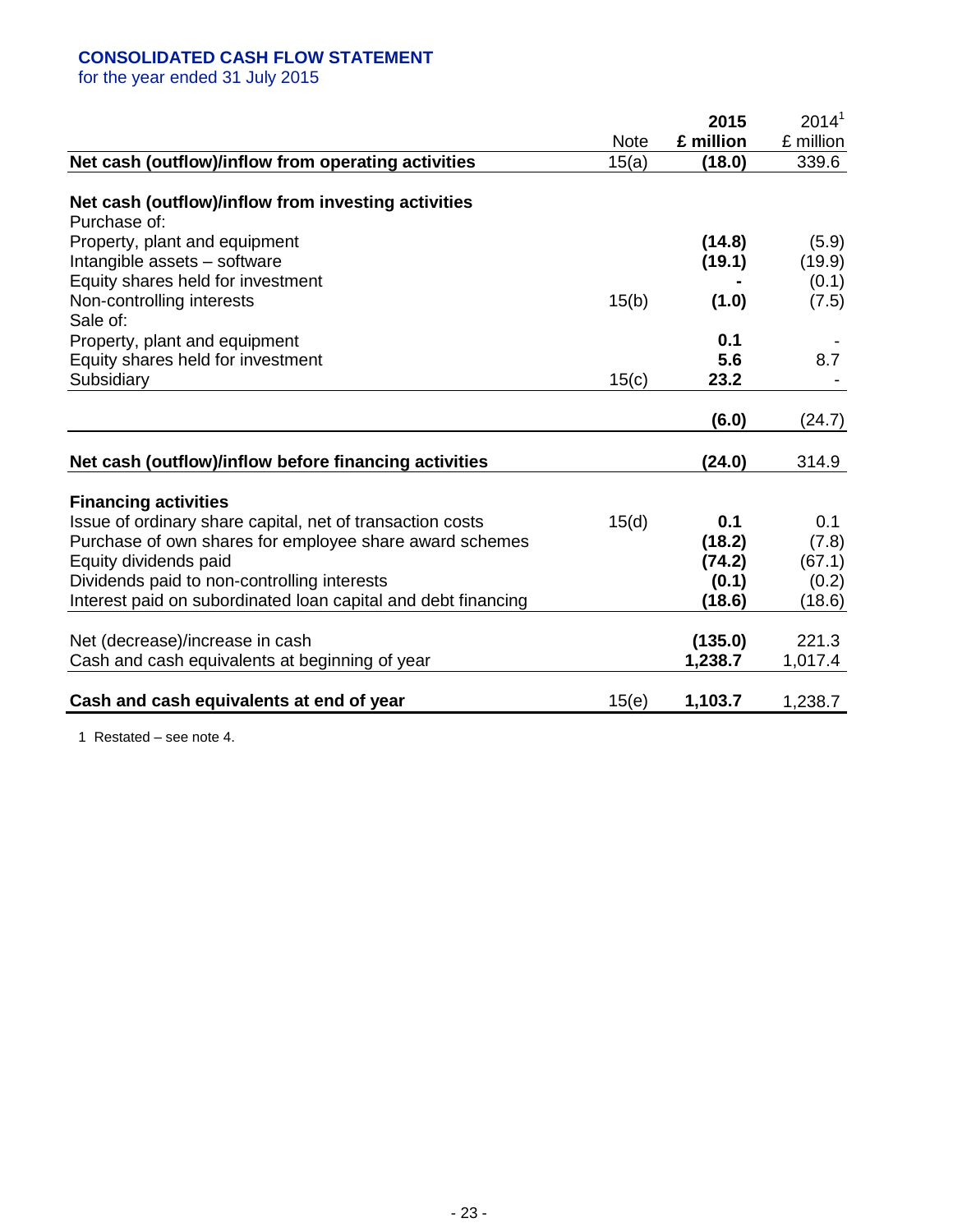### **1. Basis of preparation and accounting policies**

The financial information contained in this announcement does not constitute the statutory accounts for the years ended 31 July 2015 or 31 July 2014 within the meaning of section 435 of the Companies Act 2006, but is derived from those accounts. The accounting policies used are consistent with those set out in the Annual Report 2014 except for the adoption of the following standards, amendments and interpretations with effect from 1 August 2014:

- IFRS 10 "Consolidated financial statements"
- IFRS 11 "Joint arrangements"
- IFRS 12 "Disclosure of interests in other entities"
- IAS 27 "Separate financial statements"
- IAS 28 "Investments in associates"
- IAS 32 "Presentation: Offsetting financial assets and financial liabilities"
- IFRIC 21 "Levies"
- IFRS Annual Improvements 2010 to 2012 and 2011 to 2013.

The adoption of these standards, amendments and interpretations did not have a material impact on the financial statements.

The financial statements are prepared on a going concern basis.

Whilst the financial information has been prepared in accordance with the recognition and measurement criteria of International Financial Reporting Standards ("IFRS"), this announcement does not itself contain sufficient information to comply with IFRS. The company expects to publish full financial statements that comply with IFRS by 16 October 2015.

The financial information for the year ended 31 July 2015 has been derived from the audited financial statements of Close Brothers Group plc for that year. Statutory accounts for 2014 have been delivered to the Registrar of Companies and those for 2015 will be delivered following the company's Annual General Meeting. The auditor, Deloitte LLP, has reported on those accounts: their report was unqualified, did not draw attention to any matters by way of emphasis and did not contain statements under Section 498(2) or (3) of the Companies Act 2006.

#### **2. Segmental analysis**

The Executive Committee, which is considered to be the group's chief operating decision maker, manages the group by class of business as determined by the products and services offered and presents the segmental analysis on that basis. The group's activities are organised in three primary operating divisions: Banking, Securities and Asset Management. The Group segment includes the group's central functions which comprise Group Executive, Finance, Marketing, Communications, Investor Relations, Legal, Human Resources, Audit, Compliance, Corporate Development, Company Secretariat and Risk. Group administrative expenses include staff costs, legal and professional fees and property costs attributable to the central functions which support and assist the development of the divisions. Income within Group is typically immaterial and will include interest on cash balances at Group. In the segmental reporting information which follows, Group consists of the central functions described above as well as various non-trading head office companies and consolidation adjustments, in order that the information presented reconciles to the consolidated income statement and balance sheet.

Divisions charge market prices for services rendered to other parts of the group. Funding charges between Banking businesses are determined by the Banking division's Treasury operation taking into account commercial demands. Funding arrangements between other segments is limited. More than 90% of all the group's activities, revenue and assets are located in the UK.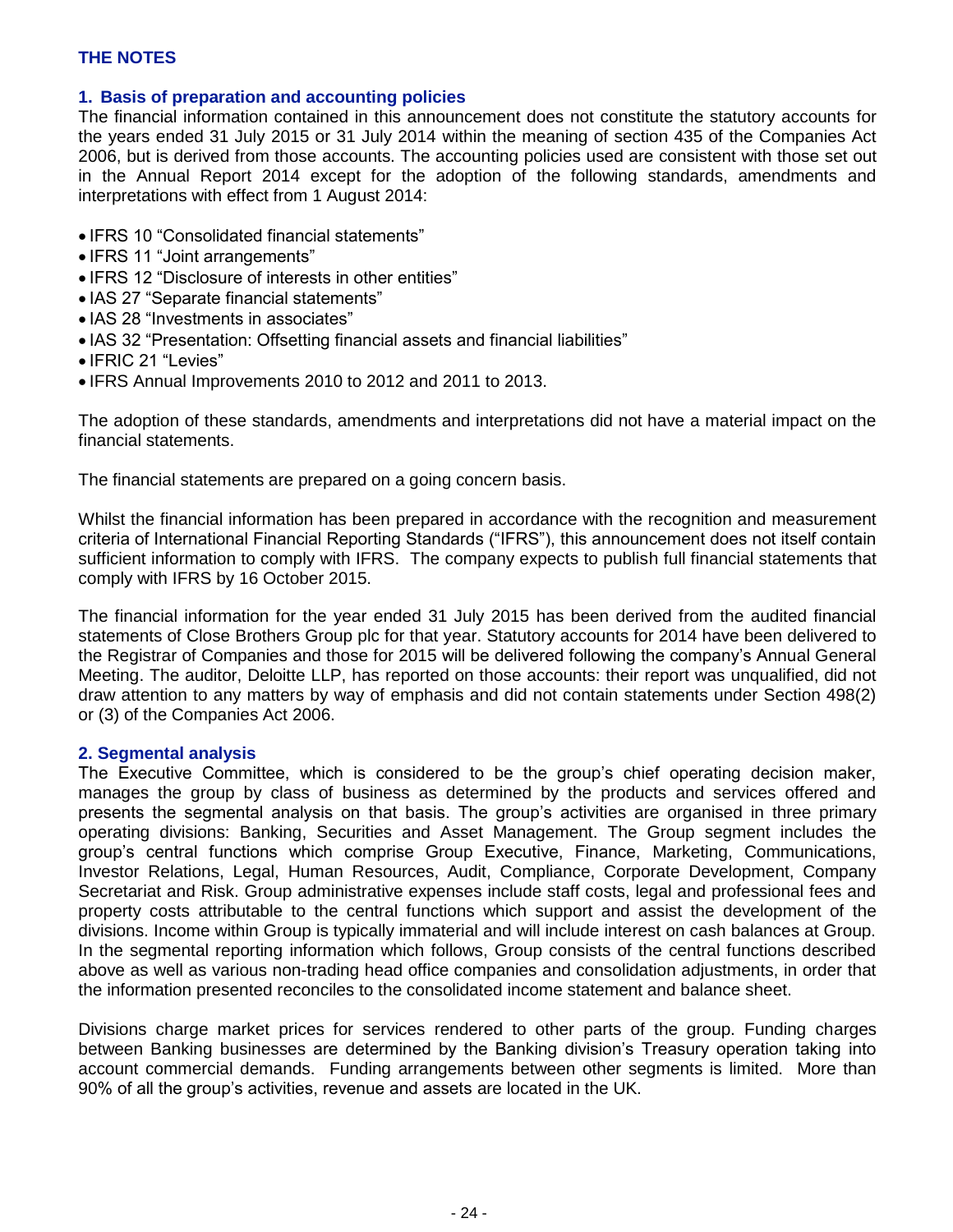## **2. Segmental analysis** continued

|                                                                                          |                 |                        | <b>Asset</b>      |                | Continuing      | <b>Discontinued</b> |                 |
|------------------------------------------------------------------------------------------|-----------------|------------------------|-------------------|----------------|-----------------|---------------------|-----------------|
|                                                                                          | <b>Banking</b>  | <b>Securities</b>      | <b>Management</b> | Group          | operations      | operations          | <b>Total</b>    |
|                                                                                          | £ million       | £ million              | £ million         | £ million      | £ million       | £ million           | £ million       |
| <b>Summary Income</b><br><b>Statement for year</b><br>ended 31 July 2015<br>Net interest |                 |                        |                   |                |                 |                     |                 |
| income/(expense)                                                                         | 396.5           | (0.9)                  | 0.2               | 0.7            | 396.5           |                     | 396.5           |
| Non-interest income                                                                      | 102.1           | 95.5                   | 95.4              |                | 293.0           | 11.7                | 304.7           |
| Operating income                                                                         | 498.6           | 94.6                   | 95.6              | 0.7            | 689.5           | 11.7                | 701.2           |
| Administrative expenses<br>Depreciation and                                              | (214.6)         | (69.0)                 | (76.4)            | (26.3)         | (386.3)         | (10.4)              | (396.7)         |
| amortisation<br>Impairment losses on                                                     | (33.4)          | (1.0)                  | (1.4)             | (0.6)          | (36.4)          |                     | (36.4)          |
| loans and advances                                                                       | (41.9)          |                        |                   |                | (41.9)          |                     | (41.9)          |
| <b>Total operating</b><br>expenses                                                       | (289.9)         | (70.0)                 | (77.8)            | (26.9)         | (464.6)         | (10.4)              | (475.0)         |
| <b>Adjusted operating</b><br>$profit/(loss)^1$<br>Amortisation of intangible             | 208.7           | 24.6                   | 17.8              | (26.2)         | 224.9           | 1.3                 | 226.2           |
| assets on acquisition<br>Profit on disposal of                                           | (0.5)           |                        | (4.5)             |                | (5.0)           |                     | (5.0)           |
| discontinued operations                                                                  |                 | $\blacksquare$         | $\blacksquare$    |                |                 | 10.3                | 10.3            |
| <b>Operating profit/(loss)</b><br>before tax<br>Tax                                      | 208.2<br>(43.3) | 24.6<br>(4.7)          | 13.3<br>(2.6)     | (26.2)<br>5.2  | 219.9<br>(45.4) | 11.6<br>(0.4)       | 231.5<br>(45.8) |
| Non-controlling interests<br>Profit/(loss) after tax and<br>non-controlling interests    | 164.9           | $\blacksquare$<br>19.9 | 10.7              | (21.0)         | 174.5           | 11.2                | 185.7           |
| <b>External operating</b><br>income/expense<br>Inter segment operating                   | 511.8<br>(13.2) | 94.6                   | 96.5              | (13.4)<br>14.1 | 689.5           | 11.7                | 701.2           |
| (expense)/income<br>Segment operating<br>income                                          | 498.6           | 94.6                   | (0.9)<br>95.6     | 0.7            | 689.5           | 11.7                | 701.2           |

1 Adjusted operating profit/(loss) is stated before amortisation of intangible assets on acquisition, profit on disposal of discontinued operations and tax.

The following table provides further detail on operating income:

|                                               | 2015      | 2014      |
|-----------------------------------------------|-----------|-----------|
|                                               | £ million | £ million |
| <b>Banking</b>                                |           |           |
| Retail                                        | 181.1     | 164.6     |
| Commercial                                    | 207.3     | 187.3     |
| Property                                      | 96.8      | 75.4      |
| Treasury income                               | 13.4      | 19.4      |
| <b>Securities</b>                             |           |           |
| Market-making and related activities          | 94.6      | 96.1      |
| <b>Asset Management</b>                       |           |           |
| Advice and other services                     | 36.1      | 36.6      |
| Investment management                         | 54.1      | 47.2      |
| Other income                                  | 5.4       | 0.6       |
| Group                                         | 0.7       | 0.7       |
| Operating income from continuing operations   | 689.5     | 627.9     |
| Operating income from discontinued operations | 11.7      | 31.3      |
| <b>Operating income</b>                       | 701.2     | 659.2     |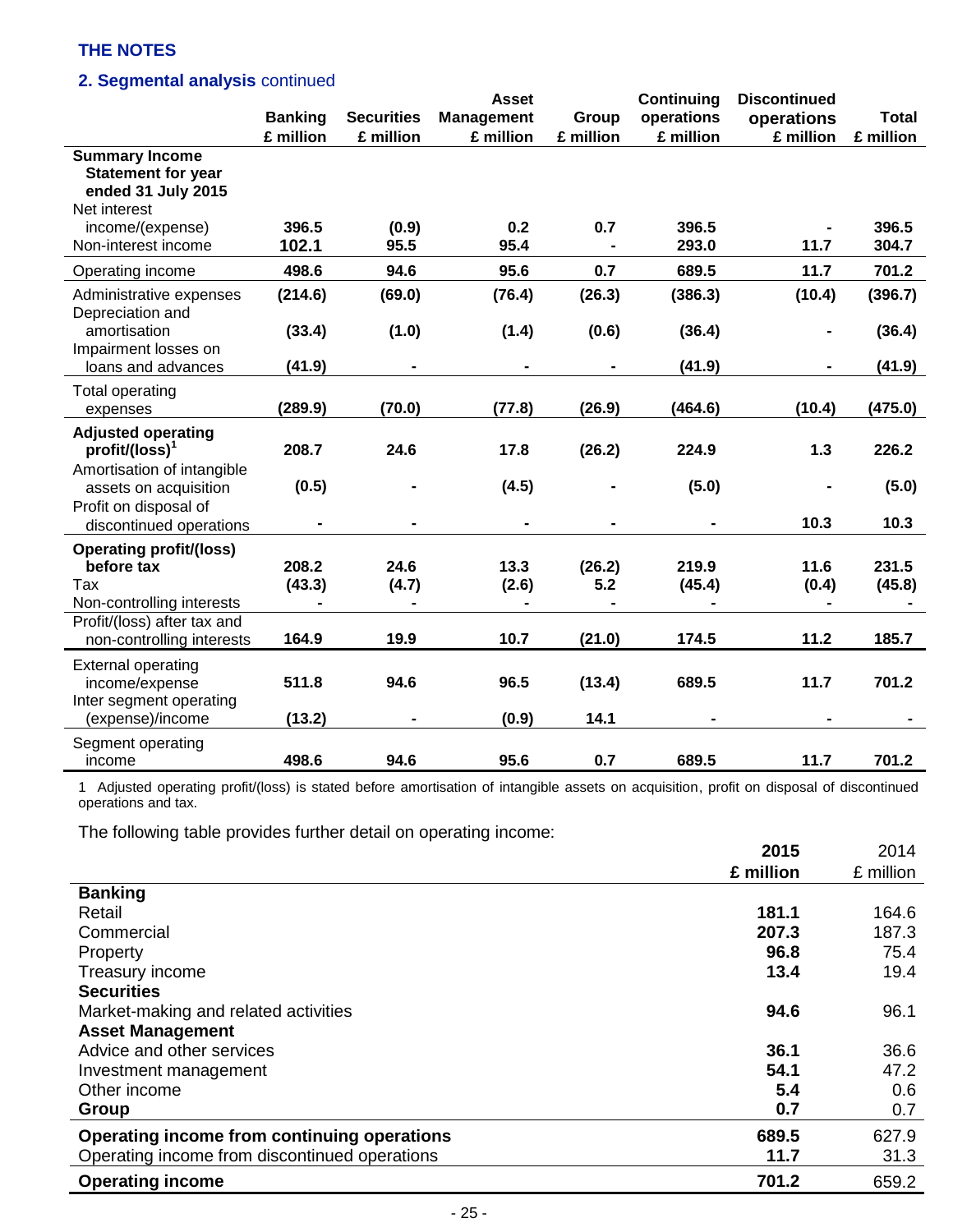# **2. Segmental analysis** continued

|                                                                |                |                   | <b>Asset</b>      |           |              |
|----------------------------------------------------------------|----------------|-------------------|-------------------|-----------|--------------|
|                                                                | <b>Banking</b> | <b>Securities</b> | <b>Management</b> | Group     | <b>Total</b> |
|                                                                | £ million      | £ million         | £ million         | £ million | £ million    |
| <b>Summary Balance Sheet at</b>                                |                |                   |                   |           |              |
| 31 July 2015                                                   |                |                   |                   |           |              |
| <b>Assets</b>                                                  |                |                   |                   |           |              |
| Cash and loans and advances to banks                           | 1,080.8        | 20.6              | 20.9              | 0.3       | 1,122.6      |
| Settlement balances, long trading                              |                |                   |                   |           |              |
| positions and loans to money brokers                           |                | 481.9             |                   |           | 481.9        |
| Loans and advances to customers                                | 5,737.8        |                   |                   |           | 5,737.8      |
| Non-trading debt securities                                    | 135.4          |                   |                   |           | 135.4        |
| Intangible assets                                              | 65.7           | 25.5              | 52.9              | 0.1       | 144.2        |
| Other assets                                                   | 283.4          | 10.7              | 27.3              | 14.0      | 335.4        |
|                                                                |                |                   |                   |           |              |
| <b>Total assets</b>                                            | 7,303.1        | 538.7             | 101.1             | 14.4      | 7,957.3      |
|                                                                |                |                   |                   |           |              |
| <b>Liabilities</b>                                             |                |                   |                   |           |              |
| Settlement balances, short trading                             |                |                   |                   |           |              |
| positions and loans from money brokers                         |                | 404.3             |                   |           | 404.3        |
| Deposits by banks                                              | 35.1           |                   |                   |           | 35.1         |
| Deposits by customers                                          | 4,481.4        |                   |                   |           | 4,481.4      |
| <b>Borrowings</b>                                              | 1,583.7        | 3.3               |                   | 205.6     | 1,792.6      |
| <b>Other liabilities</b>                                       | 140.8          | 35.5              | 41.9              | 15.8      | 234.0        |
| Intercompany balances                                          | 351.0          | 23.7              | 11.6              | (386.3)   |              |
|                                                                |                |                   |                   |           |              |
| <b>Total liabilities</b>                                       | 6,592.0        | 466.8             | 53.5              | (164.9)   | 6,947.4      |
|                                                                |                |                   |                   |           |              |
| <b>Equity</b>                                                  | 711.1          | 71.9              | 47.6              | 179.3     | 1,009.9      |
|                                                                |                |                   |                   |           |              |
| <b>Total liabilities and equity</b>                            | 7,303.1        | 538.7             | 101.1             | 14.4      | 7,957.3      |
|                                                                |                |                   |                   |           |              |
| Other segmental information for the year ended 31 July 2015    |                |                   |                   |           |              |
| Property, plant, equipment and<br>intangible asset expenditure |                |                   |                   |           |              |
|                                                                | 74.7           | 3.5               | 2.6               | 0.1       | 80.9         |
| Employees (average number)                                     | 1,910          | 232               | 562               | 63        | 2,767        |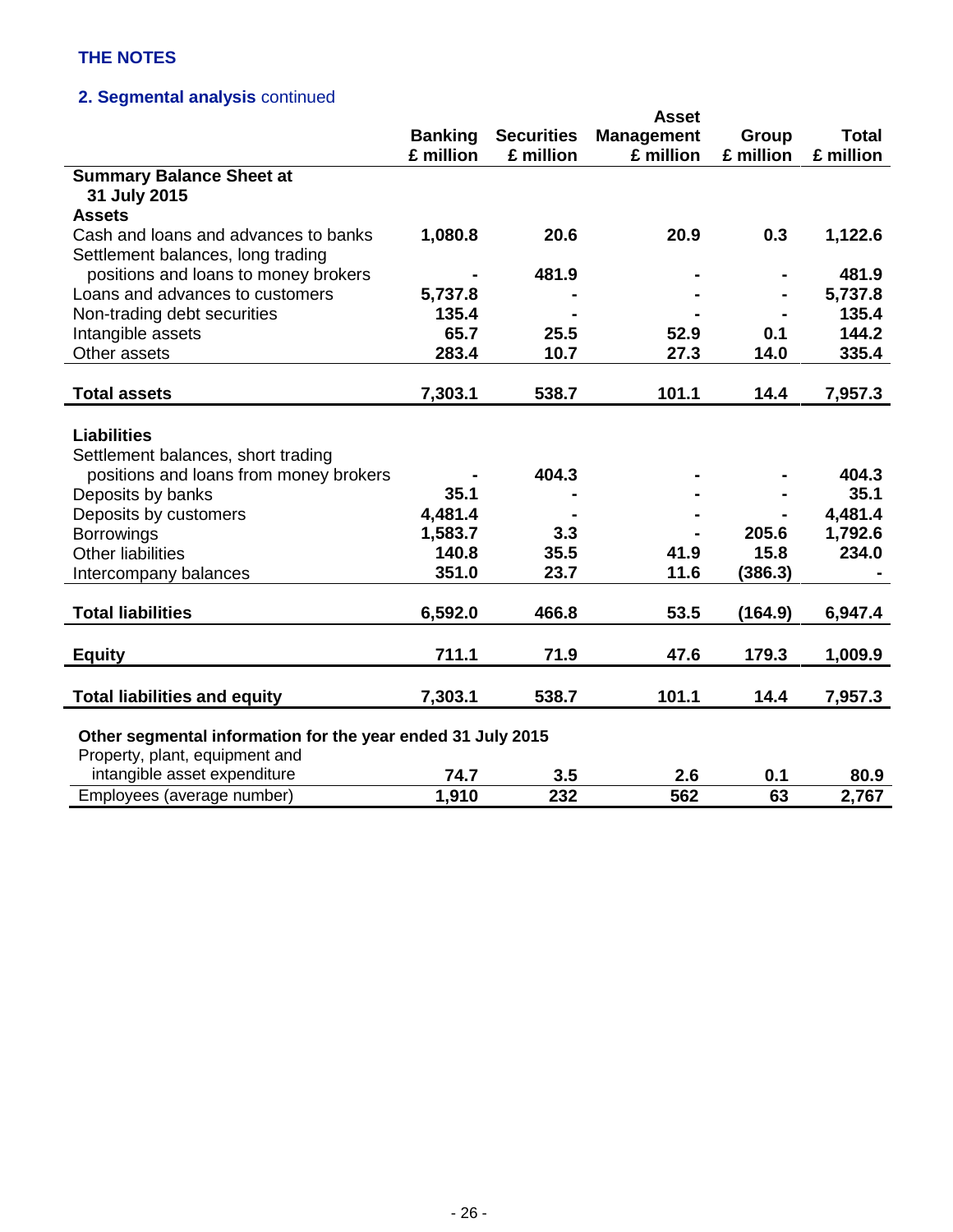# **2. Segmental analysis** continued

|                                |                          |                   | Asset      |           | Continuing | Discontinued |           |
|--------------------------------|--------------------------|-------------------|------------|-----------|------------|--------------|-----------|
|                                | <b>Banking</b>           | <b>Securities</b> | Management | Group     | operations | operations   | Total     |
|                                | £ million                | £ million         | £ million  | £ million | £ million  | £ million    | £ million |
| Summary Income Statement for   |                          |                   |            |           |            |              |           |
| the year ended 31 July 2014    |                          |                   |            |           |            |              |           |
| Net interest                   |                          |                   |            |           |            |              |           |
| income/(expense)               | 352.9                    | (1.2)             | (0.3)      | 0.7       | 352.1      |              | 352.1     |
| Non-interest income            | 93.8                     | 97.3              | 84.7       |           | 275.8      | 31.3         | 307.1     |
|                                |                          |                   |            |           |            |              |           |
| Operating income               | 446.7                    | 96.1              | 84.4       | 0.7       | 627.9      | 31.3         | 659.2     |
|                                |                          |                   |            |           |            |              |           |
| Administrative expenses        | (194.7)                  | (68.6)            | (73.1)     | (24.4)    | (360.8)    | (23.9)       | (384.7)   |
| Depreciation and               |                          |                   |            |           |            |              |           |
| amortisation                   | (26.3)                   | (0.9)             | (1.4)      | (0.7)     | (29.3)     | (0.5)        | (29.8)    |
| Impairment losses on           |                          |                   |            |           |            |              |           |
| loans and advances             | (44.1)                   |                   |            |           | (44.1)     |              | (44.1)    |
|                                |                          |                   |            |           |            |              |           |
| Total operating expenses       | (265.1)                  | (69.5)            | (74.5)     | (25.1)    | (434.2)    | (24.4)       | (458.6)   |
|                                |                          |                   |            |           |            |              |           |
| <b>Adjusted operating</b>      |                          |                   |            |           |            |              |           |
| $profit/(loss)^1$              | 181.6                    | 26.6              | 9.9        | (24.4)    | 193.7      | 6.9          | 200.6     |
| Amortisation of intangible     |                          |                   |            |           |            |              |           |
| assets on acquisition          | (0.5)                    |                   | (4.4)      |           | (4.9)      |              | (4.9)     |
| Profit on disposal of          |                          |                   |            |           |            |              |           |
| discontinued operations        | $\overline{\phantom{a}}$ |                   |            |           |            |              |           |
|                                |                          |                   |            |           |            |              |           |
| <b>Operating profit/(loss)</b> |                          |                   |            |           |            |              |           |
| before tax                     | 181.1                    | 26.6              | 5.5        | (24.4)    | 188.8      | 6.9          | 195.7     |
| Tax                            | (42.0)                   | (5.5)             | (0.9)      | 5.2       | (43.2)     | (2.3)        | (45.5)    |
| Non-controlling interests      | (0.3)                    |                   |            | (0.1)     | (0.4)      |              | (0.4)     |
| Profit/(loss) after tax and    |                          |                   |            |           |            |              |           |
| non-controlling interests      | 138.8                    | 21.1              | 4.6        | (19.3)    | 145.2      | 4.6          | 149.8     |
|                                |                          |                   |            |           |            |              |           |
| <b>External operating</b>      |                          |                   |            |           |            |              |           |
| income/expense                 | 459.5                    | 96.1              | 85.5       | (13.2)    | 627.9      | 31.3         | 659.2     |
| Inter segment operating        |                          |                   |            |           |            |              |           |
| (expense)/income               | (12.8)                   |                   | (1.1)      | 13.9      |            |              |           |
|                                |                          |                   |            |           |            |              |           |
| Segment operating              |                          |                   |            |           |            |              |           |
| income                         | 446.7                    | 96.1              | 84.4       | 0.7       | 627.9      | 31.3         | 659.2     |

1 Adjusted operating profit/(loss) is stated before amortisation of intangible assets on acquisition, profit on disposal of discontinued operations and tax.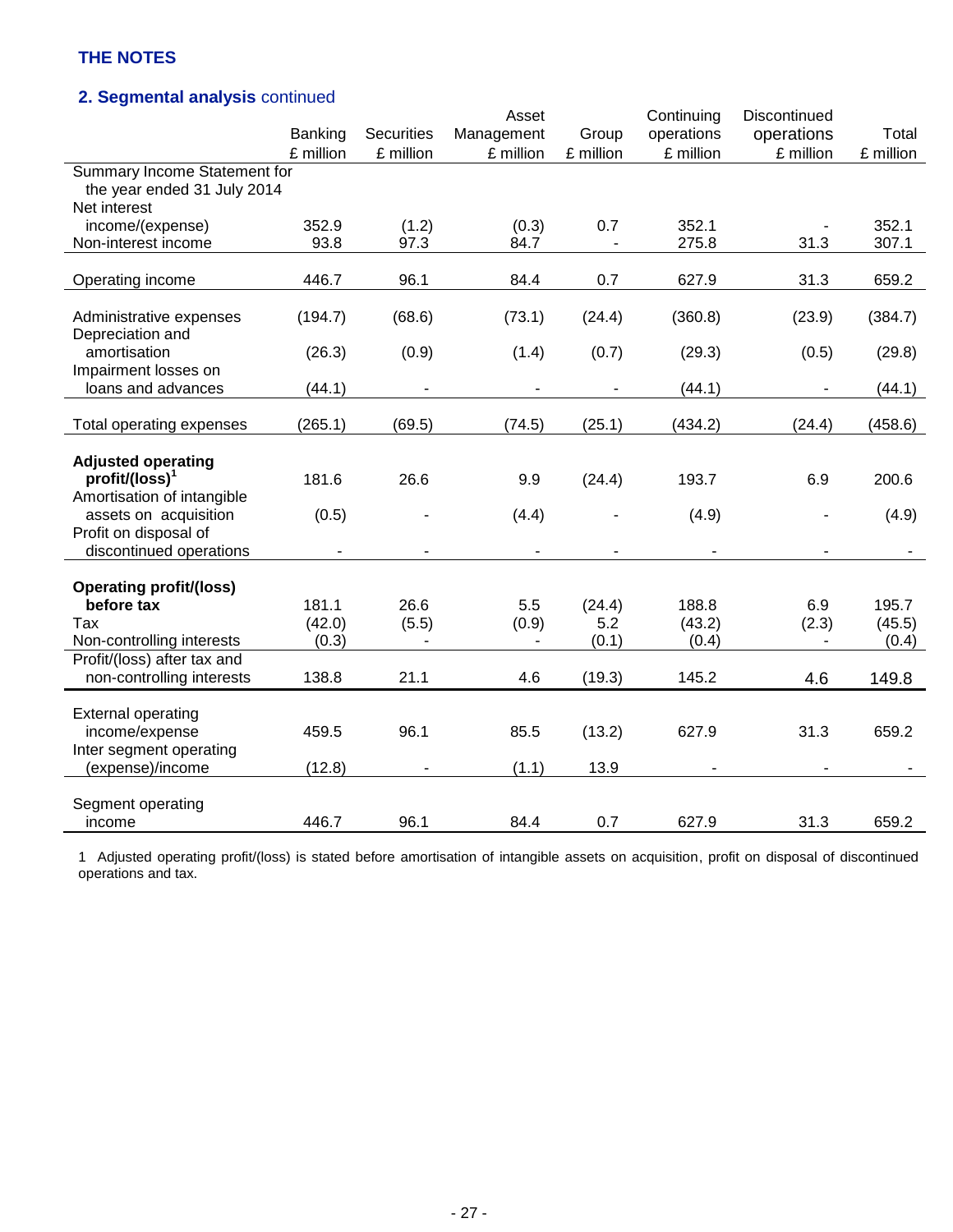# **2. Segmental analysis** continued

|                                                             |                |                   | Asset      |           |           |
|-------------------------------------------------------------|----------------|-------------------|------------|-----------|-----------|
|                                                             | <b>Banking</b> | <b>Securities</b> | Management | Group     | Total     |
|                                                             | £ million      | £ million         | £ million  | £ million | £ million |
| Summary Balance Sheet at 31 July 2014                       |                |                   |            |           |           |
| <b>Assets</b>                                               |                |                   |            |           |           |
| Cash and loans and advances to banks                        | 1,225.1        | 16.2              | 17.5       | 0.4       | 1,259.2   |
| Settlement balances, long trading                           |                |                   |            |           |           |
| positions and loans to money brokers                        |                | 634.8             |            |           | 634.8     |
| Loans and advances to customers                             | 5,289.7        |                   |            |           | 5,289.7   |
| Non-trading debt securities                                 | 45.6           |                   |            |           | 45.6      |
| Intangible assets                                           | 61.7           | 28.1              | 56.4       | 0.1       | 146.3     |
| Other assets                                                | 251.6          | 19.6              | 34.0       | 19.6      | 324.8     |
|                                                             |                |                   |            |           |           |
| <b>Total assets</b>                                         | 6,873.7        | 698.7             | 107.9      | 20.1      | 7,700.4   |
|                                                             |                |                   |            |           |           |
| <b>Liabilities</b>                                          |                |                   |            |           |           |
| Settlement balances, short trading                          |                |                   |            |           |           |
| positions and loans from money brokers                      |                | 522.4             |            |           | 522.4     |
| Deposits by banks                                           | 49.6           |                   |            |           | 49.6      |
| Deposits by customers                                       | 4,510.3        | 3.4               |            |           | 4,513.7   |
| <b>Borrowings</b>                                           | 1,229.7        | 6.0               |            | 205.3     | 1,441.0   |
| <b>Other liabilities</b>                                    | 145.5          | 40.8              | 52.7       | 17.1      | 256.1     |
| Intercompany balances                                       | 330.6          | 27.1              | 18.8       | (376.5)   |           |
|                                                             |                |                   |            |           |           |
| <b>Total liabilities</b>                                    | 6,265.7        | 599.7             | 71.5       | (154.1)   | 6,782.8   |
|                                                             |                |                   |            |           |           |
| <b>Equity</b>                                               | 608.0          | 99.0              | 36.4       | 174.2     | 917.6     |
|                                                             |                |                   |            |           |           |
| <b>Total liabilities and equity</b>                         | 6,873.7        | 698.7             | 107.9      | 20.1      | 7,700.4   |
|                                                             |                |                   |            |           |           |
| Other segmental information for the year ended 31 July 2014 |                |                   |            |           |           |
| Property, plant, equipment and                              |                |                   |            |           |           |
| intangible asset expenditure                                | 70.1           | 0.8               | 0.3        | 0.7       | 71.9      |
| Employees (average number)                                  | 1,776          | 321               | 567        | 67        | 2,731     |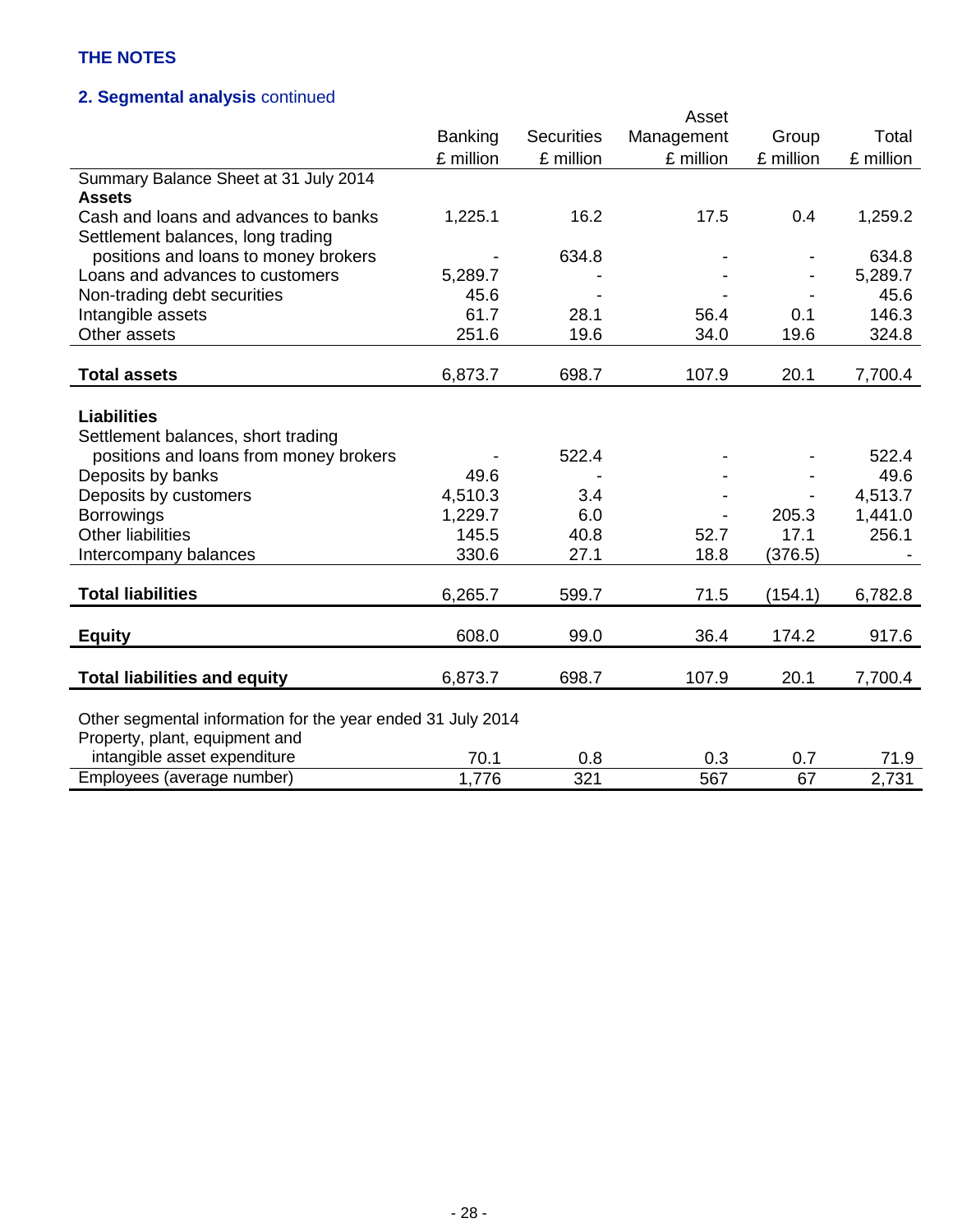## **3. Taxation**

|                                                                                         | 2015      | 2014 <sup>1</sup> |
|-----------------------------------------------------------------------------------------|-----------|-------------------|
|                                                                                         | £ million | £ million         |
| Tax charged/(credited) to the income statement                                          |           |                   |
| Current tax:                                                                            |           |                   |
| UK corporation tax                                                                      | 49.1      | 48.8              |
| Foreign tax                                                                             | 2.6       | 1.2               |
| Adjustments in respect of previous years                                                | (0.2)     | 0.4               |
|                                                                                         | 51.5      | 50.4              |
| Deferred tax:                                                                           |           |                   |
| Deferred tax credit for the current year                                                | (6.5)     | (7.2)             |
| Adjustments in respect of previous years                                                | 0.4       |                   |
|                                                                                         | 45.4      | 43.2              |
|                                                                                         |           |                   |
| Tax on items not (credited)/charged to the income statement<br>Current tax relating to: |           |                   |
| Share-based transactions tax allowance in excess of expense recognised                  | (4.1)     | (3.0)             |
| Deferred tax relating to:                                                               |           |                   |
| Cash flow hedging                                                                       | (1.1)     | 0.9               |
| Defined benefit pension scheme                                                          | (0.4)     | (0.3)             |
| Financial instruments classified as available for sale                                  | (1.0)     | (0.1)             |
| Share-based transactions tax allowance in excess of expense recognised                  | 1.0       | 0.8               |
| <b>Currency translation losses</b>                                                      | (0.4)     |                   |
|                                                                                         | (6.0)     | (1.7)             |
|                                                                                         |           |                   |
| <b>Reconciliation to tax expense</b>                                                    |           |                   |
| UK corporation tax for the year at 20.7% (2014: 22.3%) on operating profit              | 45.5      | 42.2              |
| Effect of different tax rates in other jurisdictions                                    | (0.8)     | (0.6)             |
| Disallowable items and other permanent differences                                      | 0.3       | 0.6               |
| Deferred tax impact of reduced UK corporation tax rate                                  | 0.2       | 0.6               |
| Prior year tax provision                                                                | 0.2       | 0.4               |
|                                                                                         | 45.4      | 43.2              |

1 Restated – see note 4.

The effective tax rate for the year is 20.6% (2014: 22.9%) which is in line with the UK corporation tax rate of 20.7% (2014: 22.3%). On 8 July 2015, the Government proposed reductions in the UK corporation tax rate to 19% from April 2017 and 18% from April 2020, and an additional 8% tax surcharge on profits of banking companies from January 2016. These proposals are expected to be enacted later in 2015.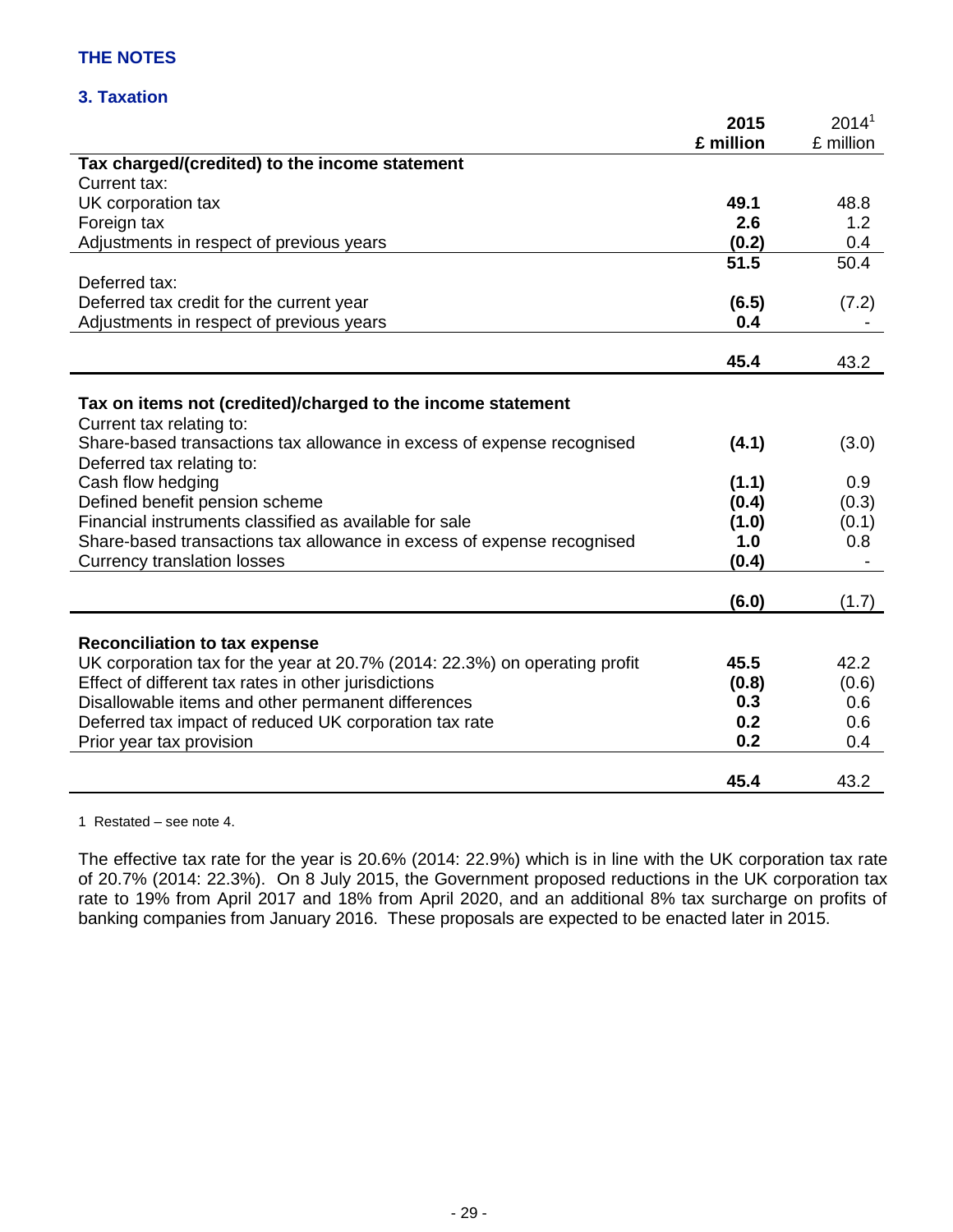## **3. Taxation** continued

Movements in deferred tax assets and liabilities were as follows:

|                          |            |           | Share-based  |           |                |            |                          |           |
|--------------------------|------------|-----------|--------------|-----------|----------------|------------|--------------------------|-----------|
|                          |            |           | payments     | Available | Cash           |            |                          |           |
|                          | Capital    | Pension   | and deferred | for sale  | flow           | Intangible |                          |           |
|                          | allowances | scheme    | compensation | assets    | hedging        | assets     | Other                    | Total     |
|                          | £ million  | £ million | £ million    | £ million | £ million      | £ million  | £ million                | £ million |
| At 1 August 2013         | 21.2       | (1.2)     | 11.9         | (1.8)     | 0.4            | (5.2)      | 0.5                      | 25.8      |
| Credit/(charge) to the   |            |           |              |           |                |            |                          |           |
| income statement         | 6.6        | (0.1)     | (0.2)        |           |                | 1.0        | (0.1)                    | 7.2       |
| Credit/(charge) to other |            |           |              |           |                |            |                          |           |
| comprehensive income     |            | 0.3       |              | 0.1       | (0.9)          |            |                          | (0.5)     |
| Charge to equity         |            |           | (0.8)        |           |                |            | $\blacksquare$           | (0.8)     |
| Acquisition              |            | ۰.        |              |           | ۰              |            | $\blacksquare$           |           |
|                          |            |           |              |           |                |            |                          |           |
| At 31 July 2014          | 27.8       | (1.0)     | 10.9         | (1.7)     | (0.5)          | (4.2)      | 0.4                      | 31.7      |
| Credit/(charge) to the   |            |           |              |           |                |            |                          |           |
| income statement         | 4.9        |           | 0.3          |           |                | 0.9        |                          | 6.1       |
| Credit/(charge) to other |            |           |              |           |                |            |                          |           |
| comprehensive income     | 0.4        | 0.4       |              | 1.0       | 1.1            |            | $\overline{\phantom{a}}$ | 2.9       |
| Charge to equity         |            |           | (1.0)        |           |                |            | $\blacksquare$           | (1.0)     |
| Acquisition              |            |           |              |           | $\blacksquare$ | (0.3)      | $\blacksquare$           | (0.3)     |
|                          |            |           |              |           |                |            |                          |           |
| At 31 July 2015          | 33.1       | (0.6)     | 10.2         | (0.7)     | 0.6            | (3.6)      | 0.4                      | 39.4      |

As the group has been and is expected to continue to be consistently profitable, it is appropriate to recognise the

full deferred tax assets.

#### **4. Discontinued operations**

On 5 January 2015, the group completed the sale of Close Brothers Seydler ("Seydler") to Oddo & Cie for a gross cash consideration of €46.5 million (£36.4 million), which includes a post year end adjustment of £0.5 million following finalisation of completion accounts. The profit on disposal was £10.3 million.

Based in Frankfurt, Seydler provided equity and debt capital markets services, securities trading and research primarily in German small and mid-sized companies and was part of the Securities division.

The transaction fulfilled the requirements of IFRS 5 to be classified as "Discontinued operations" in the consolidated income statement, the results of which are set out below:

#### **Results of discontinued operations**

|                                                           | 2015 <sup>1</sup> | 2014      |
|-----------------------------------------------------------|-------------------|-----------|
|                                                           | £ million         | £ million |
| Operating income                                          | 11.7              | 31.3      |
| Operating expenses                                        | (10.4)            | (24.4)    |
| Operating profit before tax                               | 1.3               | 6.9       |
| Tax                                                       | (0.4)             | (2.3)     |
| Profit after tax                                          | 0.9               | 4.6       |
| Profit on disposal of discontinued operations, net of tax | 10.3              |           |
| Profit from discontinued operations                       | 11.2              | 4.6       |

1 Profit after tax is up until the point of disposal.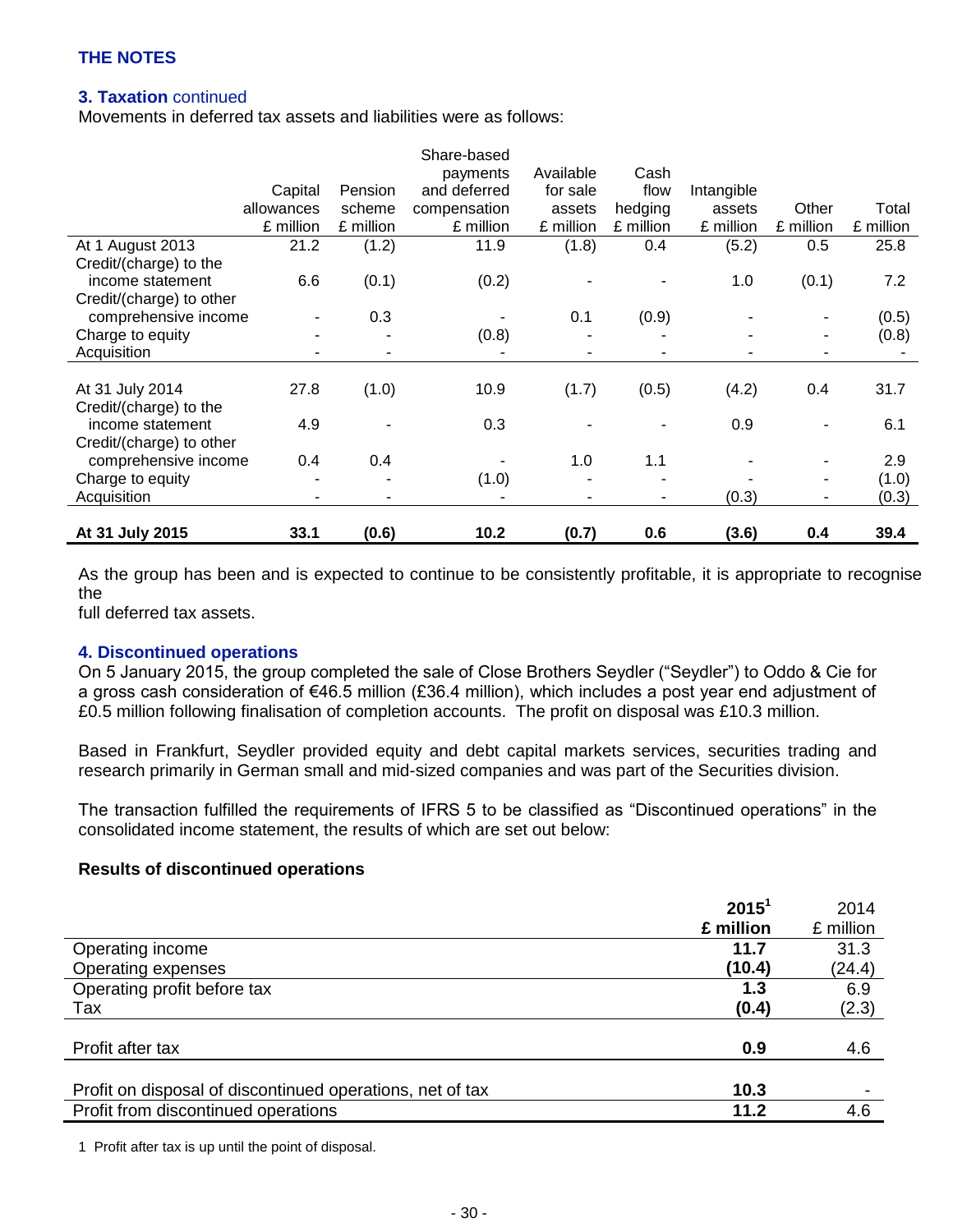### **4. Discontinued operations** continued

## **Cash flow from discontinued operations**

|                                         | $2015^1$  | 2014      |
|-----------------------------------------|-----------|-----------|
|                                         | £ million | £ million |
| Net cash flow from operating activities | 6.6       | (9.5)     |
| Net cash flow from investing activities | (0.1)     | (0.2)     |
| Net cash flow from financing activities |           |           |

1 Up until the point of disposal.

#### **5. Earnings per share**

The calculation of basic earnings per share is based on the profit attributable to shareholders and the number of basic weighted average shares. When calculating the diluted earnings per share, the weighted average number of shares in issue is adjusted for the effects of all dilutive share options and awards.

|                                                               | 2015   | $2014^1$         |
|---------------------------------------------------------------|--------|------------------|
| <b>Continuing operations</b>                                  |        |                  |
| <b>Basic</b>                                                  | 117.8p | 98.4p            |
| <b>Diluted</b>                                                | 116.5p | 96.9p            |
| Adjusted basic <sup>2</sup>                                   | 120.5p | 101.0p           |
| Adjusted diluted <sup>2</sup>                                 | 119.2p | 99.5p            |
| <b>Continuing and discontinued operations</b><br><b>Basic</b> | 125.4p | 101.5p           |
| <b>Diluted</b>                                                | 124.0p | 100.0p           |
| <b>Discontinued operations</b><br><b>Basic</b>                | 7.6p   | 3.1 <sub>p</sub> |
| <b>Diluted</b>                                                | 7.5p   | 3.1 <sub>p</sub> |

1 Restated – see note 4.

2 Excludes amortisation of intangible assets on acquisition, discontinued operations and their tax effects.

|                                                                       | 2015      | 2014 <sup>1</sup> |
|-----------------------------------------------------------------------|-----------|-------------------|
|                                                                       | £ million | £ million         |
| <b>Profit attributable to shareholders</b>                            | 185.7     | 149.8             |
| Less profit from discontinued operations, net of tax                  | 11.2      | 4.6               |
| Profit attributable to shareholders on continuing operations          | 174.5     | 145.2             |
| Adjustments:                                                          |           |                   |
| Amortisation of intangible assets on acquisition                      | 5.0       | 4.9               |
| Tax effect of adjustments                                             | (1.0)     | (1.0)             |
| Adjusted profit attributable to shareholders on continuing operations | 178.5     | 149.1             |

1 Restated – see note 4.

|                                             | 2015<br>million | 2014<br>million |
|---------------------------------------------|-----------------|-----------------|
| Average number of shares                    |                 |                 |
| <b>Basic weighted</b>                       | 148.1           | 147.6           |
| Effect of dilutive share options and awards | 1.7             | $2.2^{\circ}$   |
| <b>Diluted weighted</b>                     | 149.8           | 149.8           |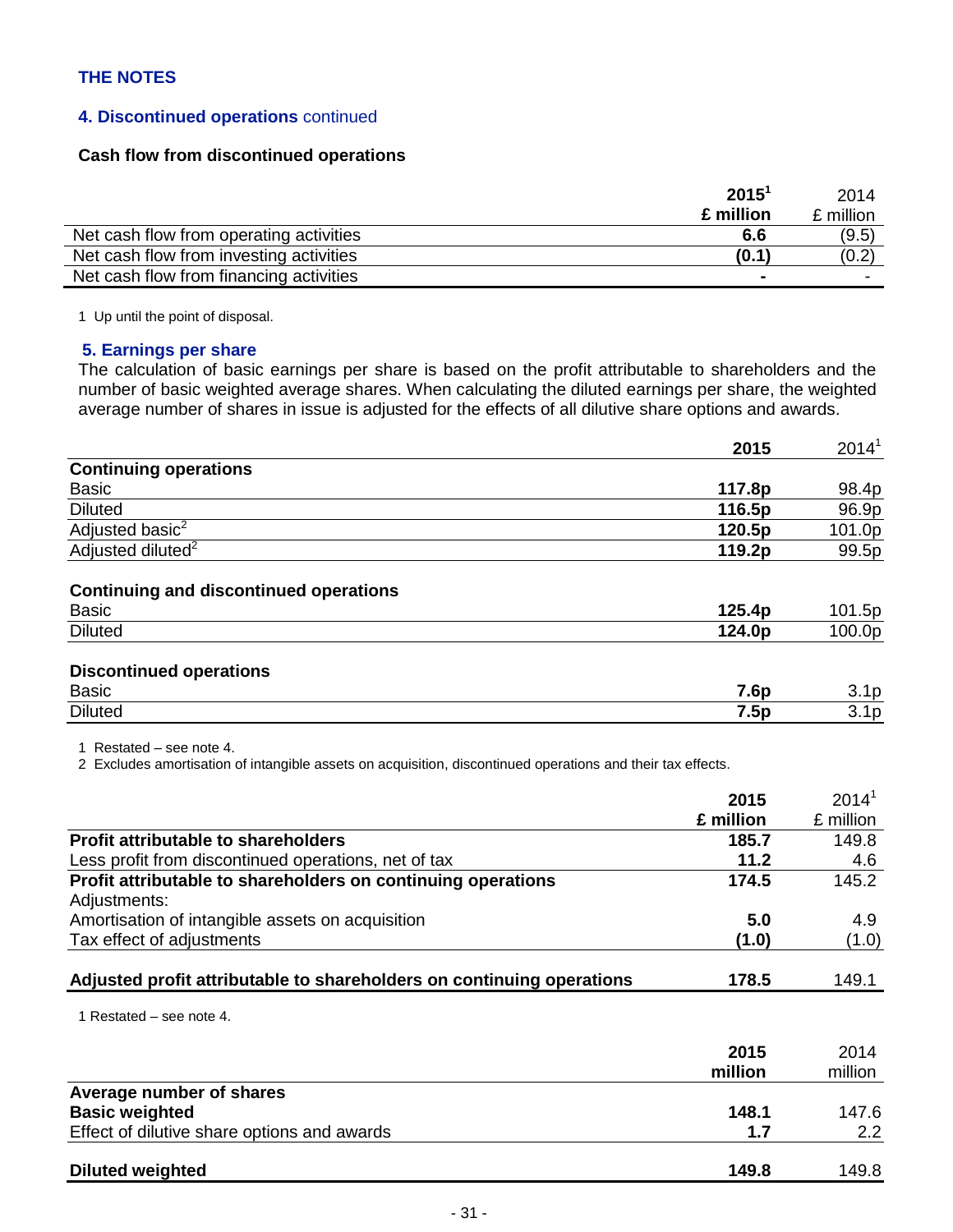## **6. Dividends**

| 2015      | 2014      |
|-----------|-----------|
| £ million | £ million |
|           |           |
|           |           |
|           | 42.9      |
|           |           |
| 26.7      | 24.2      |
| 74.3      | 67.1      |
|           | 47.6      |

A final dividend relating to the year ended 31 July 2015 of 35.5p, amounting to an estimated £52.4 million, is proposed. This final dividend, which is due to be paid on 24 November 2015 to shareholders on the register at 16 October 2015, is not reflected in these financial statements.

#### **7. Loans and advances to customers**

|                 |           |           | Between<br>three |                |                |            |            |           |
|-----------------|-----------|-----------|------------------|----------------|----------------|------------|------------|-----------|
|                 |           | Within    | months           | <b>Between</b> | <b>Between</b> | After more |            |           |
|                 | On        | three     | and              | one and        | two and        | than five  | Impairment |           |
|                 | demand    | months    | one year         | two years      | five years     | vears      | provisions | Total     |
|                 | £ million | £ million | £ million        | £ million      | £ million      | £ million  | £ million  | £ million |
| At 31 July 2015 | 45.4      | 1,543.5   | 1.797.8          | 1,108.2        | 1,254.1        | 44.9       | (56.1)     | 5,737.8   |
| At 31 July 2014 | 60.9      | 1,463.3   | 1,660.8          | 1,038.3        | 1,093.3        | 21.4       | (48.3)     | 5,289.7   |

|                                                          | 2015<br>£ million | 2014<br>£ million |
|----------------------------------------------------------|-------------------|-------------------|
| Impairment provisions on loans and advances to customers |                   |                   |
| At 1 August                                              | 48.3              | 61.9              |
| Charge for the year                                      | 41.9              | 44.1              |
| Amounts written off net of recoveries                    | (34.1)            | (57.7)            |
| At 31 July                                               | 56.1              | 48.3              |
| Loans and advances to customers comprise                 |                   |                   |
| Hire purchase agreement receivables                      | 2,552.9           | 2,341.4           |
| Finance lease receivables                                | 473.0             | 466.5             |
| Other loans and advances                                 | 2,711.9           | 2,481.8           |
| At 31 July                                               | 5,737.8           | 5,289.7           |

At 31 July 2015, gross impaired loans were £162.3 million (31 July 2014: £159.9 million) and equate to 3% (31 July 2014: 3%) of the gross loan book before impairment provisions. The majority of the group's lending is secured and therefore the gross impaired loans quoted do not reflect the expected loss.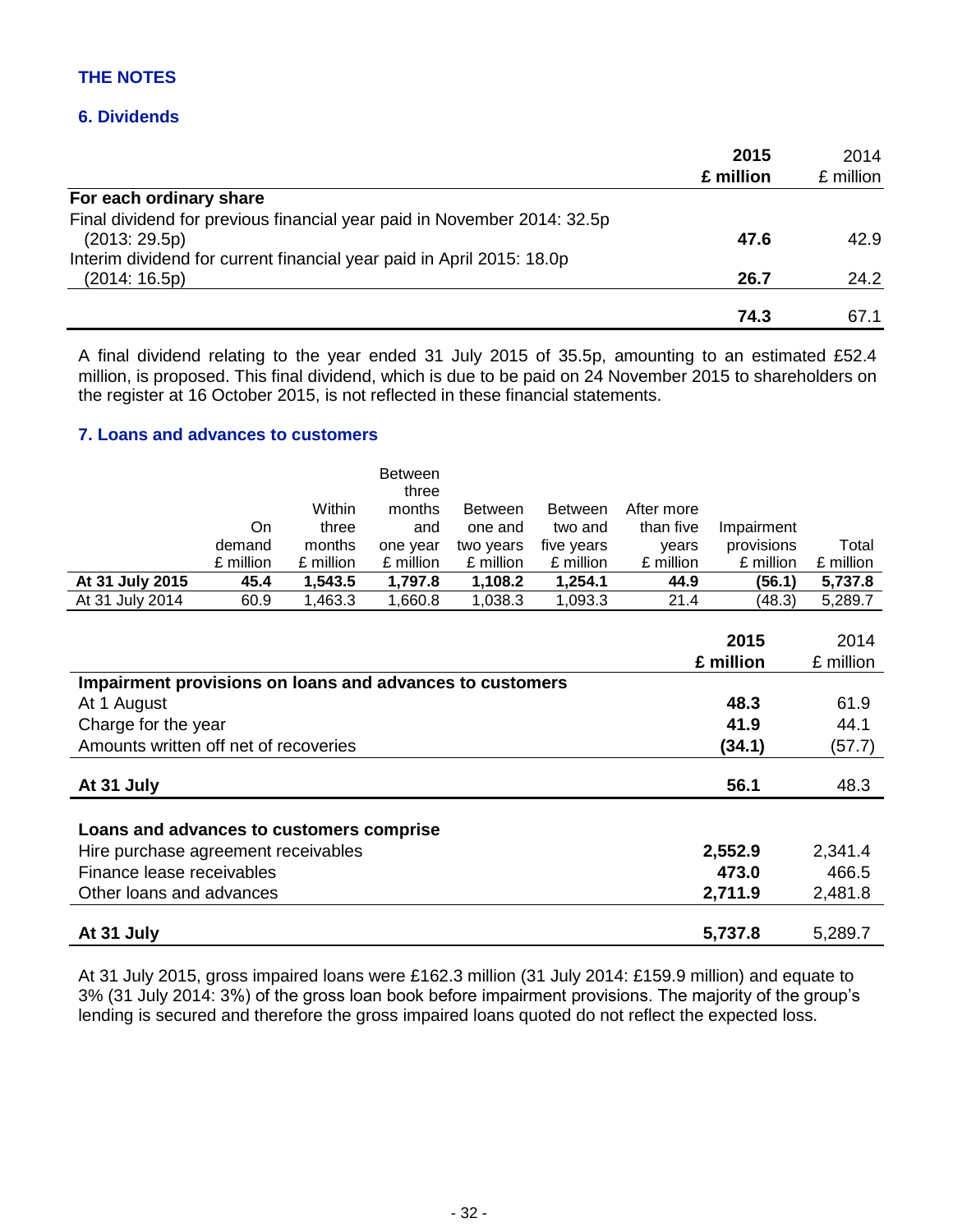# **8. Debt securities**

|                         | <b>Held for</b><br>trading<br>£ million | <b>Available</b><br>for sale<br>£ million | <b>Loans and</b><br>receivables<br>£ million | Total<br>£ million |
|-------------------------|-----------------------------------------|-------------------------------------------|----------------------------------------------|--------------------|
| Long trading positions  | 14.1                                    |                                           |                                              | 14.1               |
| Certificates of deposit |                                         |                                           | 115.3                                        | 115.3              |
| Gilts                   |                                         | 20.1                                      |                                              | 20.1               |
| At 31 July 2015         | 14.1                                    | 20.1                                      | 115.3                                        | 149.5              |
|                         |                                         |                                           |                                              |                    |
|                         | Held for                                | Available for                             | Loans and                                    |                    |
|                         | trading                                 | sale                                      | receivables                                  | Total              |
|                         | £ million                               | £ million                                 | £ million                                    | £ million          |
| Long trading positions  | 48.6                                    |                                           |                                              | 48.6               |
| Certificates of deposit |                                         |                                           |                                              |                    |
| Gilts                   |                                         | 45.6                                      |                                              | 45.6               |
|                         |                                         |                                           |                                              |                    |
| At 31 July 2014         | 48.6                                    | 45.6                                      |                                              | 94.2               |

Movements on the book value of gilts and floating rate notes ("FRNs") comprise:

|                                         | Available for sale |            |           |
|-----------------------------------------|--------------------|------------|-----------|
|                                         |                    | Floating   |           |
|                                         | Gilts              | rate notes | Total     |
|                                         | £ million          | £ million  | £ million |
| At 1 August 2013                        | 46.7               | 39.4       | 86.1      |
| <b>Disposals</b>                        |                    | (37.8)     | (37.8)    |
| Redemptions at maturity                 |                    |            |           |
| <b>Currency translation differences</b> |                    | (1.6)      | (1.6)     |
| Movement in value                       | (1.1)              |            | (1.1)     |
|                                         |                    |            |           |
| At 31 July 2014                         | 45.6               |            | 45.6      |
|                                         |                    |            |           |
| <b>Disposals</b>                        |                    |            |           |
| Redemptions at maturity                 | (25.0)             |            | (25.0)    |
| <b>Currency translation differences</b> |                    |            |           |
| Movement in value                       | (0.5)              |            | (0.5)     |
| At 31 July 2015                         | 20.1               |            | 20.1      |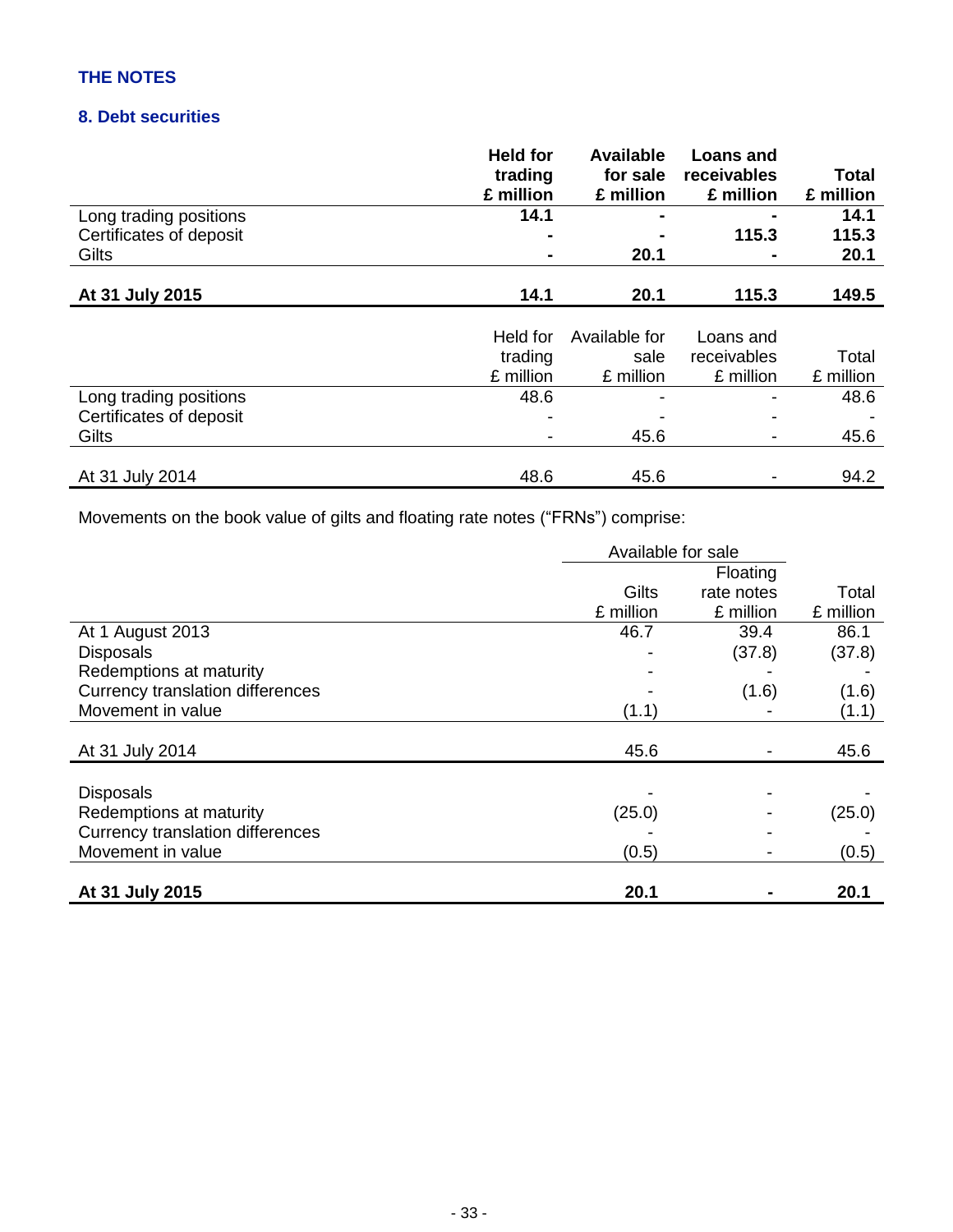# **9. Equity shares**

|                        | 31 July   | 31 July   |
|------------------------|-----------|-----------|
|                        | 2015      | 2014      |
|                        | £ million | £ million |
| Long trading positions | 31.1      | 56.5      |
| Other equity shares    | 10.1      | 19.6      |
|                        |           |           |
|                        | 41.2      | 76.1      |

Movements on the book value of other equity shares held during the year comprise:

|                                                |           | Fair value     |           |
|------------------------------------------------|-----------|----------------|-----------|
|                                                | Available | through profit |           |
|                                                | for sale  | or loss        | Total     |
|                                                | £ million | £ million      | £ million |
| At 1 August 2013                               | 27.1      | 0.6            | 27.7      |
| <b>Additions</b>                               | 0.1       |                | 0.1       |
| <b>Disposals</b>                               | (8.2)     | (0.5)          | (8.7)     |
| <b>Currency translation differences</b>        | (1.8)     |                | (1.8)     |
| Movement in value of:                          |           |                |           |
| Equity shares classified as available for sale | 2.3       |                | 2.3       |
|                                                |           |                |           |
| At 31 July 2014                                | 19.5      | 0.1            | 19.6      |
|                                                |           |                |           |
| Additions                                      |           |                |           |
| <b>Disposals</b>                               | (8.1)     |                | (8.1)     |
| Currency translation differences               | (0.4)     |                | (0.4)     |
| Movement in value of:                          |           |                |           |
| Equity shares classified as available for sale | (1.0)     |                | (1.0)     |
|                                                |           |                |           |
| At 31 July 2015                                | 10.0      | 0.1            | 10.1      |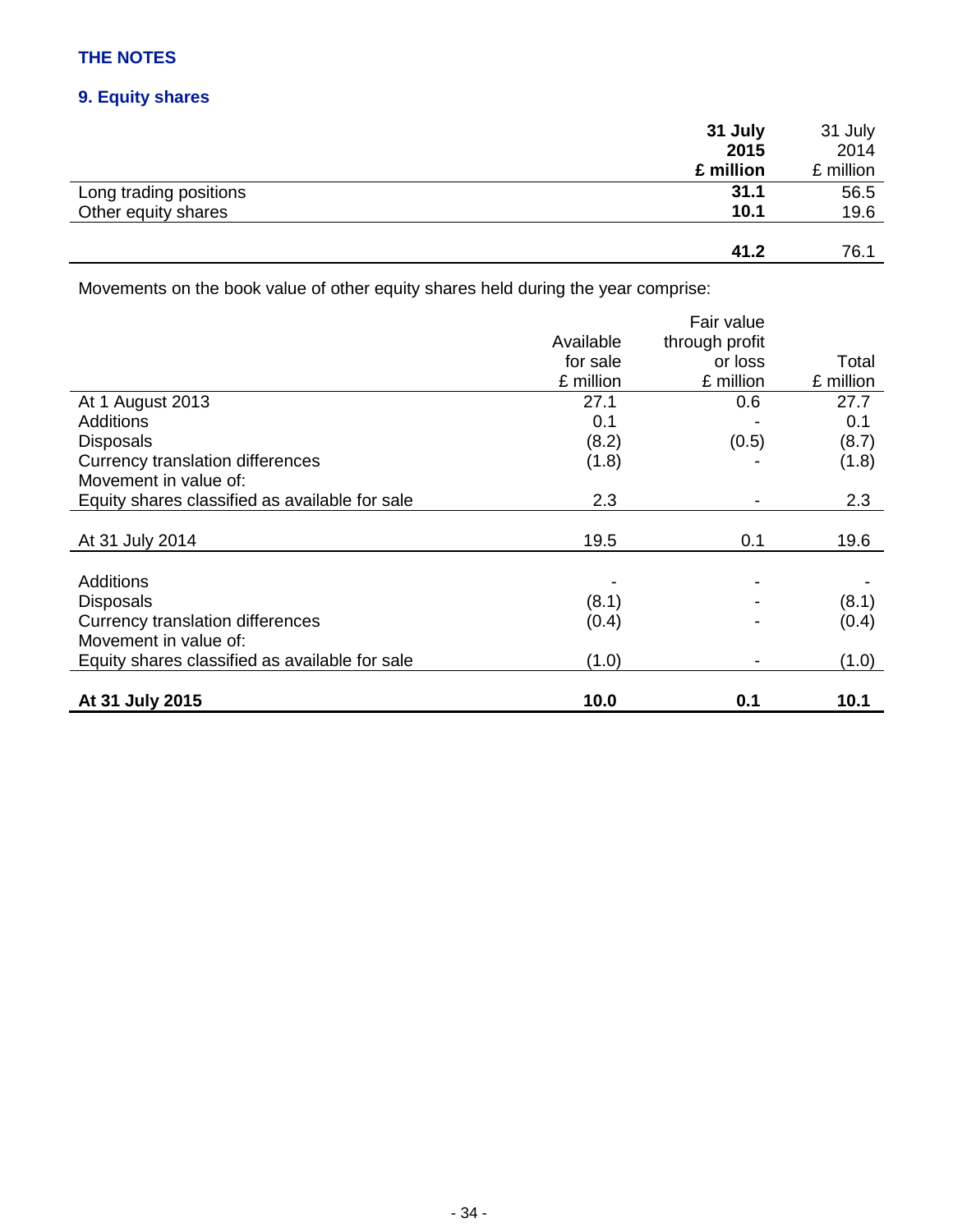## **10. Intangible assets**

|                                    |           |           | Intangible<br>assets on |           |
|------------------------------------|-----------|-----------|-------------------------|-----------|
|                                    | Goodwill  | Software  | acquisition             | Total     |
|                                    | £ million | £ million | £ million               | £ million |
| <b>Cost</b>                        |           |           |                         |           |
| At 1 August 2013                   | 156.5     | 51.6      | 42.4                    | 250.5     |
| Additions                          |           | 19.9      |                         | 19.9      |
| <b>Disposals</b>                   |           | (2.7)     |                         | (2.7)     |
| Foreign exchange                   | (0.4)     |           |                         | (0.4)     |
|                                    |           |           |                         |           |
| At 31 July 2014                    | 156.1     | 68.8      | 42.4                    | 267.3     |
| <b>Additions</b>                   | 0.3       | 20.3      | 1.5                     | 22.1      |
| <b>Disposals</b>                   | (10.4)    | (8.1)     |                         | (18.5)    |
| Foreign exchange                   |           |           |                         |           |
| At 31 July 2015                    | 146.0     | 81.0      | 43.9                    | 270.9     |
|                                    |           |           |                         |           |
| <b>Amortisation and impairment</b> |           |           |                         |           |
| At 1 August 2013                   | 68.0      | 28.0      | 12.9                    | 108.9     |
| Amortisation charge for the year   |           | 9.8       | 4.9                     | 14.7      |
| <b>Disposals</b>                   |           | (2.6)     |                         | (2.6)     |
|                                    |           |           |                         |           |
| At 31 July 2014                    | 68.0      | 35.2      | 17.8                    | 121.0     |
| Amortisation charge for the year   |           | 13.5      | 5.0                     | 18.5      |
| <b>Disposals</b>                   | (6.2)     | (6.5)     | (0.1)                   | (12.8)    |
| At 31 July 2015                    | 61.8      | 42.2      | 22.7                    | 126.7     |
| Net book value at 31 July 2015     | 84.2      | 38.8      | 21.2                    | 144.2     |
| Net book value at 31 July 2014     | 88.1      | 33.6      | 24.6                    | 146.3     |
| Net book value at 1 August 2013    | 88.5      | 23.6      | 29.5                    | 141.6     |

Additions in goodwill of £0.3 million relate to the 100% acquisition of Mackay Stewart and Brown Limited, a Scottish Independent Financial Adviser with £72.0 million of client assets, for cash consideration of £1.1 million for the equity of the business. This acquisition is not regarded as material in the context of the group's financial statements and therefore information required for material acquisitions by IFRS 3 has not been disclosed.

The goodwill disposals of £10.4 million relate to the Seydler disposal of £4.2 million, and the write off of fully impaired goodwill of £6.2 million relating to the wind up of Fortune Asset Management Limited.

Intangible assets on acquisition relates to broker and customer relationships and are amortised over a period of eight to 20 years.

In the 2015 financial year, £5.0 million (2014: £4.9 million) of the amortisation charge is included in amortisation of intangible assets on acquisition and £13.5 million (2014: £9.8 million) of the amortisation charge is included in administrative expenses shown in the consolidated income statement.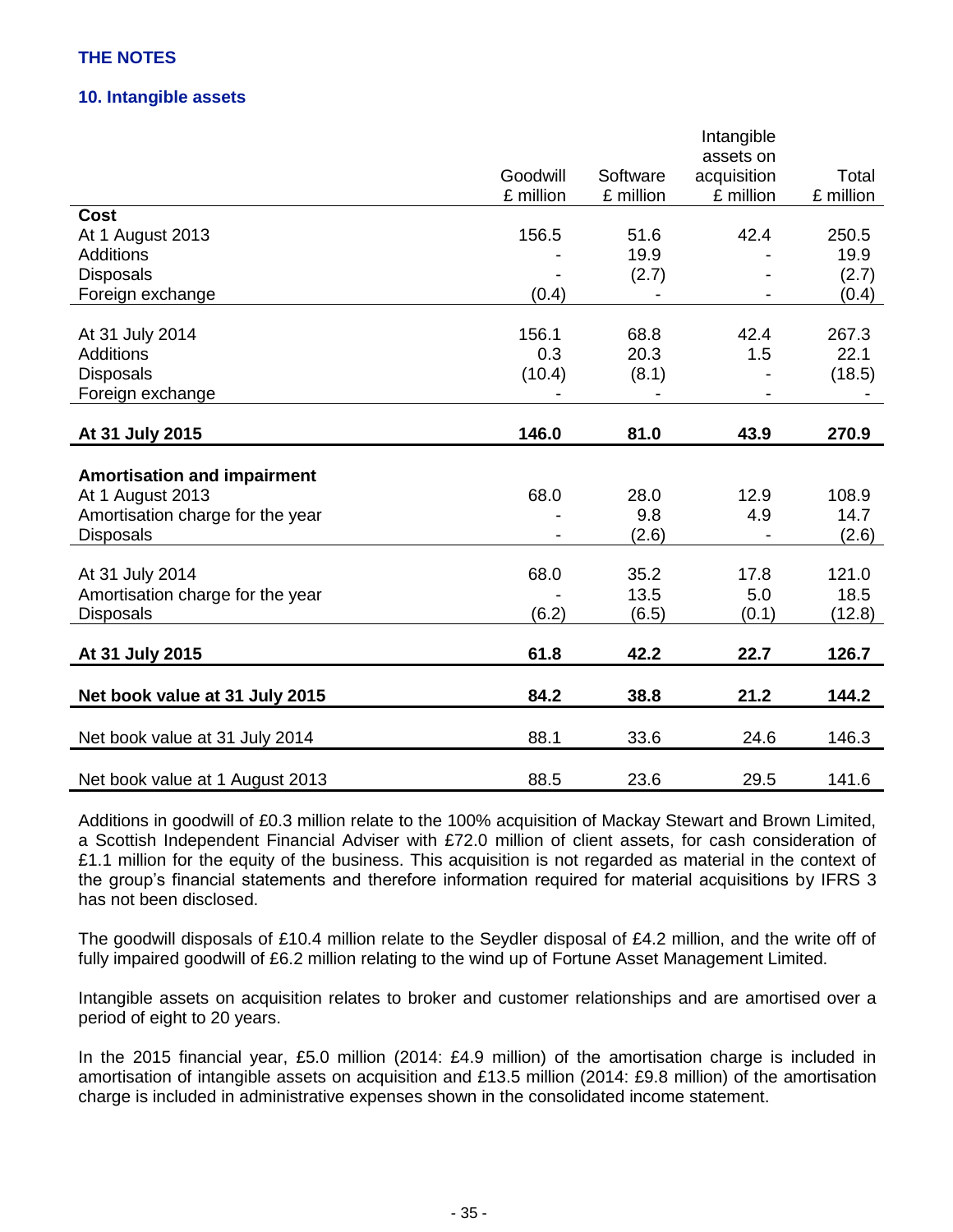## **11. Property, plant and equipment**

|                                 |           |              | Assets     |           |           |
|---------------------------------|-----------|--------------|------------|-----------|-----------|
|                                 |           | Fixtures,    | held under |           |           |
|                                 | Leasehold | fittings and | operating  | Motor     |           |
|                                 | property  | equipment    | leases     | vehicles  | Total     |
|                                 | £ million | £ million    | £ million  | £ million | £ million |
| Cost                            |           |              |            |           |           |
| At 1 August 2013                | 9.3       | 40.9         | 99.1       | 1.2       | 150.5     |
| <b>Additions</b>                | 0.8       | 4.6          | 46.1       | 0.5       | 52.0      |
| <b>Disposals</b>                |           | (10.6)       | (12.5)     | (0.5)     | (23.6)    |
|                                 |           |              |            |           |           |
| At 31 July 2014                 | 10.1      | 34.9         | 132.7      | 1.2       | 178.9     |
| Additions                       | 7.4       | 7.7          | 43.7       |           | 58.8      |
| <b>Disposals</b>                | (0.1)     | (8.0)        | (11.3)     | (0.4)     | (19.8)    |
|                                 |           |              |            |           |           |
| At 31 July 2015                 | 17.4      | 34.6         | 165.1      | 0.8       | 217.9     |
|                                 |           |              |            |           |           |
| <b>Depreciation</b>             |           |              |            |           |           |
| At 1 August 2013                | 4.4       | 32.6         | 23.1       | 0.7       | 60.8      |
| Charge for the year             | 1.3       | 4.5          | 13.9       | 0.3       | 20.0      |
| <b>Disposals</b>                |           | (10.4)       | (8.1)      | (0.4)     | (18.9)    |
|                                 |           |              |            |           |           |
| At 31 July 2014                 | 5.7       | 26.7         | 28.9       | 0.6       | 61.9      |
| Charge for the year             | 1.6       | 4.5          | 16.7       | 0.1       | 22.9      |
| <b>Disposals</b>                | (0.1)     | (7.5)        | (7.5)      | (0.2)     | (15.3)    |
|                                 |           |              |            |           |           |
| At 31 July 2015                 | 7.2       | 23.7         | 38.1       | 0.5       | 69.5      |
| Net book value at 31 July 2015  | 10.2      | 10.9         | 127.0      | 0.3       | 148.4     |
| Net book value at 31 July 2014  | 4.4       | 8.2          | 103.8      | 0.6       | 117.0     |
| Net book value at 1 August 2013 | 4.9       | 8.3          | 76.0       | 0.5       | 89.7      |

Assets held under operating leases relate to our rentals businesses within the Banking division. In addition to the depreciation charged in the year of £16.7 million (2014: £13.9 million), these assets generated other income of £39.1 million (2014: £32.4 million) and interest and fee expense of £12.5 million (2014: £11.1 million). The gains/(losses) from the sale of assets held under operating leases for the year ended 31 July 2015 was £nil (2014: £0.3 million gain).

## **12. Settlement balances and short positions**

|                                   | 31 July   | 31 July   |
|-----------------------------------|-----------|-----------|
|                                   | 2015      | 2014      |
|                                   | £ million | £ million |
| Settlement balances               | 376.5     | 444.1     |
| Short positions held for trading: |           |           |
| Debt securities                   | 13.7      | 34.3      |
| <b>Equity shares</b>              | 14.1      | 15.6      |
|                                   | 27.8      | 49.9      |
|                                   |           |           |
|                                   | 404.3     | 494.0     |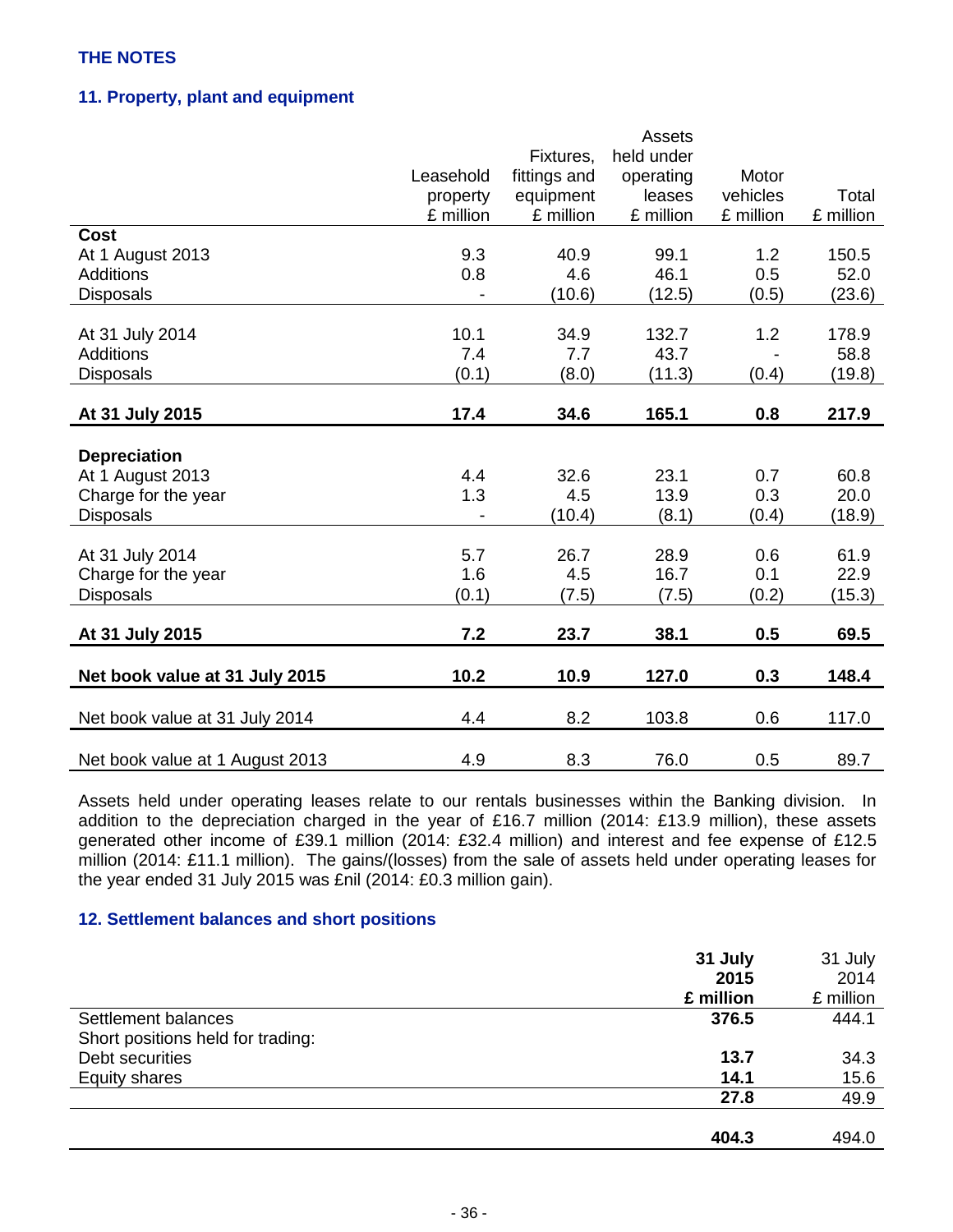## **13. Financial liabilities**

|                          |           | <b>Within</b> | <b>Between</b> | <b>Between</b> | <b>Between</b> | <b>After</b> |              |
|--------------------------|-----------|---------------|----------------|----------------|----------------|--------------|--------------|
|                          | <b>On</b> | three         | three months   | one and        | two and        | more than    |              |
|                          | demand    | months        | and one year   | two years      | five years     | five years   | <b>Total</b> |
|                          | £ million | £ million     | £ million      | £ million      | £ million      | £ million    | £ million    |
| Deposits by banks        | 11.5      | 0.3           | 22.8           | 0.5            |                |              | 35.1         |
| Deposits by customers    | 154.8     | 828.4         | 2,347.7        | 851.2          | 299.3          |              | 4,481.4      |
| Loans and overdrafts     |           |               |                |                |                |              |              |
| from banks               | 8.6       | 99.1          | 123.7          | 59.9           | 89.9           |              | 381.2        |
| Debt securities in issue | 11.2      | 6.7           | 1.1            | 747.8          | 299.3          | 298.9        | 1,365.0      |
|                          |           |               |                |                |                |              |              |
| At 31 July 2015          | 186.1     | 934.5         | 2,495.3        | 1,659.4        | 688.5          | 298.9        | 6,262.7      |
|                          |           |               |                |                |                |              |              |
|                          |           | Within        | <b>Between</b> | <b>Between</b> | <b>Between</b> | After        |              |
|                          | On        | three         | three months   | one and        | two and        | more than    |              |
|                          | demand    | months        | and one year   | two years      | five years     | five years   | Total        |
|                          | £ million | £ million     | £ million      | £ million      | £ million      | £ million    | £ million    |
| Deposits by banks        | 21.1      | 20.0          | 8.5            |                |                |              | 49.6         |
| Deposits by customers    | 165.0     | 1,256.5       | 1,532.5        | 1,399.3        | 160.4          | -            | 4,513.7      |
| Loans and overdrafts     |           |               |                |                |                |              |              |
| from banks               | 4.4       | 5.0           |                |                |                |              | 9.4          |
| Debt securities in issue |           | 6.7           | 350.5          | 227.8          | 470.4          | 299.0        | 1,354.4      |
|                          |           |               |                |                |                |              |              |
| At 31 July 2014          | 190.5     | 1,288.2       | 1,891.5        | 1,627.1        | 630.8          | 299.0        | 5,927.1      |

Of the debt securities in issue, £298.9 million mature on 27 June 2021, £199.4 million mature on 10 February 2017 and £847.7 million relate to the insurance premium and motor loan receivables securitisations.

The group has repurchase agreements at 31 July 2015 (2014: none) whereby £375.0 million Treasury Bills have been drawn and lent in exchange for cash which is included within loans and overdrafts from banks. Residual maturities of the repurchase agreements are as follows:

|                 |           | <b>Within</b> | <b>Between</b> | <b>Between</b> | <b>Between</b> | After      |           |
|-----------------|-----------|---------------|----------------|----------------|----------------|------------|-----------|
|                 | On        | three         | three months   | one and        | two and        | more than  |           |
|                 | demand    | months        | and one year   | two years      | five vears     | five vears | Total     |
|                 | £ million | £ million     | £ million      | £ million      | £ million      | £ million  | £ million |
| At 31 July 2015 |           | 99.1          | 123.7          | 59.9           | 89.9           |            | 372.6     |

## **14. Capital**

At 31 July 2015, the group's common equity tier 1 capital ratio increased to 13.7% (31 July 2014: 13.1%).

Common equity tier 1 capital increased to £813.2 million (31 July 2014: £710.8 million) primarily due to growth in profit attributable to shareholders.

Risk weighted assets increased to £5,932.1 million (31 July 2014: £5,445.8 million) as a result of growth in credit and counterparty risk associated with the loan book, which was partly offset by a reduction in market risk due to the disposal of Seydler as well as lower trading balances at Winterflood. Notional risk weighted assets for operational risk also increased reflecting increased performance over recent years.

The composition of capital remained broadly stable with 95.9% (31 July 2014: 91.1%) of the total capital consisting of common equity tier 1 capital.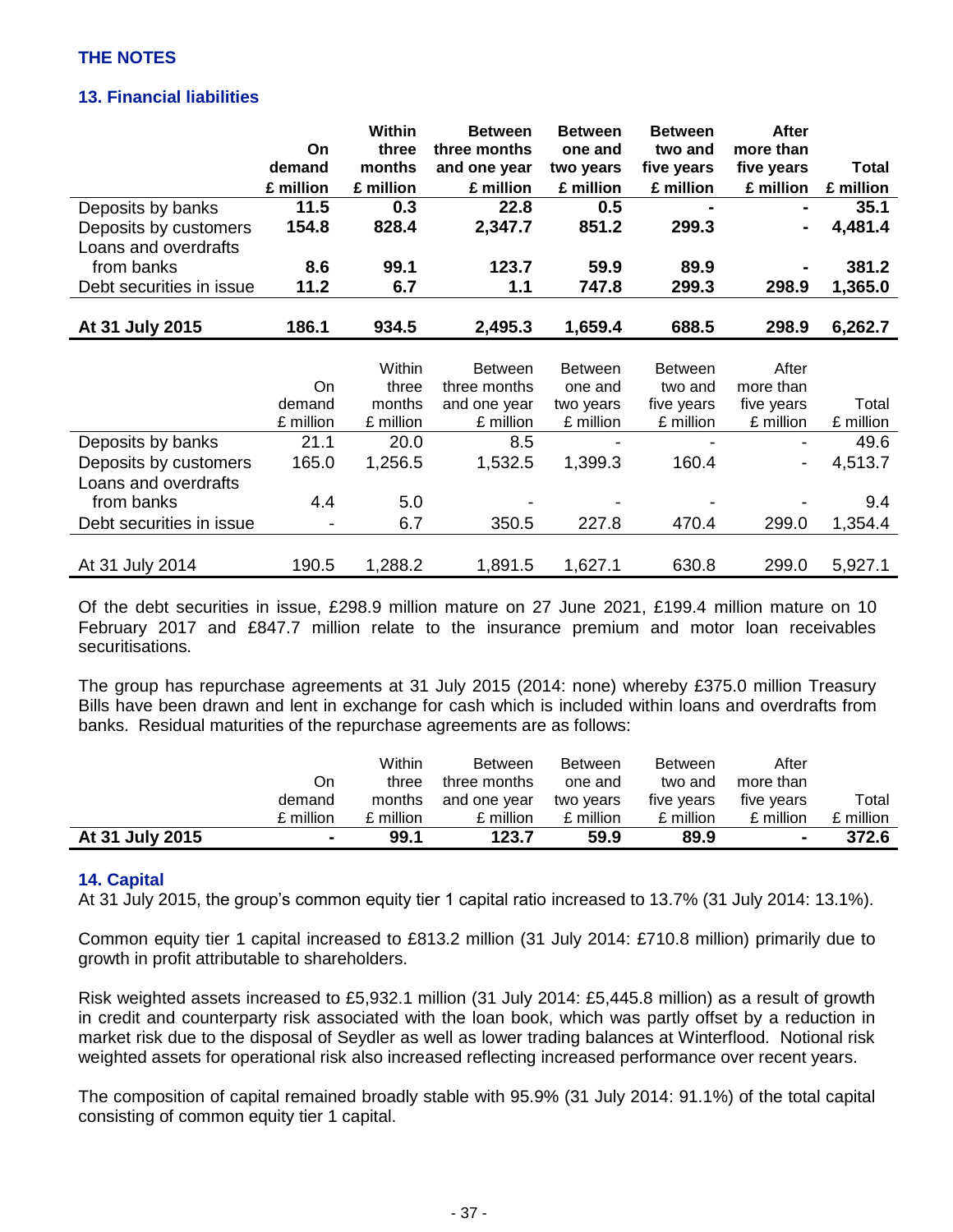## **14. Capital** continued

| 2015<br>2014<br>£ million<br>£ million<br><b>Common equity tier 1 capital</b><br>Called up share capital<br>37.7<br>37.7<br>Share premium account<br>284.0<br>283.8<br>694.4<br>Retained earnings<br>589.8<br>Other reserves recognised for common equity tier 1 capital<br>18.3<br>21.4<br>Deductions from common equity tier 1 capital<br>Intangible assets, net of associated deferred tax liabilities<br>(140.6)<br>(142.1) |
|---------------------------------------------------------------------------------------------------------------------------------------------------------------------------------------------------------------------------------------------------------------------------------------------------------------------------------------------------------------------------------------------------------------------------------|
|                                                                                                                                                                                                                                                                                                                                                                                                                                 |
|                                                                                                                                                                                                                                                                                                                                                                                                                                 |
|                                                                                                                                                                                                                                                                                                                                                                                                                                 |
|                                                                                                                                                                                                                                                                                                                                                                                                                                 |
|                                                                                                                                                                                                                                                                                                                                                                                                                                 |
|                                                                                                                                                                                                                                                                                                                                                                                                                                 |
|                                                                                                                                                                                                                                                                                                                                                                                                                                 |
|                                                                                                                                                                                                                                                                                                                                                                                                                                 |
|                                                                                                                                                                                                                                                                                                                                                                                                                                 |
| Foreseeable dividend <sup>1</sup><br>(52.4)<br>(47.7)                                                                                                                                                                                                                                                                                                                                                                           |
| Investment in own shares<br>(25.6)<br>(27.9)                                                                                                                                                                                                                                                                                                                                                                                    |
| Pension asset, net of associated deferred tax liabilities<br>(2.5)<br>(3.9)                                                                                                                                                                                                                                                                                                                                                     |
| (0.1)<br>Additional valuation adjustments<br>(0.3)                                                                                                                                                                                                                                                                                                                                                                              |
| 813.2<br>710.8<br><b>Common equity tier 1 capital</b>                                                                                                                                                                                                                                                                                                                                                                           |
| <b>Tier 2 capital</b>                                                                                                                                                                                                                                                                                                                                                                                                           |
| Subordinated debt <sup>2</sup><br>31.5<br>60.0                                                                                                                                                                                                                                                                                                                                                                                  |
| 3.3<br>9.6<br>Unrealised gains on available for sale equity shares                                                                                                                                                                                                                                                                                                                                                              |
|                                                                                                                                                                                                                                                                                                                                                                                                                                 |
| 34.8<br>69.6<br><b>Tier 2 capital</b>                                                                                                                                                                                                                                                                                                                                                                                           |
| 848.0<br>780.4<br><b>Total regulatory capital</b>                                                                                                                                                                                                                                                                                                                                                                               |
| Risk weighted assets (notional) - unaudited                                                                                                                                                                                                                                                                                                                                                                                     |
| Credit and counterparty credit risk<br>5,103.2<br>4,564.5                                                                                                                                                                                                                                                                                                                                                                       |
| Operational risk <sup>3</sup><br>753.5<br>695.5                                                                                                                                                                                                                                                                                                                                                                                 |
| Market risk <sup>3</sup><br>75.4<br>185.8                                                                                                                                                                                                                                                                                                                                                                                       |
| 5,932.1<br>5,445.8                                                                                                                                                                                                                                                                                                                                                                                                              |
| 13.7%<br>13.1%<br>Common equity tier 1 capital ratio                                                                                                                                                                                                                                                                                                                                                                            |
| 14.3%<br>14.3%<br>Total capital ratio                                                                                                                                                                                                                                                                                                                                                                                           |

1 Under the Regulatory Technical Standard on own funds, a deduction has been recognised at 31 July 2015 and 31 July 2014 for a foreseeable dividend being the proposed final dividend as set out in note 6.

2 Under the Capital Requirements Regulation's transitional arrangements, 70% (31 July 2014: 80%) of the principal value of subordinated debt is recognised.

3 Operational and market risk include a notional adjustment at 8% in order to determine notional risk weighted assets.

The following table shows a reconciliation between equity and common equity tier 1 capital after deductions:

|                                                                 | 31 July<br>2015 | 31 July<br>2014 |
|-----------------------------------------------------------------|-----------------|-----------------|
|                                                                 | £ million       | £ million       |
| Equity                                                          | 1,009.9         | 917.6           |
| Regulatory deductions from equity:                              |                 |                 |
| Intangible assets, net of associated deferred tax liabilities   | (140.6)         | (142.1)         |
| Foreseeable dividend <sup>1</sup>                               | (52.4)          | (47.7)          |
| Pension asset, net of associated deferred tax liabilities       | (2.5)           | (3.9)           |
| Additional valuation adjustments                                | (0.1)           | (0.3)           |
| Other reserves not recognised for common equity tier 1 capital: |                 |                 |
| Available for sale movements reserve                            | (3.3)           | (9.6)           |
| Cash flow hedging reserve                                       | 2.3             | (2.1)           |
| Non-controlling interests                                       | (0.1)           | (1.1)           |
| <b>Common equity tier 1 capital</b>                             | 813.2           | 710.8           |

1 Under the Regulatory Technical Standard on own funds, a deduction has been recognised at 31 July 2015 and 31 July 2014 for a foreseeable dividend being the proposed final dividend as set out in note 6.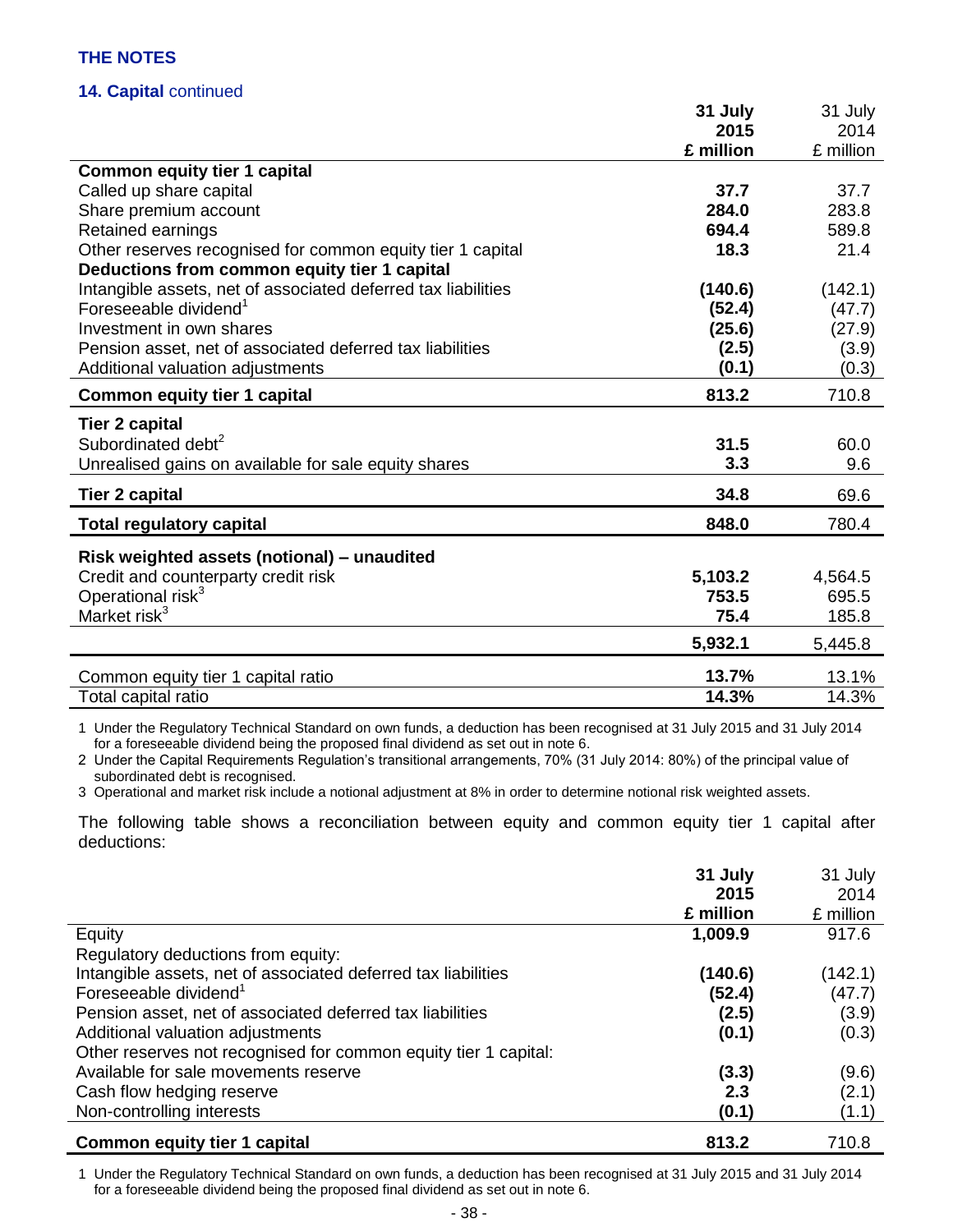# **15. Consolidated cash flow statement reconciliation**

|                                                                                                                                                                                                                                    | 31 July<br>2015                 | 31 July<br>$2014^1$                |
|------------------------------------------------------------------------------------------------------------------------------------------------------------------------------------------------------------------------------------|---------------------------------|------------------------------------|
|                                                                                                                                                                                                                                    | £ million                       | £ million                          |
| (a) Reconciliation of operating profit before tax to net cash inflow from<br>operating activities                                                                                                                                  |                                 |                                    |
| Operating profit before tax from continuing operations<br>Profit before tax on discontinued operations<br>Tax paid<br>Depreciation and amortisation                                                                                | 219.9<br>11.6<br>(53.4)<br>41.4 | 188.8<br>6.9<br>(35.3)<br>34.7     |
| (Increase)/decrease in:<br>Interest receivable and prepaid expenses<br>Net settlement balances and trading positions<br>Net loans to/from money broker against stock advanced<br>Increase in interest payable and accrued expenses | (4.2)<br>22.8<br>(2.9)<br>8.2   | 4.9<br>(8.8)<br>0.2<br>15.9        |
| Net cash inflow from trading activities<br>Decrease/(increase) in:                                                                                                                                                                 | 243.4                           | 207.3                              |
| Loans and advances to banks not repayable on demand<br>Loans and advances to customers<br>Assets let under operating leases<br>Floating rate notes classified as available for sale                                                | 1.6<br>(448.1)<br>(39.8)        | (2.6)<br>(644.1)<br>(41.4)<br>37.8 |
| Certificates of deposit<br>Debt securities held for liquidity<br>Other assets less other liabilities<br>(Decrease)/increase in:                                                                                                    | (115.3)<br>25.0<br>(19.1)       | 30.5                               |
| Deposits by banks<br>Deposits by customers<br>Loans and overdrafts from banks<br>Debt securities in issue, net of transaction costs                                                                                                | (14.5)<br>(23.0)<br>371.8       | (17.0)<br>498.3<br>(28.2)<br>299.0 |
| Net cash inflow from operating activities                                                                                                                                                                                          | (18.0)                          | 339.6                              |
| (b) Analysis of net cash outflow in respect of the purchase of<br>non-controlling interests                                                                                                                                        |                                 |                                    |
| Cash consideration paid                                                                                                                                                                                                            | (1.0)                           | (7.5)                              |
| (c) Analysis of net cash inflow in respect of the sale of a subsidiary<br>Cash consideration received<br>Cash and cash equivalents disposed of                                                                                     | 36.9<br>(13.7)                  |                                    |
|                                                                                                                                                                                                                                    | 23.2                            |                                    |
| (d) Analysis of changes in financing activities<br>Share capital (including premium) and subordinated loan capital <sup>2</sup> :                                                                                                  |                                 |                                    |
| Opening balance<br>Shares issued for cash                                                                                                                                                                                          | 396.5<br>0.1                    | 396.4<br>0.1                       |
|                                                                                                                                                                                                                                    | 396.6                           | 396.5                              |
| (e) Analysis of cash and cash equivalents <sup>3</sup><br>Cash and balances at central banks<br>Loans and advances to banks repayable on demand                                                                                    | 1,031.2<br>72.5                 | 1,164.7<br>74.0                    |
|                                                                                                                                                                                                                                    | 1,103.7                         | 1,238.7                            |

1 Restated – see note 4.

2 Excludes accrued interest.

3 Excludes Bank of England cash reserve account and amounts held as collateral.